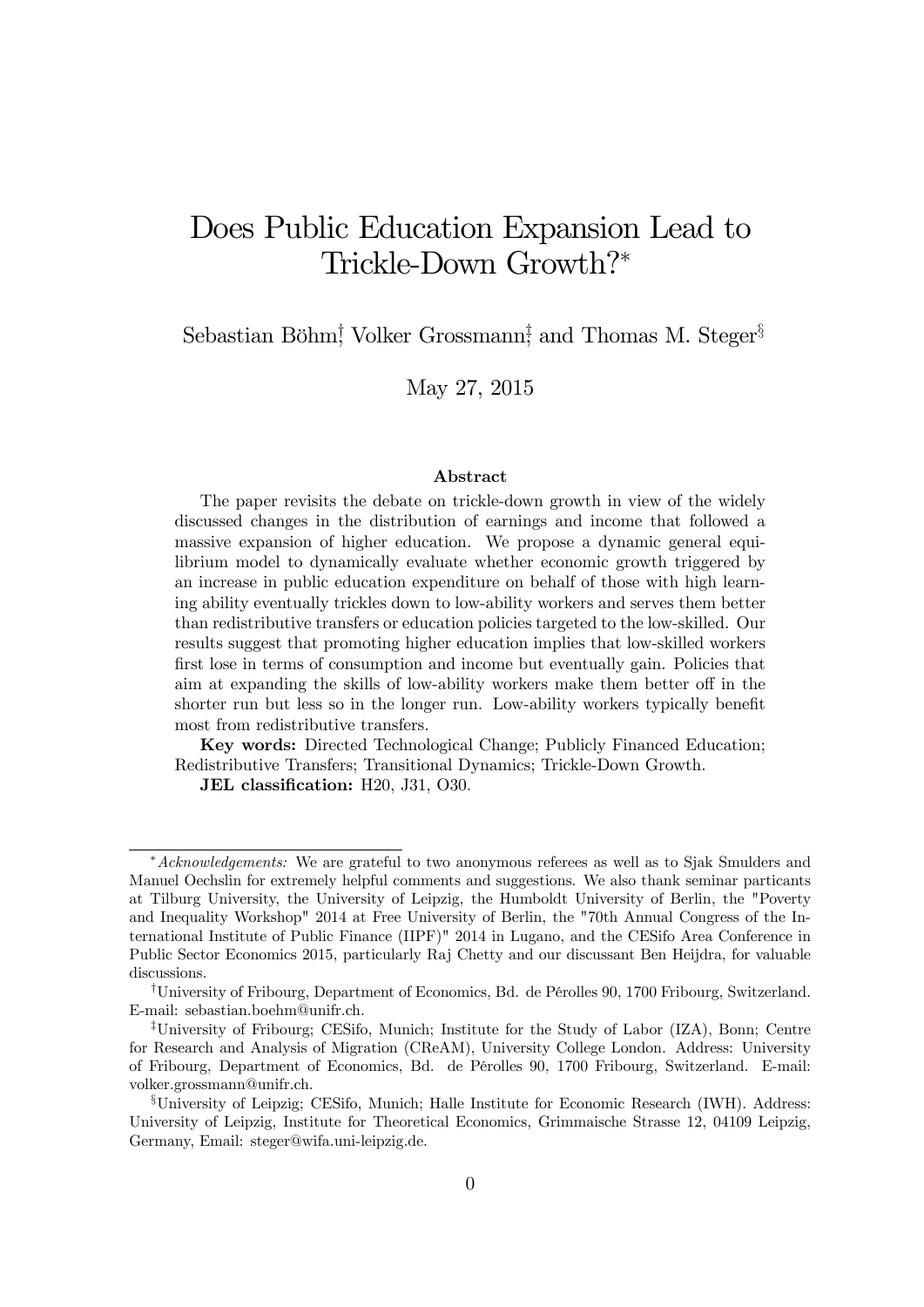"Since 1979, our economy has more than doubled in size, but most of that growth has flowed to a fortunate few." (Barack Obama, December 4, 2013)

### 1 Introduction

Whether economic growth trickles down to the socially less fortunate has been a key debate for many decades in the US and elsewhere (e.g. Kuznets, 1955; Thornton, Agnello and Link, 1978; Hirsch, 1980; Aghion and Bolton, 1997; Piketty, 1997). In particular, social desirability and choices of growth-promoting policies may critically depend on their expected trickle-down effects. For instance, massive expansion of high school and college education throughout the 20th century has led to a surge in the relative supply of skilled labor (Goldin and Katz, 2008; Gordon, 2013). Goldin and Katz (2008) document the important role of the public sector for this development, particularly between  $1950$  and  $1970<sup>1</sup>$  Despite steady economic growth, however, median (full-time equivalent) earnings of males have almost stagnated from the 1970s onwards (e.g. Katz and Murphy, 1992; Acemoglu and Autor, 2012; DeNavas-Walt, Proctor and Smith, 2013). Moreover, earnings of less educated males fell considerably (Acemoglu and Autor, 2011, Tab. 1a).

We propose a suitable dynamic general equilibrium framework with directed technical change, heterogeneous agents and a key role of human capital for economic growth to evaluate the effects of public expenditure reforms on the evolution of living standards over time. We investigate, in particular, whether economic growth triggered by an increase in public education expenditure on behalf of those with high learning ability eventually trickles down to low-ability workers. Moreover, we also wish to assess whether higher education expansion serves low-skill workers better than redistributive transfers or education policies targeted to them specifically. Hence, the following public expenditure policies are comparatively examined: (i) public education finance on behalf

 $1$  For instance, the fraction of college students in publicly controlled institutions gradually increased between 1900 and 1970. Between 1950 and 1970, it increased from 0.5 to almost 0.7 among students with four years of college attendance (Goldin and Katz, 2008; Fig. 7.7).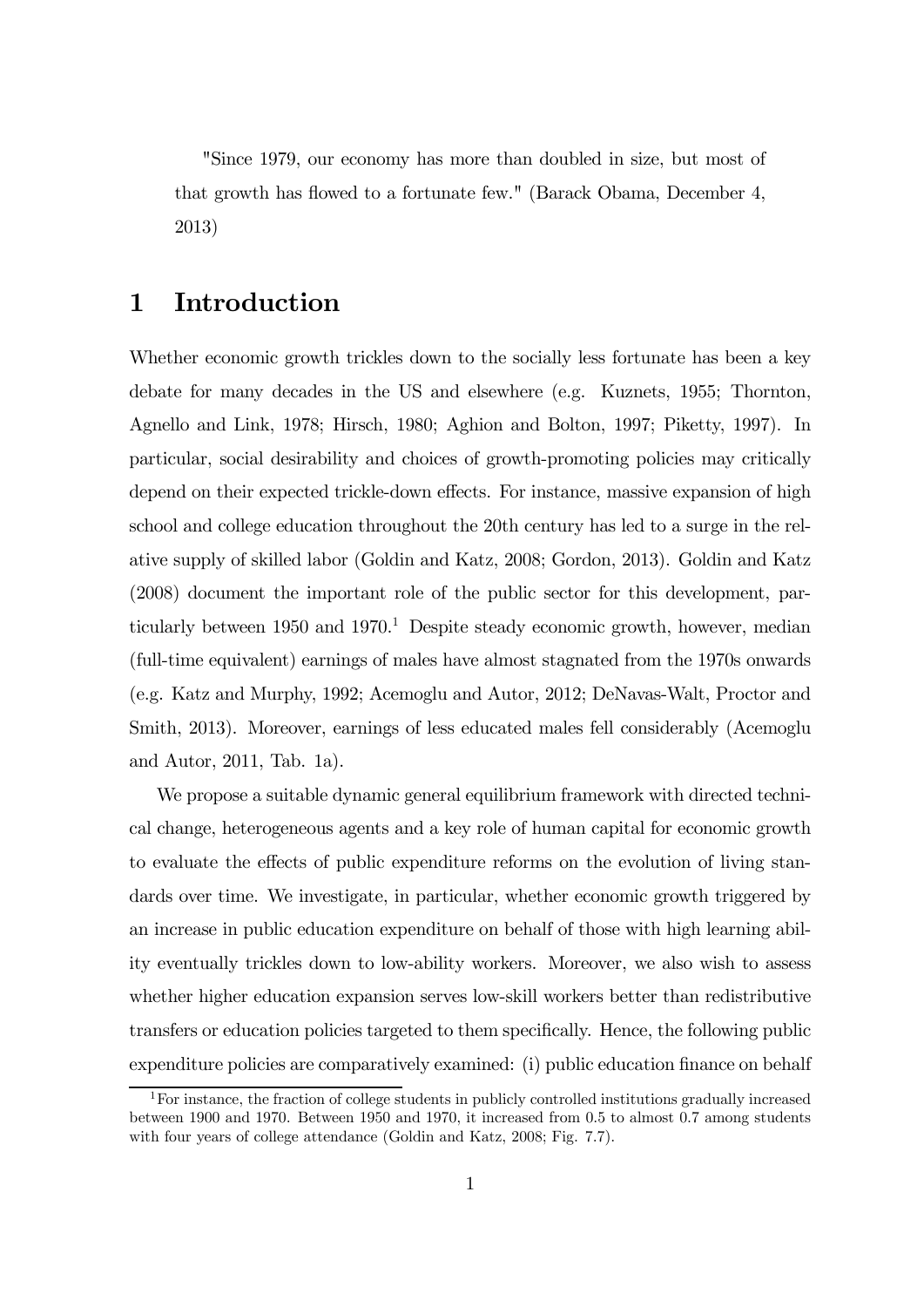of high-ability workers (e.g. post-secondary and tertiary education), (ii) income transfers towards individuals who do not acquire more advanced education (e.g. because of limited ability), and (ii) public education finance targeted to low-ability workers (e.g., qualification and training programs for low-skill workers).2

Whether and when growth promoted by education expansion trickles down to lowskilled workers is a key question for at least three reasons. First, the evolution of the earnings distribution has recently provoked an intensive policy debate in the US and elsewhere (e.g. Stiglitz, 2012; Deaton, 2013; Mankiw, 2013; Piketty, 2014).<sup>3</sup> For instance, in his maybe most widely received speech of his US presidency (December 4, 2013), Barack Obama referred to it as "the defining challenge of our time", criticizing that "a trickle-down ideology became more prominent".<sup>4</sup> He also urged that "we need to set aside the belief that government cannot do anything about reducing inequality". In fact, the tax-transfer system in the US is rather unsuccessful to improve living standards of the working-poor, compared to other advanced countries (Gould and Wething, 2012). Second, upward social mobility has been proved severely limited by intergenerational transmission of learning ability and/or human capital, implying that a significant fraction of individuals may not acquire more than basic education for a long time to come (Corak, 2013).<sup>5</sup> It is thus important to know whether those individuals can profit from stimulating economic growth by promoting human capital expansion of high-ability workers. We focus on the economic situation of low-ability in-

<sup>&</sup>lt;sup>2</sup>The literature on the effectiveness of programs to promote basic education on behalf of low-income earners is mixed. Some evidence suggests that their success is limited unless governments intervene at a very young age (Cunha et al., 2006). However, the negative view on programs targeted to adolescents and young adults, has been qualified. Schochet et al. (2008) evaluate the Job Corps program, which targets economically disadvantaged youth aged 16 to 24. They find positive effects on skill development but mixed effects on earnings. Osikominu (2013) provides encouraging evidence on long term active labor market policy in Germany. Kautz et al. (2014) argue that education interventions targeted to adolescents and young adults are successful if they involve mentoring and emphasize non-cognitive skills.

<sup>&</sup>lt;sup>3</sup>The earnings distribution has changed markedly also in Continental Europe, although later than in the US; see e.g. Dustmann, Ludsteck and Schönberg (2009) for evidence on Germany.

<sup>4</sup>See the following URL (retrieved on May 25, 2015): https://www.whitehouse.gov/the-pressoffice/2013/12/04/remarks-president-economic-mobility.

<sup>&</sup>lt;sup>5</sup>There is overwhelming evidence for the hypothesis that the education of parents affects the human capital level of children. For instance, Plug and Vijverberg (2003) and Black, Devereux and Salvanes (2005) show that children of high-skilled parents have a higher probability of being high-skilled.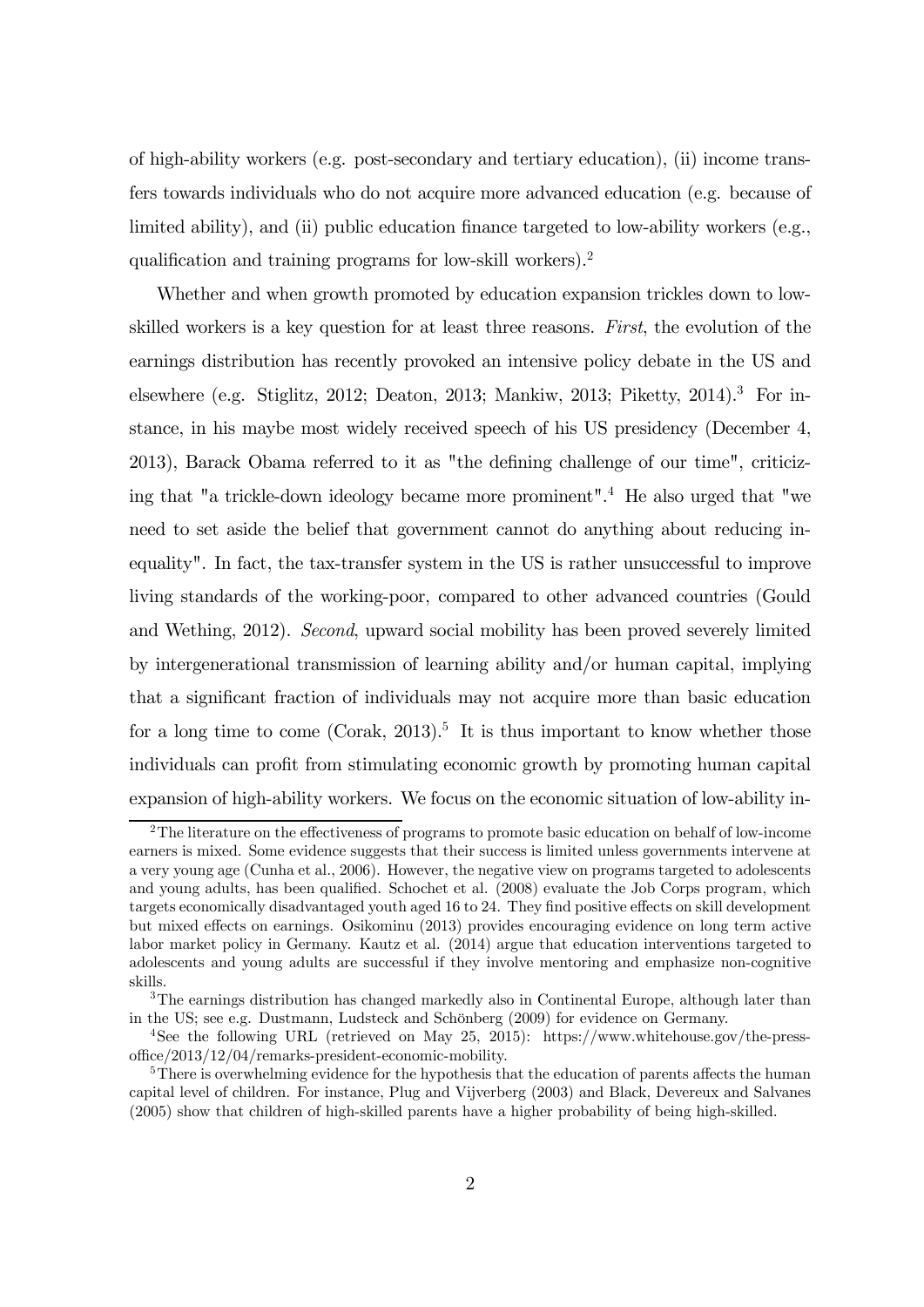dividuals by deliberately ruling out the possibility of social mobility and comparatively examine economic policy alternatives on behalf of those who will stay disadvantaged. That is, rather than investigating economic inequality per se, we analyze trickle-down growth in a strict sense.<sup>6</sup> Third, the literature on directed technological change, initiated by Von Weizsäcker (1966) and advanced by Acemoglu (1998, 2002), allows for the possibility that an increase in the supply of human capital may lead to skill-biased technological change, thus contributing to the differential evolution of living standards across individuals in the first place. Particularly, it is not evident whether and when workers with only basic education benefit from increased public education spending targeted to higher education institutions. It is therefore salient for addressing our research questions to capture the possibility that technological progress does not automatically benefit high-skilled and low-skilled labor symmetrically.7

Standard analyses of directed technological change models are inadequate to enter the trickle-down growth debate, because they exclusively focus on the long run and assume that skill supply is exogenous. For instance, as acknowledged by Autor and Acemoglu (2012), such analyses are unsuccessful to explain falling earnings at the bottom of the distribution of income. Rather, our goal is to dynamically evaluate the impact of an increase in public education expenditure that potentially affects both R&D and education decisions, being in line with the observed income dynamics in the last decades, and helps to understand future dynamics.<sup>8</sup>

More specifically, our framework rests on the following features: (i) the government can extend redistributive transfers or promote publicly financed education targeted to

<sup>&</sup>lt;sup>6</sup>A comprehensive discussion of inequality dynamics should in fact allow for social mobility. This would, however, come at the cost of losing the focus on our research question. Social mobility in the US is indeed quite low, as demonstrated by Chetty et al. (2014). We also abstain from modeling early intervention programs targeted to young children from disadvantaged households (e.g., Kautz et al., 2014).

<sup>7</sup>Che and Zhang (2014) argue that the higher education expansion in China in the late 1990s had a causal positive effect on technological change particularly in human capital intensive industries, suggesting that technical change endogenously benefits primarily high-skilled workers.

<sup>8</sup>We employ the relaxation algorithm proposed by Trimborn, Koch and Steger (2008) to analyze the transitional dynamics of the resulting non-linear, highly dimensional, saddle-point stable, differentialalgebraic system. Despite the complexity of our model, the long run equilibrium can be characterized analytically. This is important for understanding the basic mechanisms and facilitates a careful model calibration.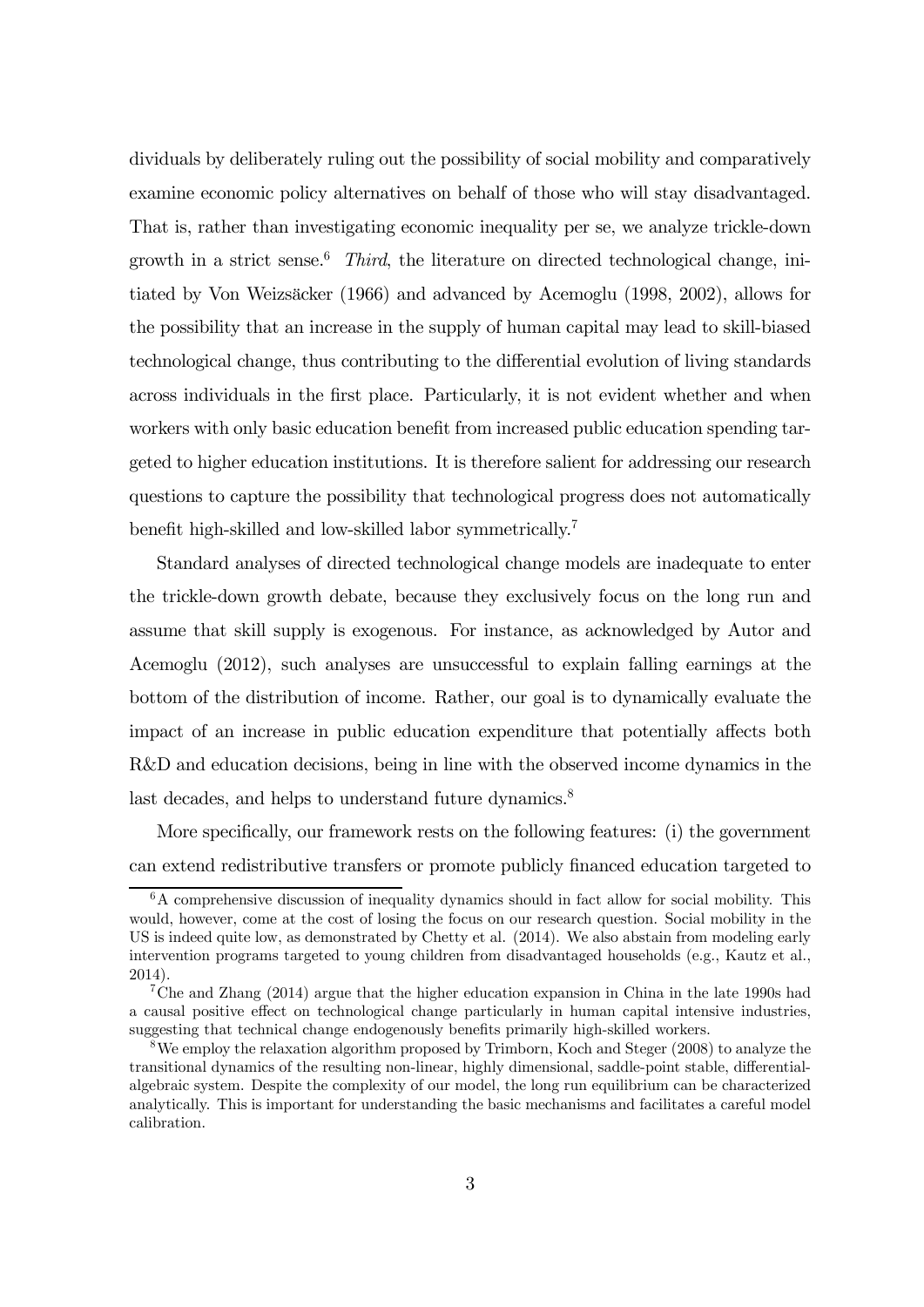high-ability workers (higher education) or targeted to low-ability workers (e.g., training programs targeted to low-skill adult workers or second-chance programs for high-school drop outs); (ii) low-ability households rely on the public education system, may receive income transfers and potentially benefit from subsidizing higher education via various general equilibrium effects; (iii) there are distortionary taxes on (labor and capital) income and capital gains that are adjusted to finance the respective policy intervention; (iv) growth is endogenously driven by directed technological change that potentially favors different types of skills asymmetrically; (v) only high-ability workers can be employed in R&D or education activities; (vi) the accumulation of physical capital, human capital and R&D-based knowledge capital interact with public policy in determining the evolution of living standards over time.

Our key findings may be summarized as follows. First, when the government raises the fraction of tax revenue devoted to publicly finance higher education, earnings, consumption and net income of low-ability workers initially decrease compared to the baseline scenario without policy reform. Consistent with empirical evidence, expansion of higher education is followed by rising inequality and temporarily lower wages at the bottom of the earnings distribution. Only after considerable time elapsed, the economic situation of the least educated improves and they eventually become better off. Second, an equally sized increase in public education expenditure targeted to lowability workers (qualification and training programs) raises their earnings at all times, allowing them to raise consumption in the shorter run. It also triggers off unskilledbiased technological change. However, adverse general equilibrium (growth) effects driven by high opportunity costs in terms of high-skilled labor use, which are rooted in low education returns and tax distortions, imply that low-skilled workers lose in the longer run. Third, low-skilled workers are best off by increasing redistributive transfers (equally sized) both in the shorter and in the longer run.

The paper is organized as follows. In Section 2, we briefly discuss the related literature. In Section 3, we set up a comprehensive growth model. Section 4 characterizes its equilibrium analytically. Section 5 presents the calibration strategy. In Section 6 we employ numerical analysis to dynamically evaluate the trickle down dynamics of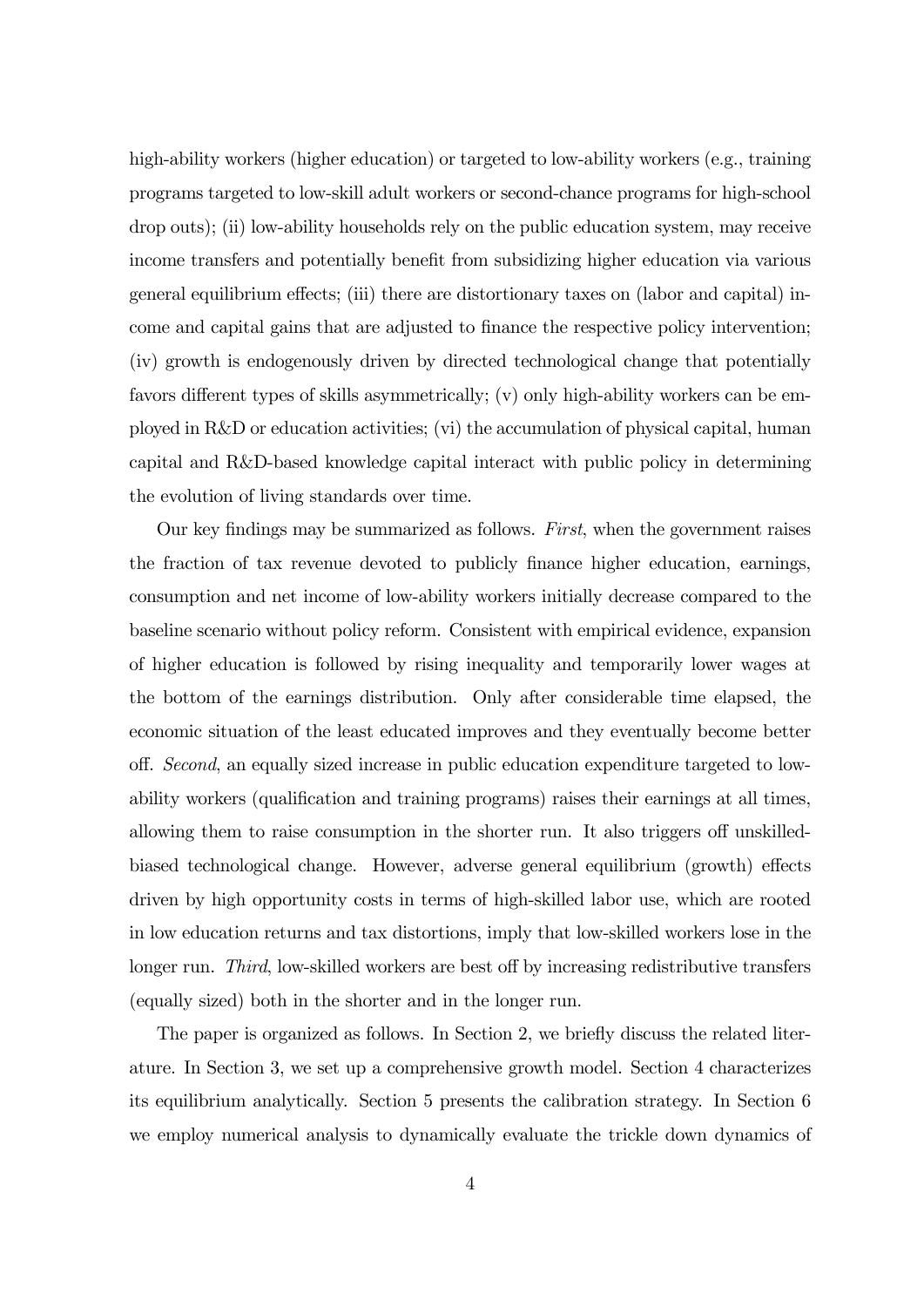policy reforms. The last section concludes.

### 2 Related Literature

We cannot review the vast literature on the interplay between economic growth and economic outcomes for less educated individuals, but rather focus on the most related work. Galor and Zeira (1993) show that human capital investments are suboptimally low under credit constraints. If the wedge between the borrowing and the lending rate is sufficiently large, inequality is not only harmful for growth but may also increase over time, i.e., growth does not trickle down. Aghion and Bolton (1997), Piketty (1997) and Matsuyama (2000) examine the evolution of wealth distribution under imperfect credit market with fixed investment requirements for entrepreneurial projects. They identify conditions under which growth may trickle down and argue that (lump sum) wealth redistribution to the poor may speed up this process by mitigating credit constraints. In contrast to this literature, our focus is on the interplay between physical capital accumulation, human capital accumulation and technological change directed to different types of workers. Most importantly, we stress the role of the public sector for education and redistribution, both financed by distortionary taxation.<sup>9</sup>

Goldin and Katz (2008) argue that the evolution of skill premia can be explained by the pace at which the relative supply of skills keeps track with the relative demand for skills as driven by skill-biased technological change. However, as already pointed out by Acemoglu and Autor (2012), their analysis does not address the possible feedback effect of rising skill supply. Such effects result from education expansion via endogenously biased technological change, altering the relative demand for skills. Closest to our analysis, Acemoglu (1998, 2002) introduces the idea that the relative demand for different types of workers via technological change is endogenous to the supply of human capital. While he focusses on the long run effects of an exogenous increase in human capital, our interest lies in the transitional dynamics when both the formation

<sup>9</sup>Moreover, empirical evidence suggests a minor role of binding credit constraints for education finance in the US (Lochner and Monge-Naranjo, 2011).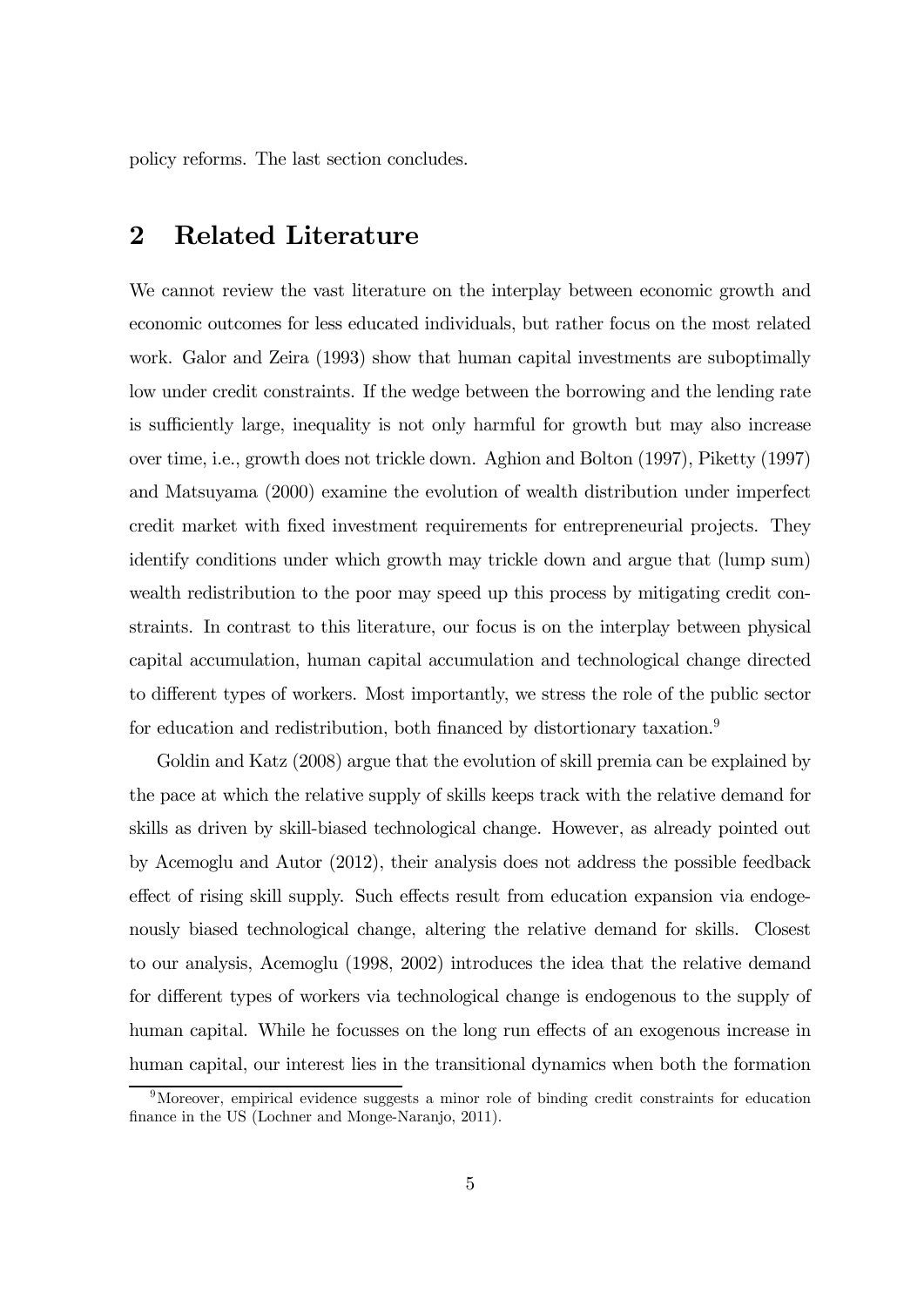of human capital and the extent and direction of technological change are endogenous to public policy reforms. Galor and Moav (2000) examine distributional effects of biased technological change in a dynamic model of endogenous skill supply. There are two main differences to our work. First, whereas Galor and Moav (2000) are interested in the evolution of wage inequality when the rate of (by assumption ability-biased) productivity growth starts below steady state, we evaluate public policy reforms. In particular, we consider the effects on income dynamics of a publicly financed expansion of education on behalf of high-ability individuals versus redistributive transfers and publicly financed promotion of skills on behalf of low-ability individuals. Second, in our model, technological change is based on R&D decisions which are potentially skill-biased endogenously.

Finally, there is a literature on the political economy of public subsidies of higher education. Based on a setup where all individuals would benefit from education and differ in initial endowments, Fernandez and Rogerson (1995) argue that under majority voting incomplete education subsidies emerge that exclude the poor from education because of credit constraints. Since education subsidies are tax-financed as in our model, there thus is redistribution from the poor towards the rich. We do not aim to provide a positive explanation of the policies we consider. Our setup is, however, consistent with the view that the poor may support higher education subsidies because they benefit from it in the longer run.

### 3 The Model

Consider an infinite-horizon, Ramsey-type growth model in continuous time with three growth engines: (i) physical capital accumulation, (ii) education, and (iii) endogenous, directed technical change. These growth engines interact with each other and are affected by various public policy instruments.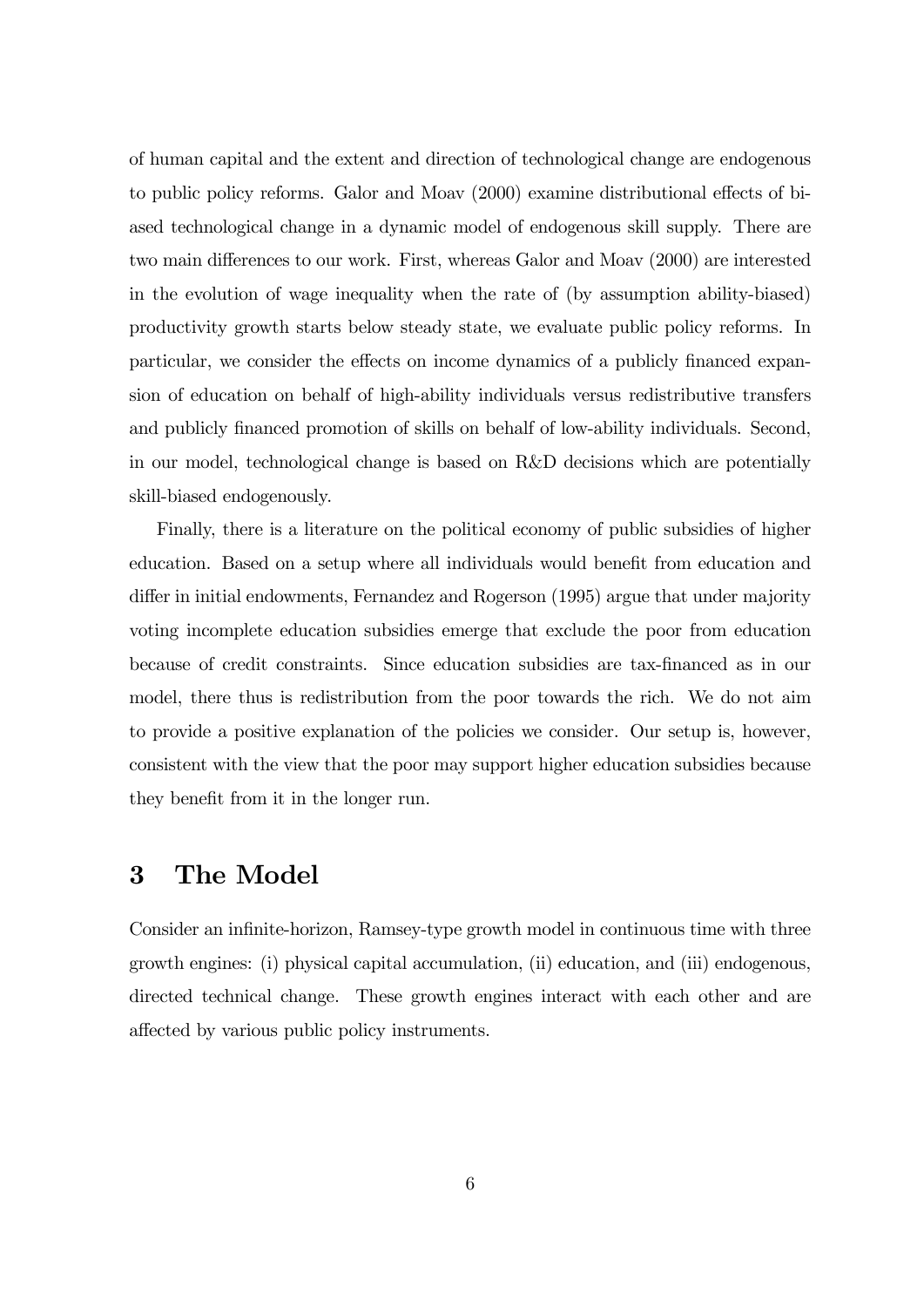#### 3.1 Firms

There is a homogenous final good with price normalized to unity. Following Acemoglu (2002), final output is produced under perfect competition according to

$$
Y = \left[ \left( X_H \right)^{\frac{\varepsilon - 1}{\varepsilon}} + \left( X_L \right)^{\frac{\varepsilon - 1}{\varepsilon}} \right]^{\frac{\varepsilon}{\varepsilon - 1}},\tag{1}
$$

 $\varepsilon > 0$ .  $X_L$  and  $X_H$  are composite intermediate inputs. They are also produced under perfect competition, combining capital goods ("machines") with high-skilled and lowskilled labor, respectively. Formally, we have

$$
X_H = (H^X)^{1-\alpha} \int_{0}^{A_H} x_H(i)^{\alpha} di,
$$
 (2)

$$
X_L = (L^X)^{1-\alpha} \int_0^{A_L} x_L(i)^{\alpha} di,
$$
\n(3)

 $0 < \alpha < 1$ , where  $x_H(i)$  and  $x_L(i)$  are inputs of machines, indexed by i, which are complementary to the amount of human capital in this sector,  $H^X$ , and low-skilled labor,  $L^X$ , respectively. The mass ("number") of machines,  $A_H$  and  $A_L$ , expands through horizontal innovations, as introduced below. The initial number of both types of machines are given and positive;  $A_{H,0} > 0$ ,  $A_{L,0} > 0$ .

In each machine sector there is one monopoly firm − the innovator or the buyer of a blueprint for a machine. They produce with a "one-to-one" technology by using one unit of final output to produce one machine unit. The total capital stock,  $K$ , in terms of the final good, thus reads as

$$
K = \int_{0}^{A_{H}} x_{H}(i)di + \int_{0}^{A_{L}} x_{L}(i)di.
$$
 (4)

Machine investments are financed by bonds sold to households. In each machine sector there is a competitive fringe which can produce a perfect substitute for an existing machine (without violating patent rights) but is less productive: input coefficients are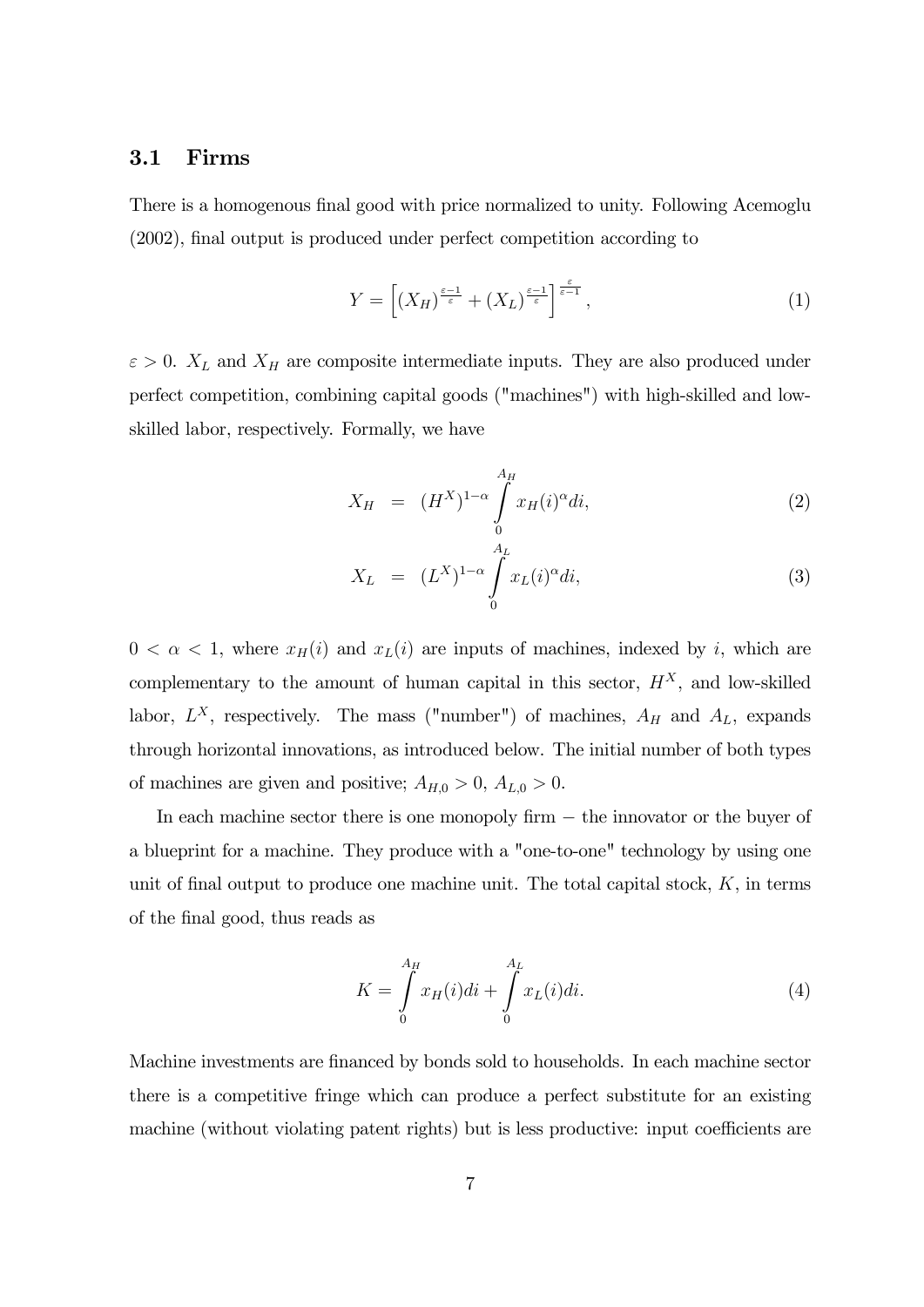higher than that of the incumbents by a factor  $\kappa \in (1, \frac{1}{\alpha}]$  in both sectors.<sup>10</sup> Parameter  $\kappa$  determines the price-setting power of firms and allows us to disentangle the pricemark up from output elasticities, which is important for a reasonable calibration of the model. Physical capital depreciates at rate  $\delta_K \geq 0$ .

There is free entry into two kinds of competitive R&D sectors. In one sector, a representative R&D firm directs human capital to develop blueprints for new machines used to produce the human capital intensive composite input,  $X_H$ , the other sector to produce  $X_L$ . To each new idea a patent of infinite length is awarded. Following Jones (1995), ideas for new machines in the R&D sectors are generated according to

$$
\dot{A}_H = \tilde{\nu}_H (A_H)^{\phi} H_H^A, \ \tilde{\nu}_H = \nu \cdot (H_H^A)^{-\theta}, \tag{5}
$$

$$
\dot{A}_L = \tilde{\nu}_L (A_L)^{\phi} H_L^A, \ \tilde{\nu}_L = \nu \cdot (H_L^A)^{-\theta}, \tag{6}
$$

where  $H_H^A$  and  $H_L^A$  denote human capital input in the R&D sector directed to the human capital intensive and low-skilled intensive intermediate goods sector, respectively.  $\nu > 0$ is a R&D productivity parameter.  $\theta \in (0,1)$  captures a negative R&D ("duplication") externality, discussed in Jones and Williams (2000). It measures the gap between privately perceived constant R&D returns of human capital and socially decreasing returns. We assume that  $\phi \in (0,1)$ .  $\phi > 0$  captures a positive ("standing on shoulders") knowledge spillover effect (for empirical support, see e.g. Audretsch and Feldman,  $1996$ ).<sup>11</sup>

### 3.2 Households

There are two types of dynastic households, high-ability "type− $h$ " and low-ability "type−" households, who inelastically supply their human capital to a perfect labor market. Their population sizes,  $N_h$  and  $N_l$ , grow at the same and constant exponential

 $10$ See Aghion and Howitt (2005), among others, for a similar way of capturing a competitive fringe.

 $11$ Two remarks are in order: First, Acemoglu (1998, 2002) employs the "lab-equipment" approach with capital investment in R&D. Since empirically R&D costs are mainly salaries for R&D personnel, we prefer specifications (5) and (6). Second,  $\phi < 1$  implies that growth is "semi-endogenous" (Jones, 1995), i.e. would cease in the long run if population growth were absent.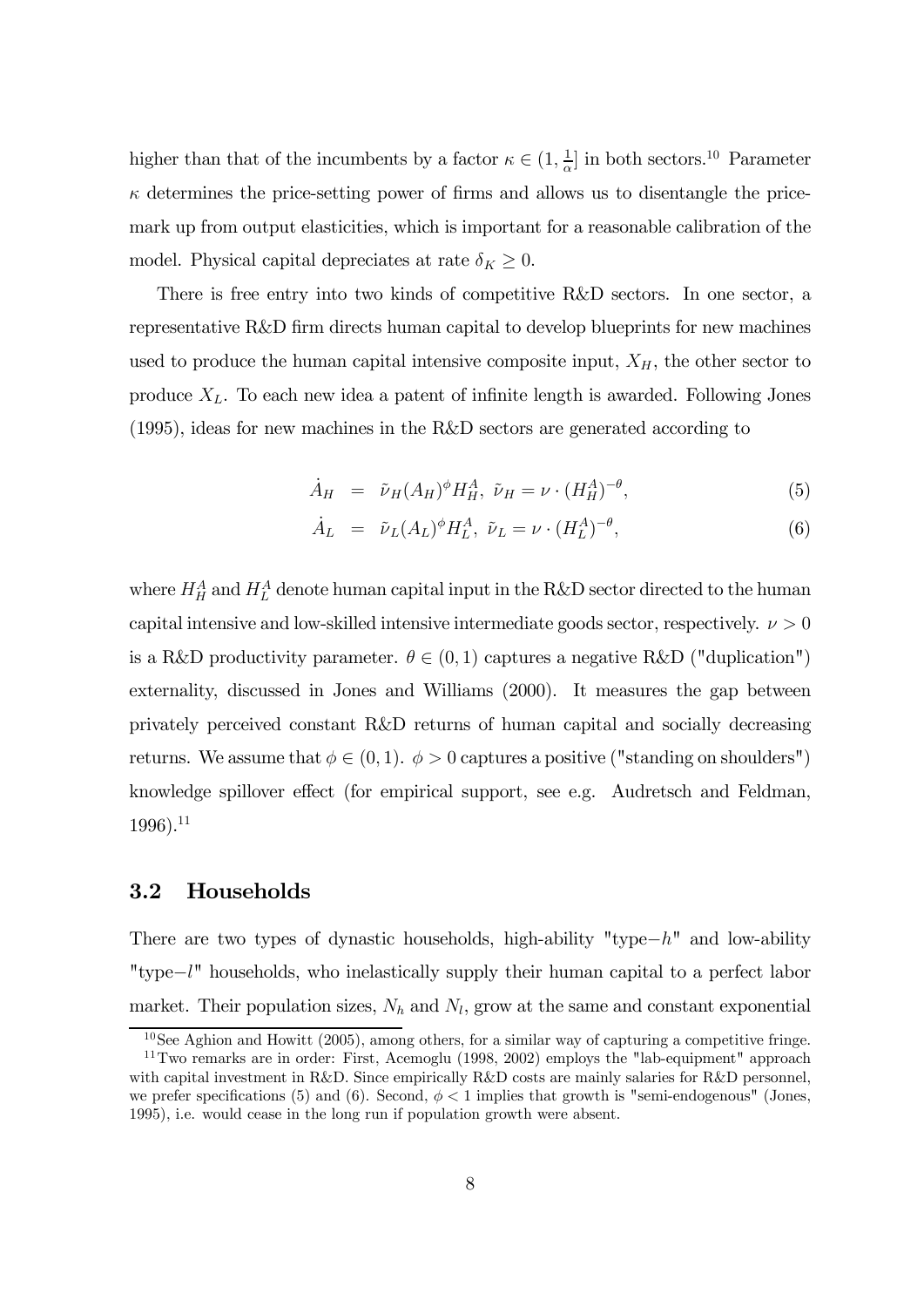rate,  $n \geq 0$ , i.e.  $N_l/N_h$  is time invariant. Type–l individuals can only work as lowskilled workers in the respective machine sector, whereas type− $h$  individuals can be employed in all alternative uses. We rule out social mobility to capture the intergenerational transmission of learning ability in a pointed form and to deliberately model an unfavorable situation for type−l individuals, motivated by our interest in trickle-down dynamics.12

Households own machine firms by holding equity and purchasing bonds. Equity finances blueprints for machine producers, whereas bonds provide capital that serves as input for machine producers.

#### 3.2.1 Human Capital Formation

Skill formation depends on the (rival) human capital input of type− $h$  individuals devoted to education ("teachers"). Let  $h_h^E$  and  $h_l^E$  denote the teaching input in educational production per type−h and type−l individual, respectively. Human capital of type−h and type−l individuals depreciate at the same constant rate  $\delta_H > 0$  and evolve according to

$$
\dot{h} = \xi (h_h^E)^{\beta} h^{\eta} - \delta_H h,\tag{7}
$$

$$
\dot{l} = \xi (h_l^E)^\gamma l^\eta - \delta_H l,\tag{8}
$$

where  $\xi > 0$ ,  $\beta, \gamma \in (0, 1)$ ,  $\eta \ge 0$ ,  $\beta + \eta < 1$ . Initial levels  $h_0 > 0$  and  $l_0 > 0$  are given. If  $\eta > 0$ , there is intergenerational human capital transmission for both types. Our human capital accumulation process of type $-h$  individuals is similar to Lucas (1988). However, Lucas (1988) assumes the change of human capital is proportional to the stock (in our formulation, holding if  $\eta = 1$ ). This would mean that individual human capital levels grow without bounds, a possibility that we rule out.

 $12$ This simplifying assumption seems in fact empirically plausible: In 2012, the proportion of young students (20-34 year-olds) in tertiary education whose parents have below upper secondary education (12 percent of the total population) was 8 percent. Among those with tertiary educated parents (48 percent of the total population), it is 58 percent (OECD, 2014, Tab. A4.1a).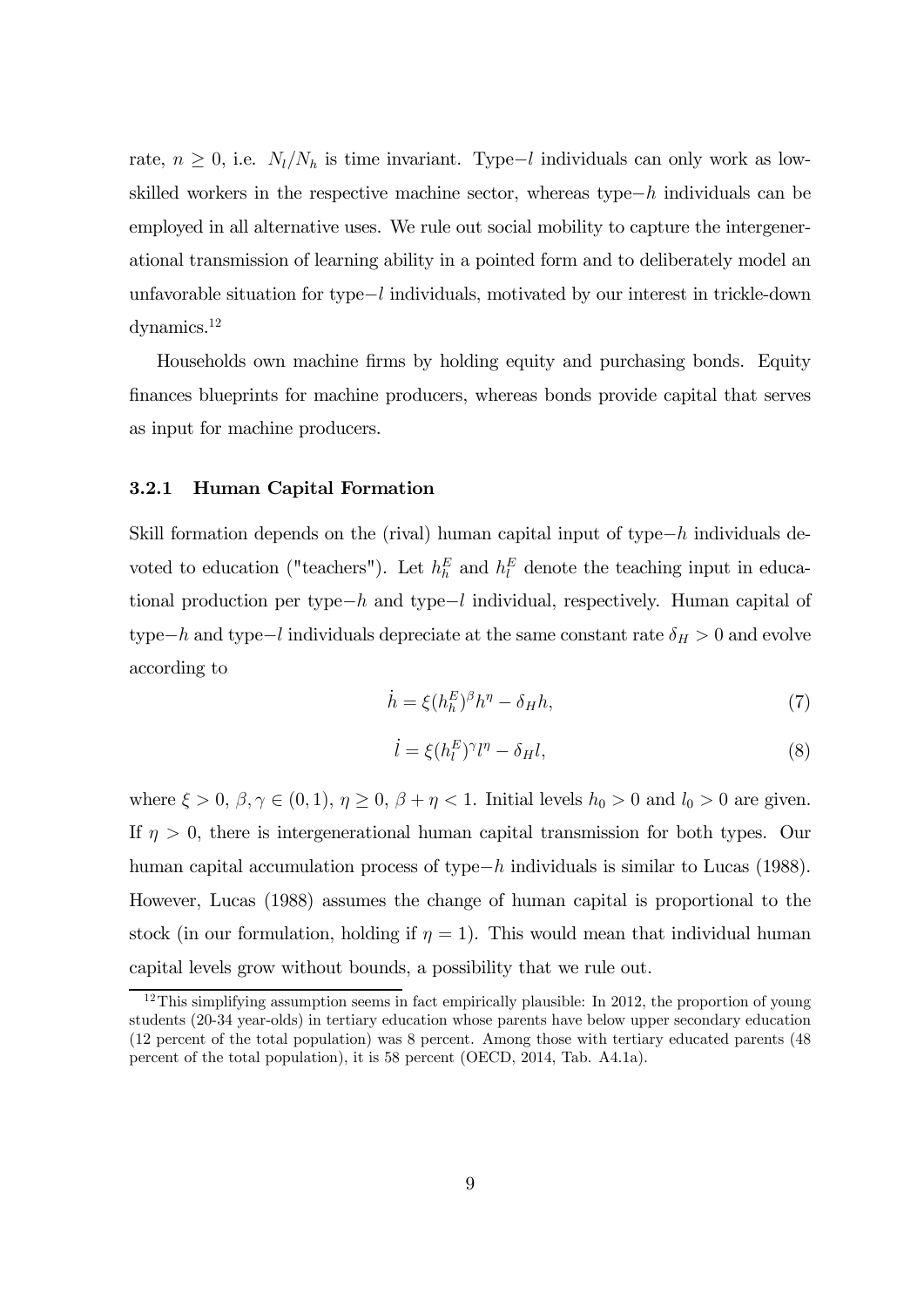#### 3.2.2 Preferences

As will become apparent, labor income taxation distorts the human capital investment decision. We abstract, however, from capturing a labor-leisure choice. On the one hand, the elasticity of labor supply with respect to net wages is estimated to be positive in the shorter run. Hours worked have, however, declined over a longer time horizon in many growing economies (e.g. Lee, McCann and Messenger, 2007), suggesting that the long run wage elasticities of labor supply are negative. In view of these conflicting findings, we assume that households do not draw utility from leisure.

Let subscript  $t$  on a variable index time (suppressed if not leading to confusion). Preferences of individuals of type  $j \in \{h, l\}$  are represented by the standard, dynastic welfare function

$$
U_j = \int_0^\infty \frac{(c_{jt})^{1-\sigma} - 1}{1 - \sigma} e^{-(\rho - n)t} dt,
$$
\n(9)

 $\sigma > 0$ , where  $c_{jt}$  is consumption of a type-j individual at time t.

### 3.3 Government

Let  $w_h$  and  $w_l$  denote the wage rate of type−h and type−l individuals per unit of human capital. We focus throughout on the case where type−l individuals earn (endogenously) less than type− individuals at all times and have lower marginal tax rates. Formally, suppose that the marginal income tax rate is given by an increasing step-function  $\tilde{\tau}(\cdot)$ fulfilling  $\tilde{\tau}(w_h h) \equiv \tau_h > \tau_l \equiv \tilde{\tau}(w_l l)$ . The step-function  $\tilde{\tau}$  is such that  $\tau_h$  and  $\tau_l$ are time-invariant for the income ranges we consider.<sup>13</sup> Only type– $l$  individuals earn sufficiently little to be eligible for a transfer payment, denoted by  $T$ .

The human capital levels of both type− $h$  and type− $l$  individuals are affected by public education policy. For type–l individuals, teaching input  $h_l^E$  is exclusively publicly financed. Examples include government-sponsored qualification and training programs on behalf of adolescents and young adults from disadvantaged backgrounds, such as the JOBSTART and Job Corps (Bloom, 2010), as well as longer-term active

<sup>&</sup>lt;sup>13</sup>Ensuring this outcome may require that the mapping from income brackets to marginal tax rates is adjusted when income levels grow, i.e. function  $\tilde{\tau}(\cdot)$  is adjusted over time.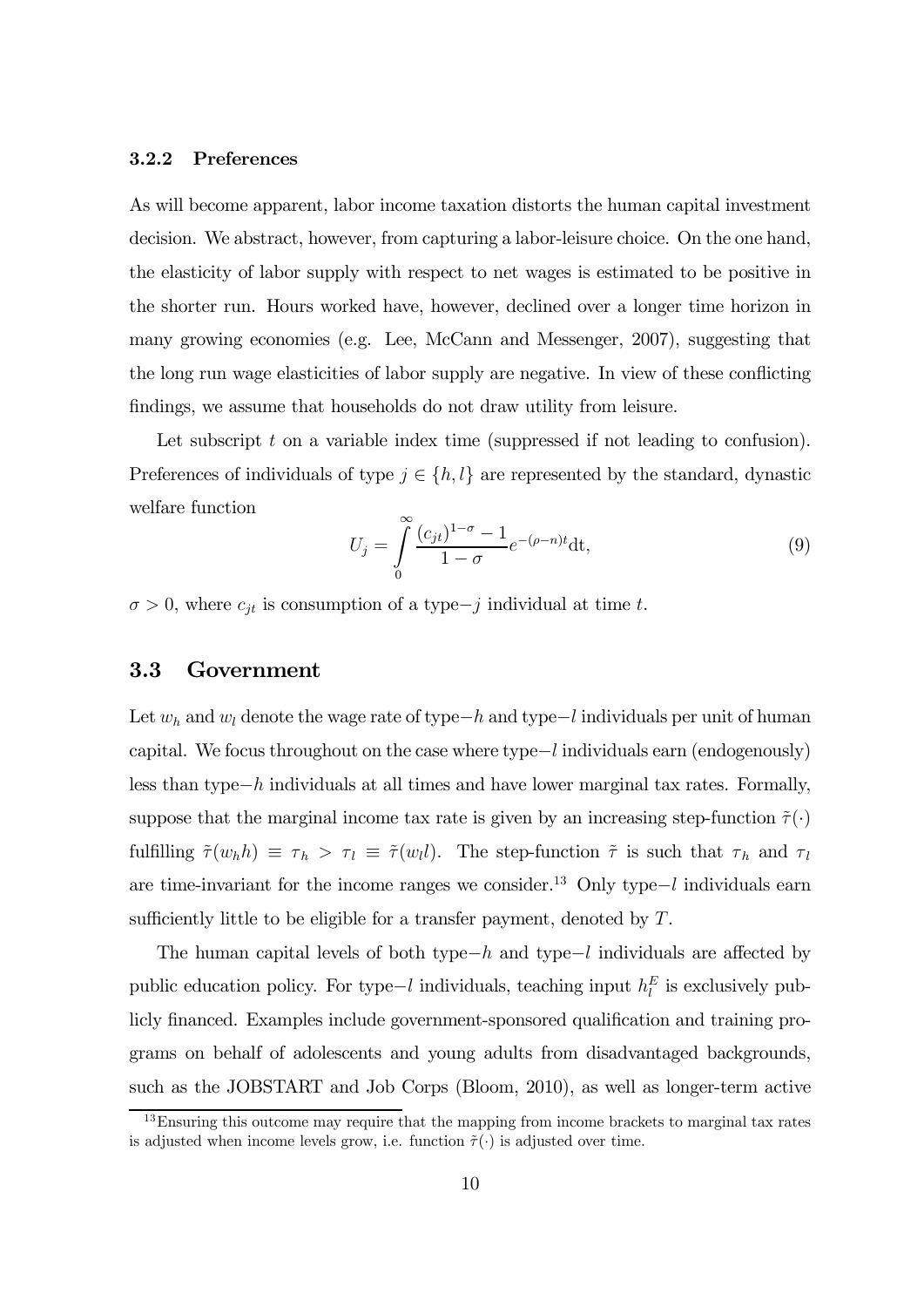labor market programs, such as the Employment Training Panel, California, and the Literacy/Basic Skills Program, New Jersey (Crosley and Roberts, 2007).<sup>14</sup> Type−h individuals choose their educational input,  $h_h^E$ , and receive a subsidy at rate  $\vartheta$  on the costs. Examples include post-secondary schooling and college attendance.

The interest rate for bonds is denoted by  $r$ . Dividends from equity holdings and bond holdings are taxed by the same constant rate  $\tau_r$ . Financial assets per dynasty member,  $a_h$  and  $a_l$ , evolve according to

$$
\dot{a}_h = y_h - (1 - \vartheta) w_h h_h^E - c_h \quad \text{with } y_h \equiv [(1 - \tau_r)r - n]a_h + (1 - \tau_h)w_h h \tag{10}
$$

$$
\dot{a}_l = y_l - c_l \quad \text{with } y_l \equiv [(1 - \tau_r)r - n]a_l + (1 - \tau_l)w_l l + T,
$$
\n(11)

respectively. Initial asset holdings,  $a_{h,0} > 0$ ,  $a_{l,0} > 0$ , are given. Type−h households maximize  $U_h$  with respect to consumption and teaching inputs subject to (7) and (10), whereas type $-l$  households maximize  $U_l$  subject to (11).

An increase in  $\tau_h$  distorts the education decision of type−h individuals. An increase in the tax rate on capital income,  $\tau_r$ , distorts savings decisions of households and investment decisions of firms. We also allow for taxation of capital gains, taxed with constant rate  $\tau_g$ . An increase in  $\tau_g$  distorts the portfolio decision of households (substituting equity for bonds), therefore affecting R&D investments.

Assuming that the economy initially is in steady state, we comparatively investigate how (i) changes in transfers on behalf of type−l individuals,  $T$ , (ii) changes in the fraction of human capital devoted to educating type–l individuals,  $\mathfrak{h}_l^E \equiv h_l^E/h$ , and (iii) changes in the subsidy rate  $\vartheta$  on education costs of type−h individuals affect the economic situation of type $-l$  individuals. To describe the poor's economic situation, we focus on their consumption level,  $c_l$ , their wage income,  $W_l \equiv w_l l$ , and their total net income,  $y_l$ . We assume that the three public expenditure categories are financed via taxation of income and capital gains. For the comparative-static policy analysis, we assume that, realistically, the fractions of tax revenue devoted to financing the three

<sup>&</sup>lt;sup>14</sup>The effectiveness of these programs is discussed by Cunha et al.  $(2006)$ , Schochet et al.  $(2008)$ , and Kautz et al., (2014).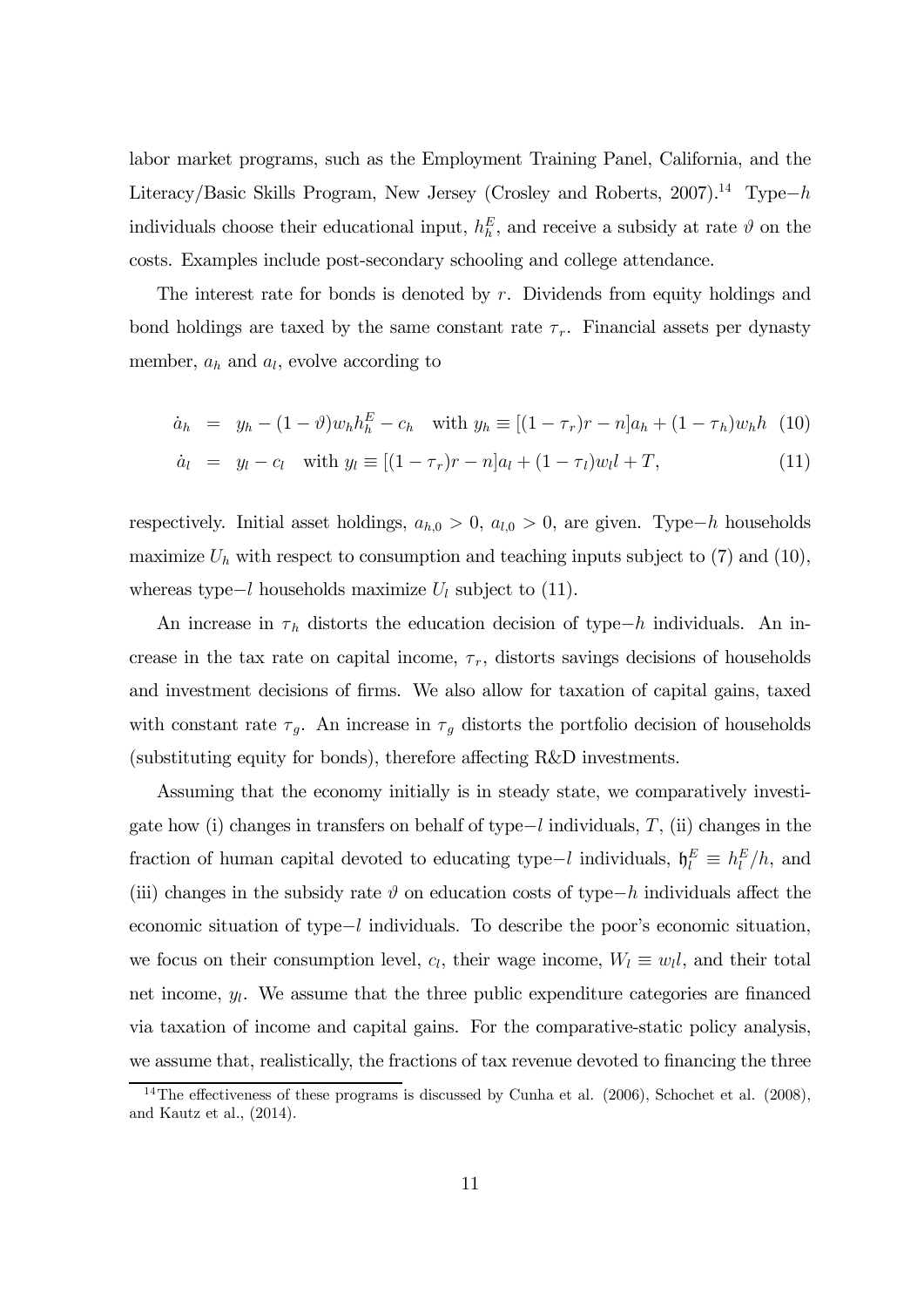spending categories do not add up to one. That is, there is an additional public spending category which may additively enter the utility function (like public expenditure for defense, the legal system, public order and safety). The government cannot save or incur debt. The specific policy reforms are described in section 6.

### 4 Equilibrium Analysis

This section provides a number of analytical results that are important to better understand the major implications for wage income of low-skilled workers. The equilibrium definition is standard and relegated to Appendix A.

### 4.1 Preliminaries

The transversality conditions of the household optimization problems and the requirement of finite intertemporal welfare levels  $U_h$  and  $U_l$  requires the following parameter restriction to hold

$$
\rho - n + (\sigma - 1)g > 0 \text{ with } g \equiv \frac{n(1 - \theta)}{1 - \phi}.
$$
 (A1)

As will become apparent,  $q$  is the long run growth rate of individual consumption levels, individual income components, and knowledge measures  $A_H$ ,  $A_L$ . Thus, in the long run, technological change turns out to be unbiased.

Profit maximization of non-R&D producers implies two intermediate results that remind us on the mechanics of directed technical change.

**Lemma 1.** Define  $\psi \equiv \alpha + \varepsilon(1 - \alpha)$ . The relative wage per unit of human capital between type $-h$  and type $-l$  individuals reads as

$$
\frac{w_h}{w_l} = \left(\frac{H^X}{L^X}\right)^{-\frac{1}{\psi}} \left(\frac{A_H}{A_L}\right)^{\frac{\psi-1}{\psi}}.\tag{12}
$$

All proofs are relegated to Appendix B. According to  $(12)$ ,  $\psi$  is the "derived" elasticity between high-skilled and low-skilled labor in production (Acemoglu, 2002). For given productivity levels, an increase in relative amount of type $-h$  human capital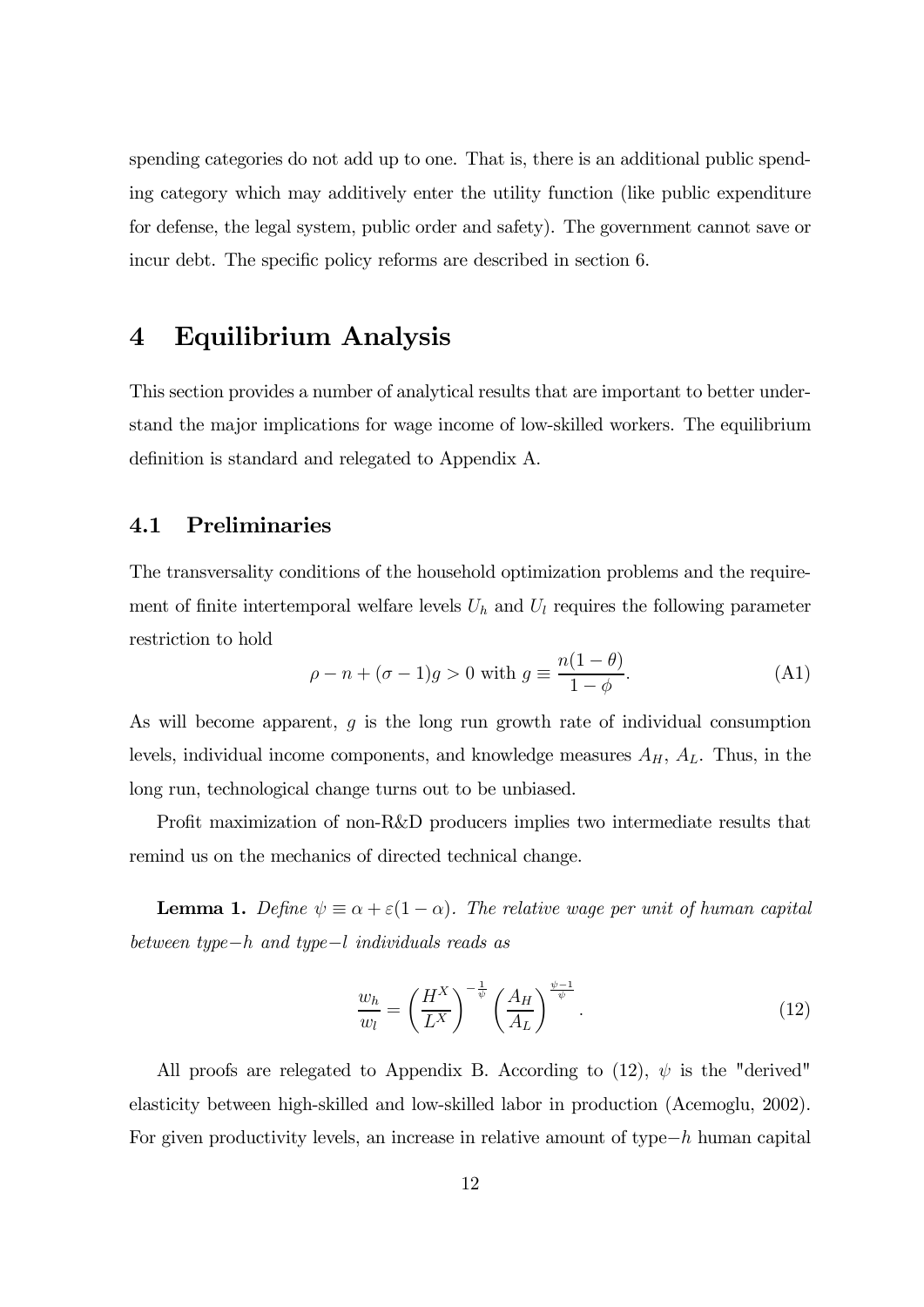devoted to manufacturing,  $H^X/L^X$ , by one percent reduces the relative wage rate,  $w_h/w_l$ , by  $1/\psi$  percent. Notably, if  $\varepsilon > 1$ , then  $\varepsilon > \psi > 1$ ; if  $\varepsilon < 1$ , then  $\varepsilon < \psi < 1$ .

Let  $P_H^X$  and  $P_L^X$  denote the price of the high-skilled intensive and low-skilled intensive composite intermediate good used in the final goods sector, respectively. An increase in the relative knowledge stock of the high-skilled intensive sector,  $A_H/A_L$ , has two counteracting effects on relative wage rate as given by (12). First, the relative productivity of type $-h$  human capital in the production of composite intermediates rises,  $w_h/w_l$  increases for a given relative price of intermediates,  $P \equiv P_H^X/P_L^X$ . Second, however, since relatively more of the high-skilled intensive composite good is produced when  $A_H/A_L$  rises, the relative price of composite goods, P, decreases for given labor inputs. Through this effect, the relative value of the marginal product of type−h human capital declines. If and only if the elasticity of substitution between the composite intermediates is sufficiently high,  $\varepsilon > \psi > 1$ , the first effect dominates the second one (vice versa if  $\varepsilon < \psi < 1$ ).

The next result provides insights on relative R&D incentives in the two R&D sectors. The respective profits of an intermediate good firms (symmetric within sectors) are denoted by  $\pi_H$  and  $\pi_L$ .

#### Lemma 2. The relative instantaneous profit of machine producers reads as

$$
\frac{\pi_H}{\pi_L} = \left(\frac{A_H}{A_L}\right)^{-\frac{1}{\psi}} \left(\frac{H^X}{L^X}\right)^{\frac{\psi-1}{\psi}}.\tag{13}
$$

There are counteracting effects of an increase in relative employment in composite input production,  $H^X/L^X$ , on relative R&D incentives. First, for a given relative price of the high-skilled intensive good,  $P$ , relative profits in the high-skilled intensive sector rise due to the complementarity between labor and machine inputs in (2) and (3) ("market size effect"). Second, however,  $P$  falls in response to an increase in relative output of the high-skilled intensive good ("price effect"). In the case where  $\varepsilon > \psi > 1$ , the first effect dominates the second one, and vice versa if  $\varepsilon < \psi < 1$ .

Moreover, as already discussed after Lemma 1, an increase in the relative knowledge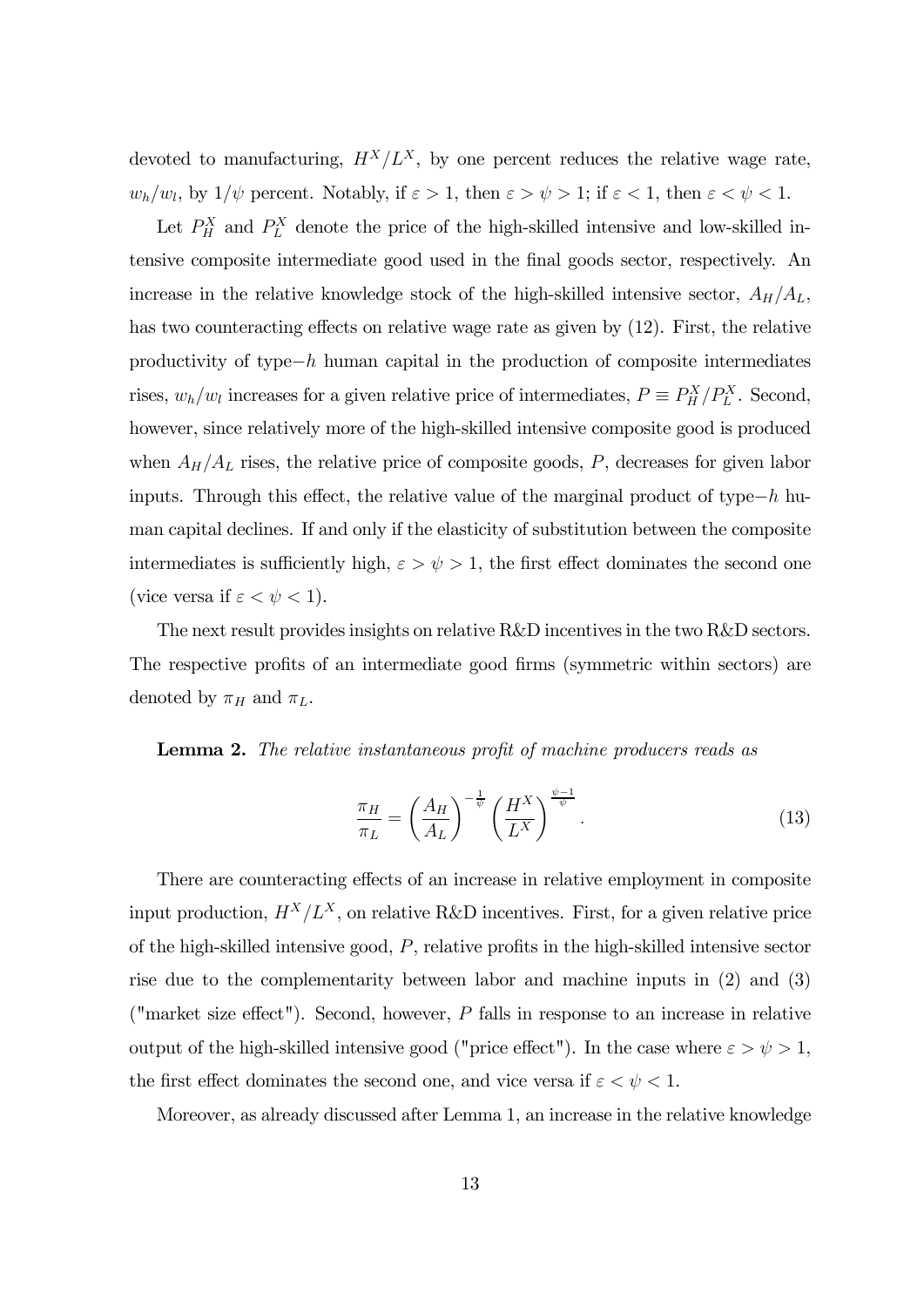stock of the high-skilled intensive sector,  $A_H/A_L$ , reduces the relative price P. Thus, relative profits  $\pi_H/\pi_L$  decline. The magnitude of the elasticity of  $\pi_H/\pi_L$  with respect to  $A_H/A_L$  is inversely related to the "derived" elasticity between high-skilled and lowskilled labor in production,  $\psi$ .

### 4.2 Balanced Growth Equilibrium

Empirical estimates suggest that the elasticity of substitution between high-skilled and low-skilled labor is larger than one (Johnson, 1997). Moreover, existence and uniqueness of a balanced growth equilibrium (BGE), in which all variables grow at a constant rate, requires that the derived elasticity of substitution,  $\psi$ , is bounded upwards. Formally, we may assume

$$
1 < \psi \le \frac{2 - \phi - \theta}{1 - \theta}.\tag{A3}
$$

Let superscript  $(*)$  denote long run values (in BGE) throughout and define the human capital per type−h individual devoted to manufacturing by  $h^X \equiv H^X/N_h$ .

**Proposition 1.** Under (A1) and (A2), there exists a unique BGE which can be characterized as follows:

- (i)  $c_h$ ,  $c_l$ ,  $a_h$ ,  $a_l$ ,  $A_H$ ,  $A_L$ ,  $w_h$ ,  $w_l$ ,  $T$  grow with rate  $g$ ;
- (ii)  $L^X$ ,  $H^X$ ,  $H^A_H$ ,  $H^A_L$ ,  $P^A_H$ ,  $P^A_L$  grow with rate n;
- (iii)  $X_H$ ,  $X_L$  grow with rate  $g + n$ ;
- (iv) r,  $P_H^X$ ,  $P_L^X$  are stationary;

 $(v)$  the long run fraction of human capital of type−h individuals devoted to education,  $\mathfrak{h}_h^{E*}$ , and the long run human capital level,  $h^*$ , are also stationary and given by

$$
\mathfrak{h}_h^{E*} = \frac{1 - \tau_h}{1 - \vartheta} \frac{\beta \delta_H}{\rho - n + (\sigma - 1)g + (1 - \eta)\delta_H},\tag{14}
$$

$$
h^* = \left[\frac{\xi(\mathfrak{h}_h^{E*})^\beta}{\delta_H}\right]^{\frac{1}{1-\beta-\eta}},\tag{15}
$$

respectively; thus, both  $\mathfrak{h}_h^{E*}$  and  $h^*$  are decreasing in labor income tax of high-earners,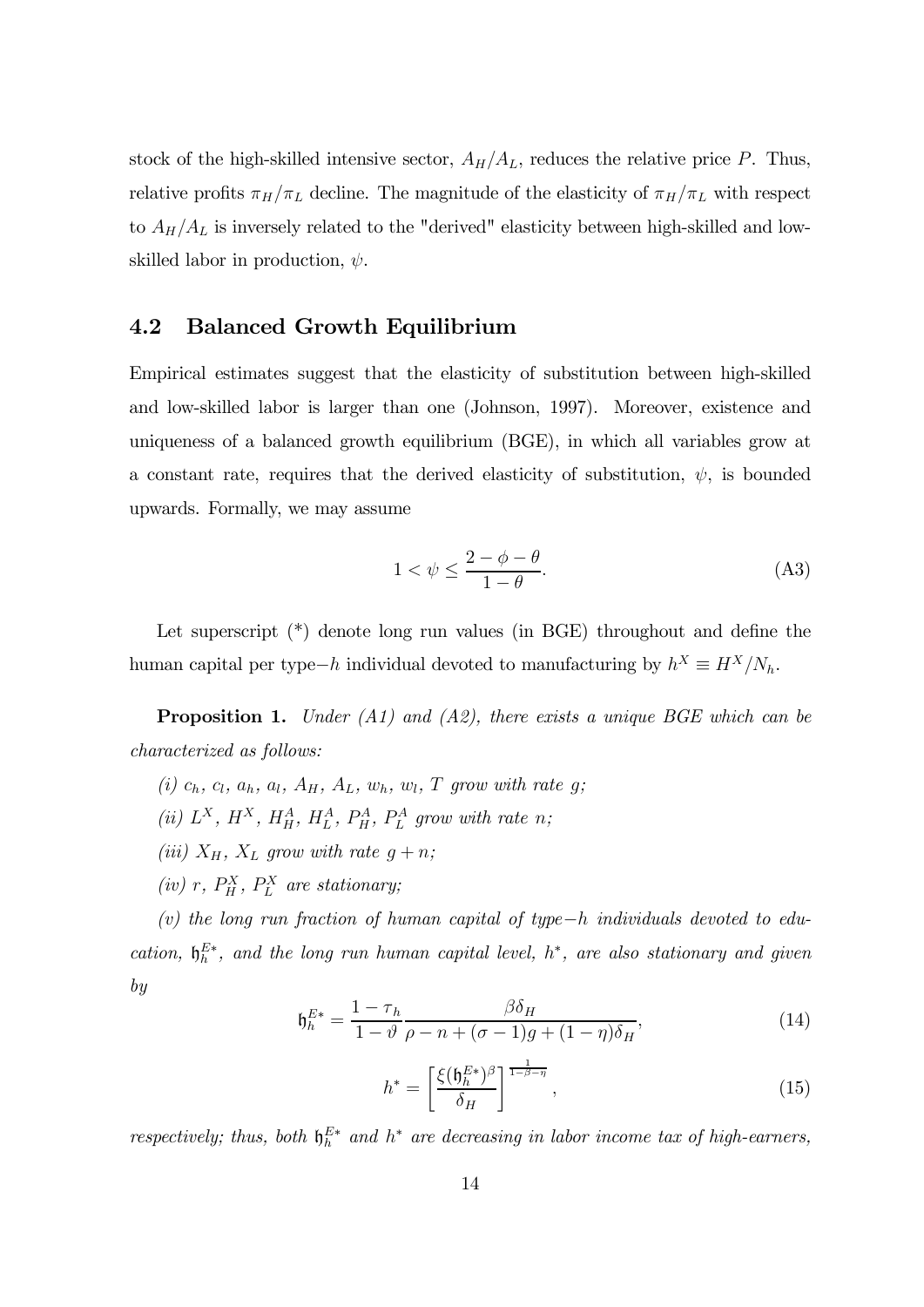$\tau_h$ , and increasing in the education subsidy rate  $\vartheta$ ;

(vi) the long run skill level of type $-l$  individuals,  $l^*$ , is given by

$$
l^* = \left(\frac{\xi(\mathfrak{h}_l^E h^*)^{\gamma}}{\delta_H}\right)^{\frac{1}{1-\eta}};
$$
\n(16)

thus,  $l^*$  is decreasing in  $\tau_h$  and increasing in both  $\vartheta$  and the fraction of human capital of type-h individuals devoted to education,  $\mathfrak{h}_l^E$ ;

(vii) changes in  $\tau_h$  or  $\vartheta$  exclusively affect the long run fraction of human capital of type−h individuals devoted to manufacturing,  $h^{X*}$ , through the effects on  $\mathfrak{h}_h^{E*}$ ; moreover,  $h^{X*}$  is increasing in the tax rate of both capital income and capital gains,  $\tau_r$  and  $\tau_g$ , respectively; finally,  $h^{X*}$  is decreasing in the fraction of human capital devoted to educating type-l individuals,  $\mathfrak{h}_l^E$ .

According to (1), Proposition 1 implies that also per capita income grows at rate in steady state. The result parallels the well-known property of semi-endogenous growth models that the economy's long run growth rate is policy-independent (e.g. Jones, 1995, 2005). By contrast, the human capital allocation is affected by policy parameters, with effects on the transitional dynamics. First, according to part (v) of Proposition 1, labor income taxation ( $\tau_h > 0$ ) distorts educational investments of highability households. An increase in the rate of the education subsidy,  $\vartheta$ , mitigates this distortion. Both policy parameters,  $\tau_h$  and  $\vartheta$ , affect the long run level and allocation of human capital only through the effect on the long run fraction of human capital of type $-h$  individuals devoted to education,  $\mathfrak{h}_h^{E*}$ . An increase in  $\mathfrak{h}_h^{E*}$  has two counteracting effects on the steady state fraction  $h^{X*}$  of human capital of type− $h$  workers employed in manufacturing. On the one hand,  $h^{X*}$  rises, as the amount of human capital expands (increase in  $h^*$ ). On the other hand, employing more teachers to educate type−h individuals means a reallocation of existing human capital of type− workers away from manufacturing. If  $h^{X*}$  rises when higher education expands, low-ability individuals gain via the complementarity of composite inputs in (1). Empirically, expansion of higher education has undoubtedly raised the human capital input in all uses. Finally,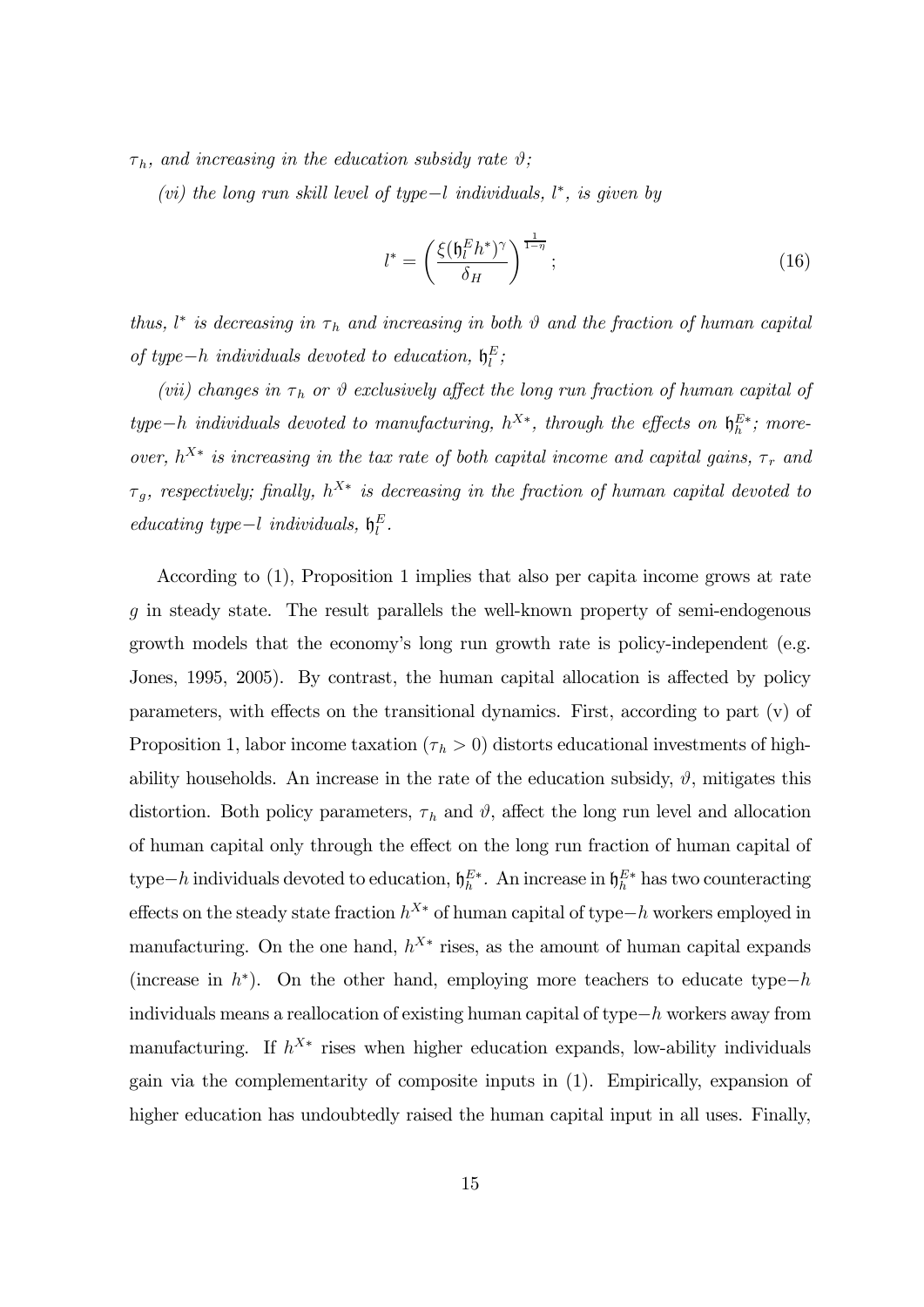promoting skill development of type $-l$  workers by raising  $\mathfrak{h}_l^E$ , non-surprisingly, raises long run skill level  $l^*$  (part (vi) of Proposition 1). It also reallocates human capital of type−h workers from manufacturing to teaching, thus reducing  $h^{X*}$  (part (vii) of Proposition 1).

One can show (see the proof of Proposition 1) that in the case where the derived elasticity of substitution between the two types of workers,  $\psi$ , is high or the R&D technology parameters  $\phi$  and  $\theta$  lead to a high steady state growth rate, g, such that the second inequality in (A2) is violated, there may be two interior BGE. To understand why this can happen, suppose again  $\psi > 1$ , such that the market size effect discussed after Lemma 2 dominates the price effect, and  $h<sup>X</sup>$  rises. According to (13), relative profits  $\pi_H/\pi_L$  thus rise, boosting the relative knowledge stock  $A_H/A_L$ , all other things being equal ("skill-biased technological change"). This effect is large when the knowledge spillover effect is high (i.e.  $\phi$  is high), the duplication externality is low (i.e.  $\theta$ is low) and/or  $\psi$  is high. If it is sufficiently large, the equilibrium fraction of type−h human capital devoted to R&D targeted to type−l intensive production declines, implying that  $h^X$  rises further. In this case, there may be multiple equilibria. Pertubating, by increasing  $h^X$ , an interior BGE in which  $h^X$  is low to begin with,  $h^X$  rises by even more than initially. In other words, the BGE is "unstable". If there are two interior BGE, then one is "stable", characterized by a higher  $h<sup>X</sup>$  than the "unstable" one (see the Remark in Appendix B and Fig. A.1 in the online-appendix). Property (vii) still holds in the stable BGE. In both types of equilibria, properties (i)-(vi) are satisfied. In the remainder of this section and most of the numerical analysis, we will focus on the case with a unique BGE.

The next result shows the effects of changes in policy instruments affecting the long run human capital input in higher education on the steady state wage income level of low-skilled workers,  $W_l^* = w_l^* l^*$ .

**Proposition 2.** Under (A1) and (A2), wage income of type–l individuals in the long run,  $W_l^*$ , is decreasing in  $\tau_h$  and increasing in  $\vartheta$ , whenever  $h^{X*}$  is decreasing in  $\tau_h$  and increasing in  $\vartheta$ .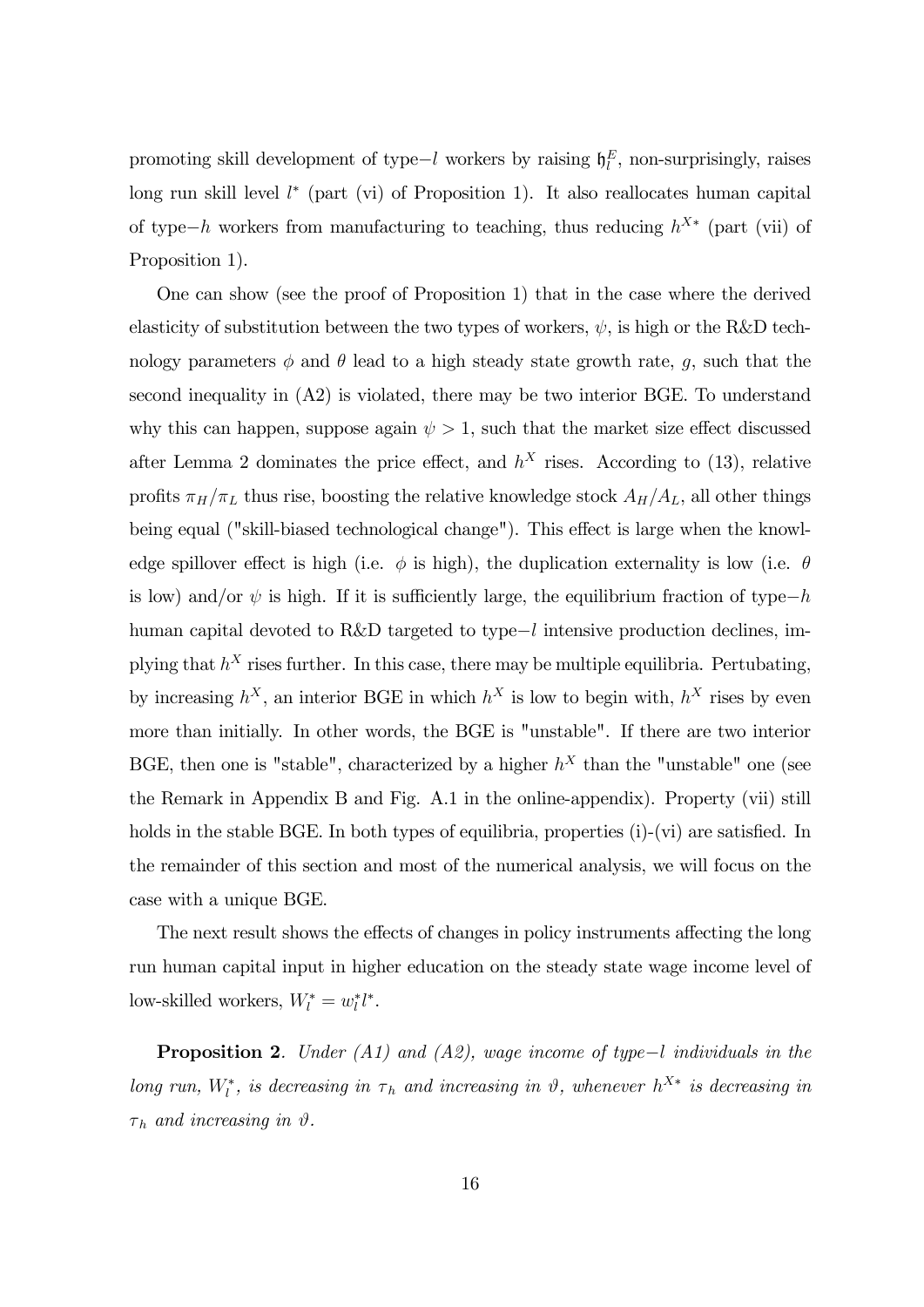Because employment of type $-h$  workers in manufacturing is complementary to lowskilled employment through the imperfect substitutability of composite inputs in final goods production, the long run wage rate per skill unit of type $-l$  workers,  $w_l^*$ , critically depends on  $\tau_h$  and  $\vartheta$  through its impact on the long run fraction of human capital input in higher education,  $\mathfrak{h}_h^{E*}$  (Proposition 1). First, recall from (15) that an increase in subsidy rate  $\vartheta$  or a decrease in tax rate  $\tau_h$  raises the long run level of human capital per type−h individual,  $h^*$ . If in turn the fraction of human capital devoted to production,  $h^{X*}$ , rises, the output level of the human capital intensive composite income,  $X_H$ , increases. For given knowledge stocks, because of the complementarity of composite inputs in final goods production, this raises the price of the low-skilled labor intensive composite input,  $P_L^X$ . Moreover, as discussed after Lemma 2, for  $\psi > 1$ , the market size effect of an increase in  $H^X$  on profits for high-skilled intensive production,  $\pi_H$ , dominates the price effect. Thus, an increase in  $\vartheta$  triggers off innovations directed to type−h human capital, i.e.  $A_H$  rises. As this also raises relative output  $X_H$  of the high-skilled intensive composite good,  $P_L^X$  increases through this effect as well. As a result, in the plausible case that raising  $\vartheta$  or lowering  $\tau_h$  raises  $h^{X*}$ , the value of the marginal product of low-skilled labor,  $w_l^*$ , increases, all other things being equal. Moreover, an increase in the level of human capital of type $-h$  individuals raises the skill level of type−l workers,  $l^*$  (part (vi) of Proposition 1). This has two counteracting effects on the value of the marginal product of low-skilled labor,  $w_l^*$ . First, there is a market size effect of an increase in  $L^X$  on profits for low-skilled intensive production,  $\pi_L$ . In turn, R&D activity that makes type−l workers more productive is fostered. Second, however, the price of the low-skilled labor intensive composite input,  $P_L^X$ , falls (price effect). One can show that the effect of an (endogenous) increase in skill level  $l^*$ unambiguously raises  $W_l^* = w_l^* l^*$ .

We next turn to the relative wage rate per unit of skill between the two types of workers. Although our focus is on the economic situation of low-ability dynasties, considering wage inequality is interesting to gain further confidence in the empirical relevance of our analysis.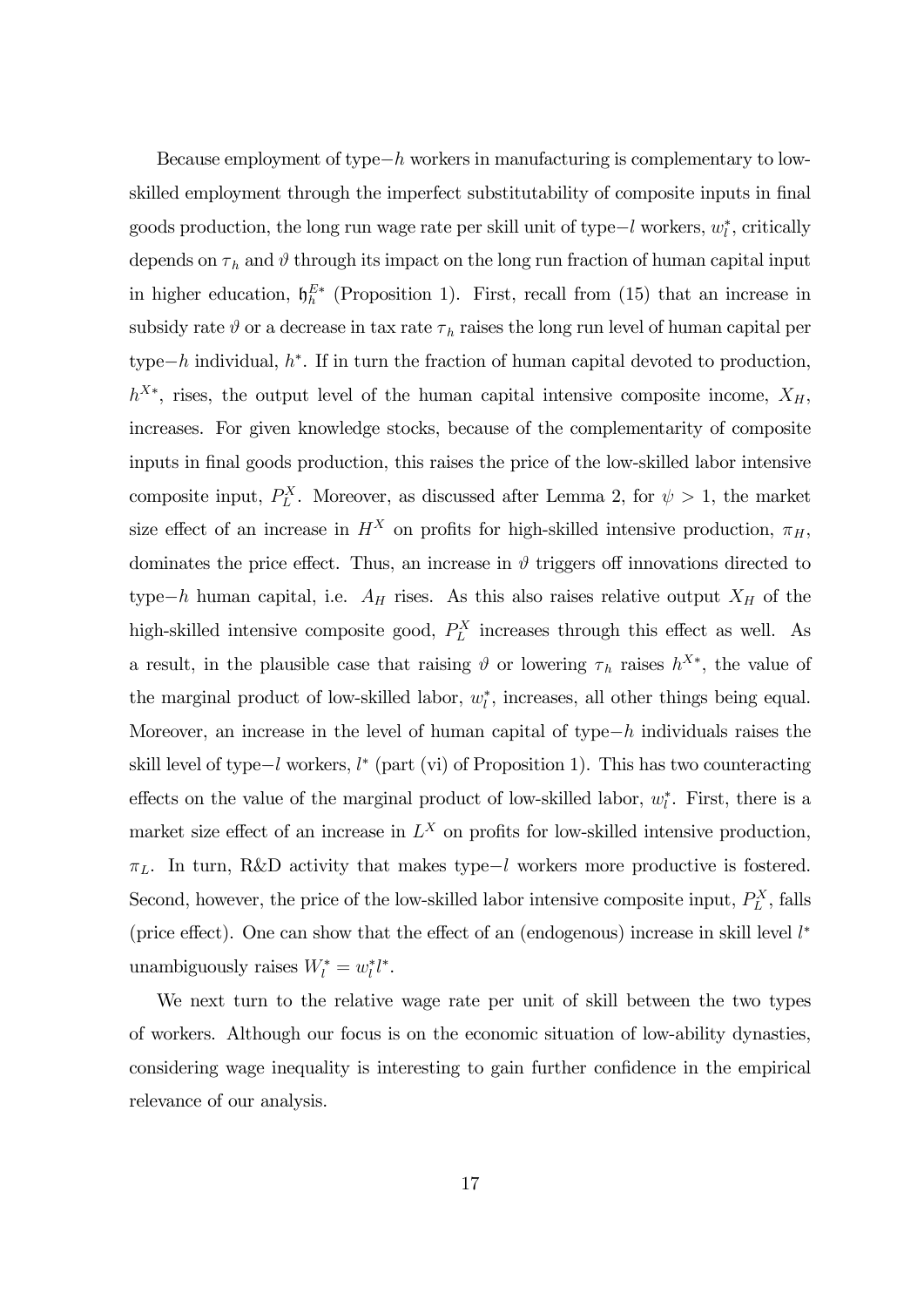**Proposition 3.** Under (A1) and (A2), the following holds for the relative wage per unit of human capital between type-h and type-l individuals in the long run,  $w_h^*/w_l^*$ .

(i) If  $\psi = \frac{2-\phi-\theta}{1-\theta}$  (i.e.,  $\psi$  equals the upper bound in (A2)),  $w_h^* / w_l^*$  is independent of policy instruments;

(ii) otherwise (if  $\psi < \frac{2-\phi-\theta}{1-\theta}$ ),  $w_h^*/w_l^*$  is decreasing in  $\tau_r$  and  $\tau_g$  and increasing in  $\mathfrak{h}^E_l$  .

Consider an (endogenous) increase in the level of type− $h$  human capital for the production of composite inputs, which raises  $H^X/L^X$  in long run equilibrium. For  $\psi > 1$ , an increase in  $H^X/L^X$  spurs innovation directed to type−h human capital relatively more, thus raising  $A_H/A_L$ . According to Lemma 1, for  $\psi > 1$ , an increase in the "relative knowledge stock",  $A_H/A_L$ , would raise the relative wage rate per unit of type−h human capital,  $w_h/w_l$ , for given  $H^X/L^X$ . However, under limited (derived) substitutability between type−h and type−l labor,  $\psi$ , as also assumed in (A2), the effect is not large enough to overturn the negative impact of an increase of  $H^X/L^X$ on  $w_h/w_l$  for a given relative knowledge stock,  $A_H/A_L$  (see (12) in Lemma 1). If  $\psi$  equals the upper bound in (A2), both effects exactly cancel. This explains part (i) of Proposition 3. Now consider an endogenous increase in  $\mathfrak{h}_h^E$  which governs the evolution of human capital of type $-h$  workers, possibly raising the level of high-skilled employment in manufacturing,  $h^{X*}$ , in addition to raising  $l^*$  (Proposition 1). Thus, an increase in subsidy rate  $\vartheta$  or a decrease in tax rate  $\tau_h$  has an ambiguous effect on relative employment in manufacturing,  $H^X/L^X$ , and thus an ambiguous effect on relative wage rate  $w_h^*/w_l^*$ . By contrast, promoting education of type-l workers (increase in  $\mathfrak{h}_l^E$ ) reduces  $h^{X*}$  and raises  $l^*$ , thus unambiguously raising  $w_h^*/w_l^*$  under limited (derived) substitutability between the two types of labor  $(\psi < \frac{2-\phi-\theta}{1-\theta})$ . Finally, raising the tax rate of capital income or capital gains,  $\tau_r$  and  $\tau_g$ , respectively, implies a reallocation of high-skilled labor from R&D activity to manufacturing (raising  $h^{X*}$ ), thus lowering  $w_h^*/w_l^*$ . This concludes the discussion of Proposition 3.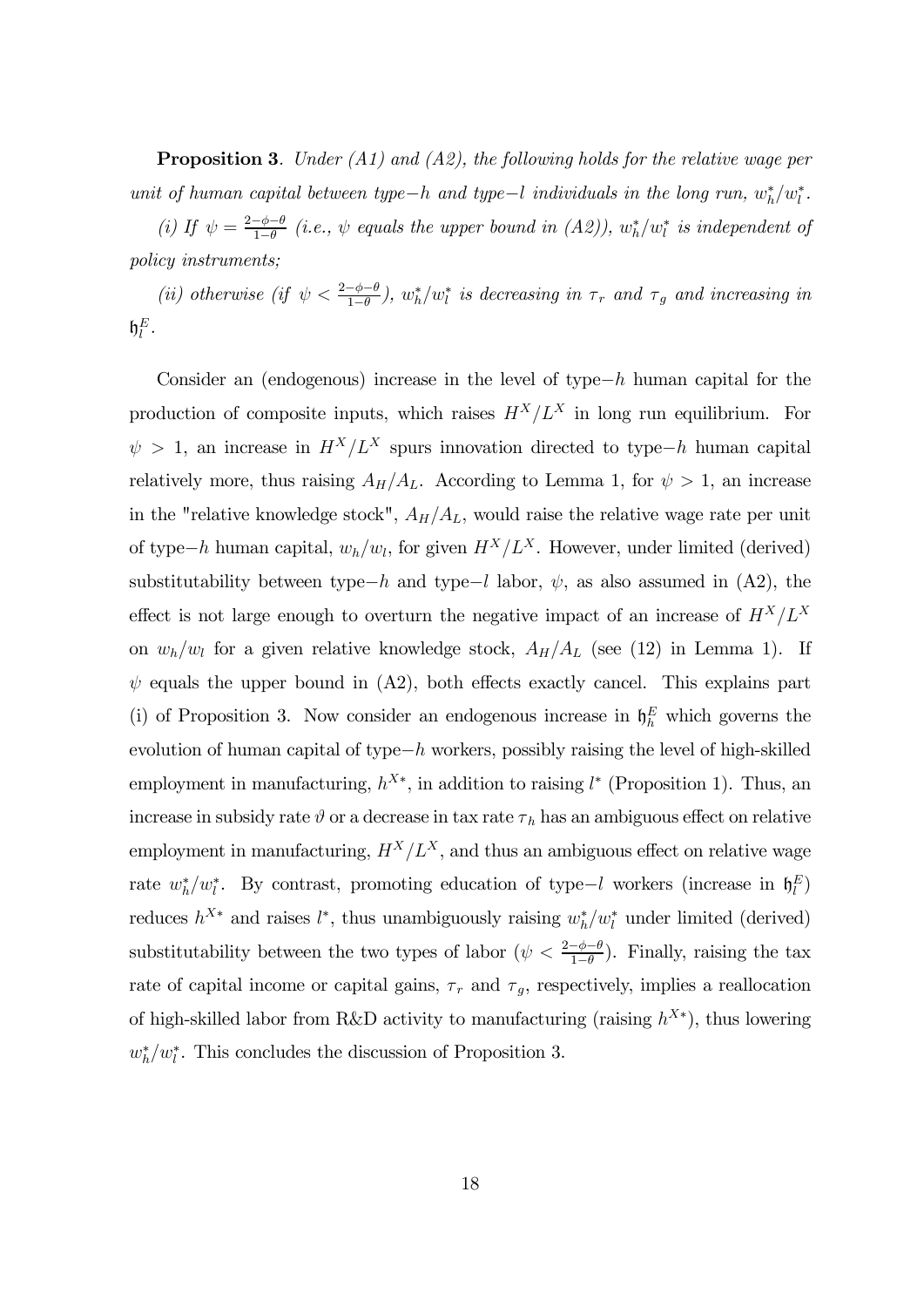## 5 Calibration

The baseline calibration is summarized in Table 1. The parameter values are mostly based on observables (including policy parameters) for the US economy in the 2000s before the financial crisis started in 2007, assuming that the US was in steady state initially (i.e. before the considered policy reforms). We calibrate variables related to type $-h$  individuals by values for the representative individual with at least high school diploma and type−l individuals by values for the representative high-school drop-out. According to OECD (2014), the share of those among the 25-64 year old with less than upper secondary education in the year 2005 is 12 percent, suggesting that the (by assumption time-invariant) relative population size reads as  $N_l/N_h = 12/88 = 0.14$ .

| Parameter                                                                                                                                                                                        | Value | Parameter Value Parameter Value Variable Value |         |             |         |                   |                |
|--------------------------------------------------------------------------------------------------------------------------------------------------------------------------------------------------|-------|------------------------------------------------|---------|-------------|---------|-------------------|----------------|
| $\boldsymbol{n}$                                                                                                                                                                                 | 0.01  | $\alpha$                                       | $0.4\,$ | $\tau_g$    | 0.1     | $N_l/N_h$         | 0.14           |
| $\mathfrak{g}$                                                                                                                                                                                   | 0.02  | $\varepsilon$                                  | 1.83    | $\tau_l$    | 0.21    | $R_h^*/R_l^*$ 3.7 |                |
| $\kappa$                                                                                                                                                                                         | 1.3   | $\delta_K$                                     | 0.04    | $\tau_h$    | 0.31    | $R\&D^*$          | 0.031          |
| $\theta$                                                                                                                                                                                         | 0.5   | $\delta_H$                                     | 0.03    | $\tau_r$    | 0.17    | $\Omega^*$        | 2.06           |
| $\phi$                                                                                                                                                                                           | 0.75  | $\beta$                                        | 0.33    | $s_h^E$     | 0.12    | $sav^*$           | 0.21           |
| $\rho$                                                                                                                                                                                           | 0.02  | $\gamma$                                       | 0.11    | $s_l^E$     | 0.016   | $K^*/Y^*$         | - 3            |
| $\sigma$                                                                                                                                                                                         | 1.91  | $\eta$                                         | $0.2\,$ | $s^T$       | 0.13    | $r^*$             | 0.07           |
| $\psi$                                                                                                                                                                                           | 1.5   | ξ                                              | 0.3     | $\bar{\nu}$ | $0.2\,$ | $a_h^*/a_l^*$     | $\overline{5}$ |
| $\phi = 1 - \frac{n(1-\theta)}{q}, \sigma = \frac{(1-\tau_r)r^*-\rho}{q}, \varepsilon = \frac{\psi-\alpha}{1-\alpha} \text{ and } \delta_K = \frac{sav^*}{K^*/Y^*} - n - g \text{ are implied.}$ |       |                                                |         |             |         |                   |                |

Table 1: Baseline calibration.

### 5.1 Policy Parameters

Following the reasoning in Grossmann, Steger and Trimborn (2015) we set the capital gains tax rate to  $\tau_g = 0.1$ . Tax rates  $\tau_l$  and  $\tau_h$  are approximated by the marginal personal tax rate on gross labor income in the year 2005 at 67 and 133 percent of the average labor income, respectively, combining federal and subcentral government taxes and excluding social security contribution rates; this gives us  $\tau_l = 0.21$  and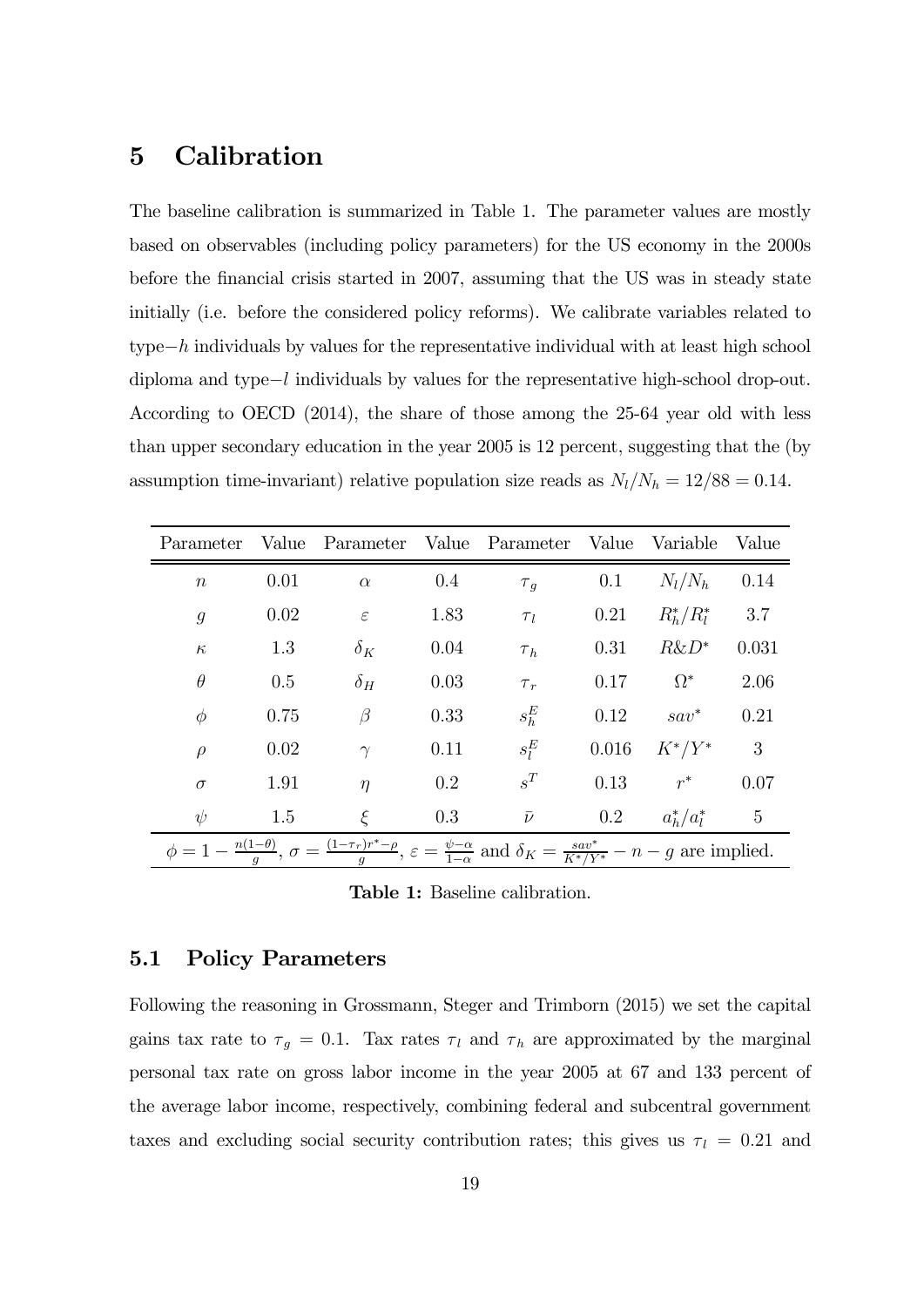$\tau_h = 0.31^{15}$  Moreover, we assume  $\tau_r = 0.17$ , which coincides with the US net personal capital income tax (equal to the net top statutory rate to be paid at the shareholder level, taking account of all types of reliefs and gross-up provisions at the shareholder level) after the 2003 tax reform (Murray, Singh and Wang, 2012).

Let us denote the fraction of tax revenue devoted to redistributive transfers on behalf of type−l individuals by  $s^T$ , and that devoted to education of type−h and type−l individuals by  $s_h^E$  and  $s_l^E$ , respectively,  $s^T + s_l^E + s_h^E \leq 1$ . We approximate redistributive transfers by total "government social benefits" at the federal, state and local level between 2000-2007 as provided by the Bureau of Economic Analysis,<sup>16</sup> excluding those financed by social insurance contributions (social security, unemployment benefits, medicare), education and training measures and benefits to recipients outside the US. For instance, the measure includes the earned income tax credit and various kinds of public assistance (medical assistance, medicaid, energy assistance etc.). Dividing these expenditures by total public expenditure,<sup>17</sup> we arrive at shares between 12 and 14 percent. We thus set  $s^T = 0.13$  in our baseline scenario.

We now come to  $s_h^E$  and  $s_l^E$ . All US government bodies combined spent 13.6 percent of its total expenditure on education in the year 2011, including "public subsidies to households for living costs (scholarships and grants to students/households and students loans), which are not spent on educational institutions" (OECD, 2014, Tab. B4.1). We assume that education expenditure per head is the same for workers of type−l (including public expenditure for specialized education programs for young adults which are typically more costly than other types of education) and type $-h$ (including public expenditure for tertiary education, which is about 25% of total public education expenditure in the year 2011, according to OECD, 2014). We thus set the government budget share of education for type–l individuals,  $s_l^E$ , to  $0.12 \times 0.136 \approx$ 

<sup>&</sup>lt;sup>15</sup>Data is retrieved from the OECD tax database on May 11, 2015 (http://stats.oecd.org/index.aspx?DataSetCode=TABLE\_I4). The respective tax rate at 133 and 167 percent of average labor income is the same.

<sup>&</sup>lt;sup>16</sup>See www.bea.gov, National Data - National Income and Product Accounts Tables, Tab. 3.12 (Government Social Benefits), retrieved on May 12, 2015.

<sup>17</sup>See www.bea.gov, National Data - National Income and Product Accounts Tables, Tab. 3.1 (Government Current Receipts and Expenditures), retrieved on May 12, 2015.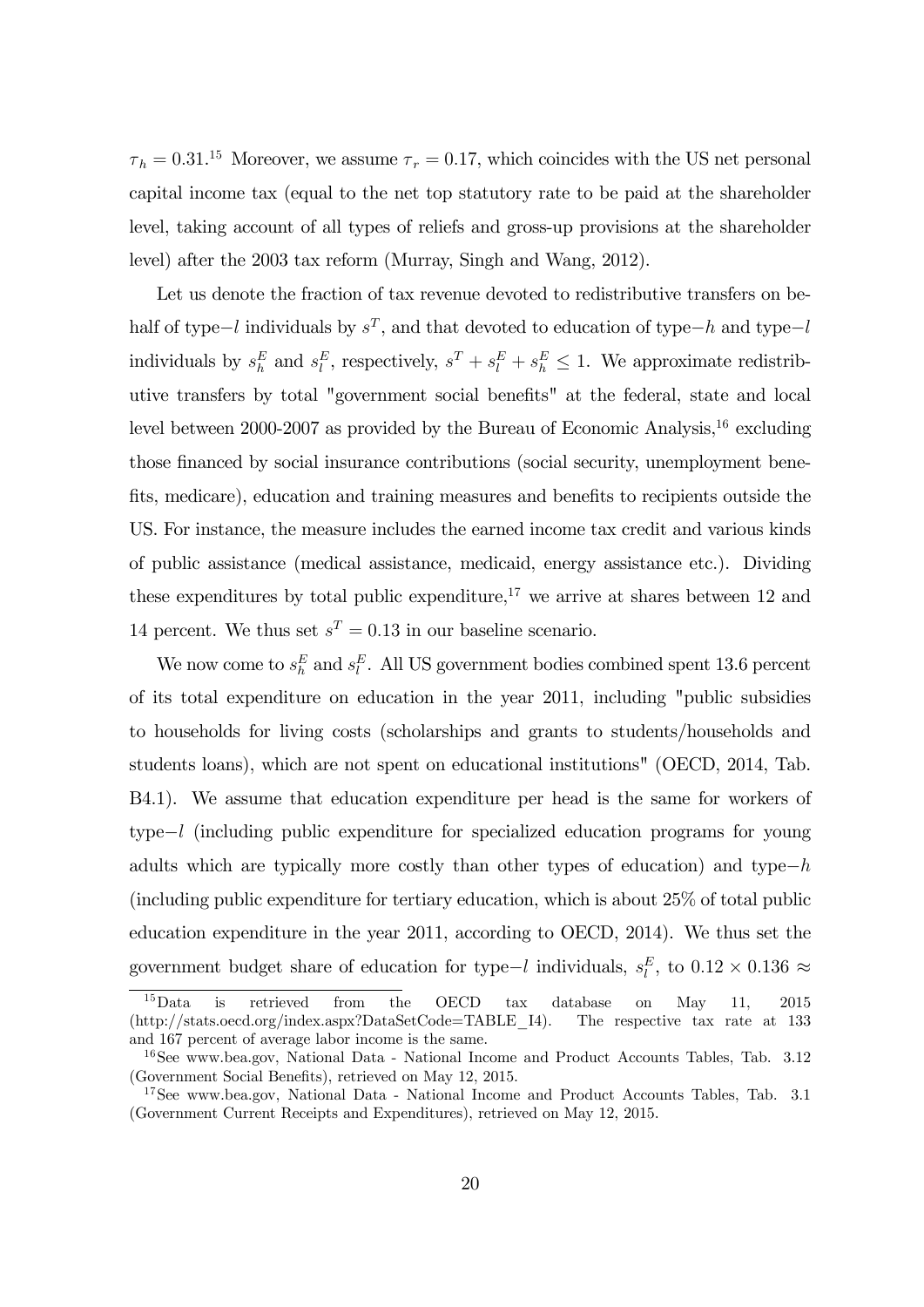0.016 and for type−h individuals accordingly to  $s_h^E = 0.88 \times 0.136 \approx 0.12$ .

With a balanced government budget, the level of transfers on behalf of type−l individuals adjusted for steady state growth,  $\tilde{T} \equiv Te^{-gt}$ , the fraction of human capital devoted to educating type $-l$  individuals,  $h_l^E = h_l^E/h$ , and the subsidy rate on education costs of type−h individuals,  $\vartheta$ , can be endogenously derived given the government expenditure shares  $s^T$ ,  $s_l^E$  and  $s_h^E$ , respectively (see online-appendix). Our calibrated parameters imply an education subsidy rate for type−h workers of  $\vartheta = 0.29$ , which seems reasonable.<sup>18</sup> In the US, the fraction of educational spending financed by public sources is 34.8 percent for tertiary education and 67.9 percent for all levels combined in the year 2011 (OECD, 2014). These figures do not account, however, for private opportunity costs of education which are inherently difficult to estimate.

### 5.2 Directly Observed Parameters

The per capita income growth rate  $(q)$ , the population growth rate  $(n)$ , the mark-up factor  $(\kappa)$ , the elasticity of substitution between high-skilled and low-skilled labor  $(\psi)$ and the human capital depreciation rate  $(\delta_H)$  are observed directly.

Recalling  $g = \frac{n(1-\theta)}{1-\phi}$ , we have  $\phi = 1 - \frac{n(1-\theta)}{g}$ . Consistent with average values for the period 1990-2006 (thereby averaging out business cycle phenomena) from the Penn World Tables (PWT) 7.1 (Heston, Summers and Aten, 2012), we let the long-run average per capita income growth rate of the US economy,  $g$ , be equal to two percent. The average annual population growth was about one percent. With  $q = 0.02$  and  $n = 0.01$ , we have  $\phi = 0.5(1 + \theta)$ . Assuming an intermediate value  $\theta = 0.5$ , we arrive at  $\phi = 0.75$ . Our main conclusions are robust to variations in  $\theta$  and  $\phi$  which fulfill  $\phi = 0.5(1 + \theta).$ 

In his survey about skill-biased technological change, Johnson (1997) argues that the elasticity of substitution between high-skilled and low-skilled labor is about 1.5.

<sup>&</sup>lt;sup>18</sup> According to (14), the education subsidy which offsets the long run distortion of labor income taxation of type−h workers reads as  $\vartheta = \tau_h$ . Our calibrated levels of  $\vartheta$  and  $\tau_h$  thus suggest little distortion of educational choices in the US. For the long run fraction of human capital of the representative high-ability worker devoted to the education, our calibration in Tab. 1 implies  $\mathfrak{h}_h^{E*} = 0.18$ . Moreover,  $\mathfrak{h}_l^E = 0.05$ .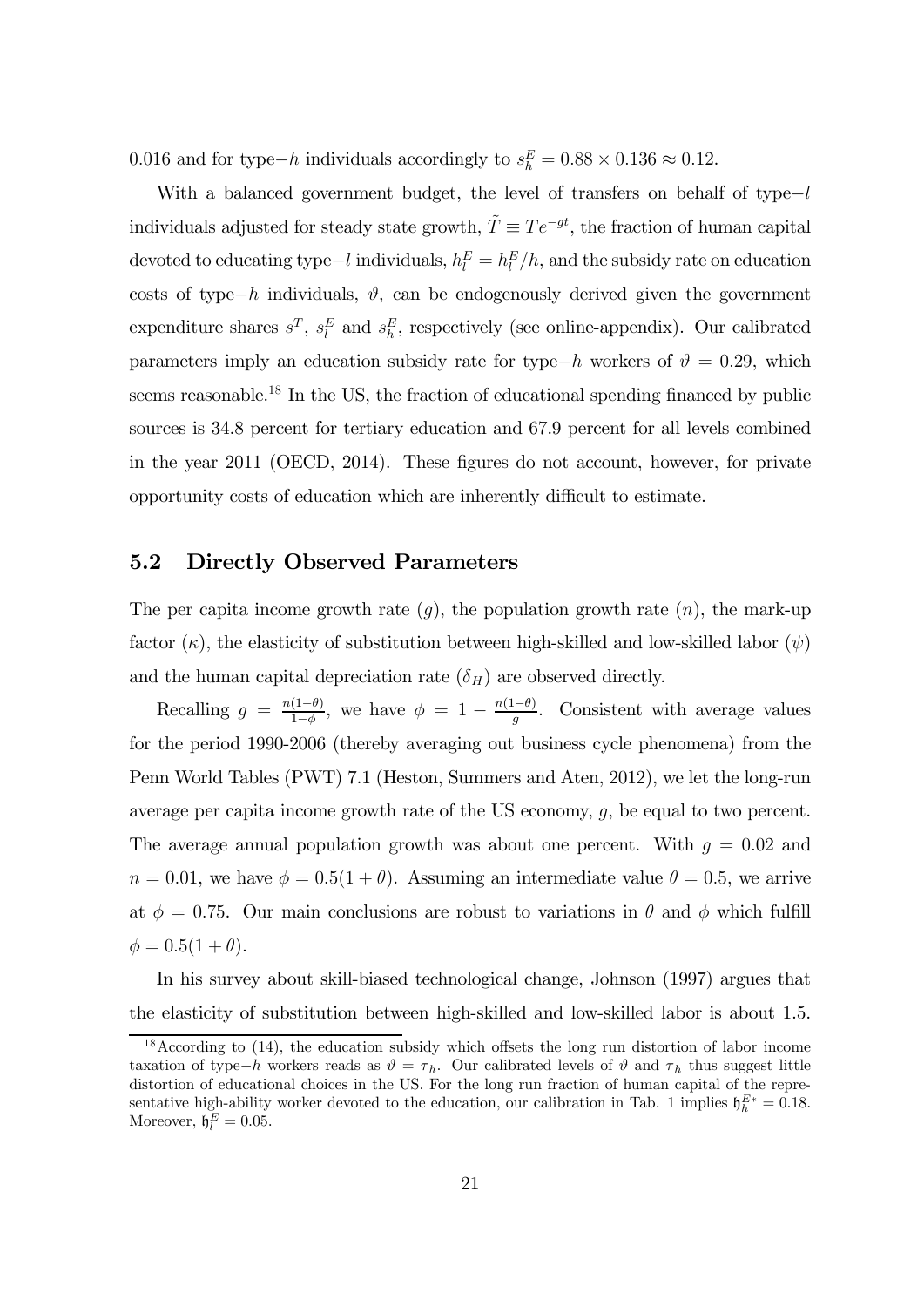We thus take value  $\psi = 1.5$  for our baseline calibration.<sup>19</sup> For the output elasticity of capital goods, we choose  $\alpha = 0.4$ . Our conclusions are rather insensitive to alternative values in the typical range. With  $\psi = 1.5$ , we obtain an elasticity of substitution between the inputs in final production of  $\varepsilon = \frac{\psi - \alpha}{1 - \alpha} = 1.83$ .

For the mark-up factor on marginal costs of durable goods producers,  $\kappa$ , we take a typical value from the empirical literature,  $\kappa = 1.3$  (Norrbin, 1993). The human capital depreciation rates are set within the range of the estimated value in Heckman (1976), who finds that human capital depreciates at a rate in the range between 0.7 and 4.7 percent. We assume  $\delta_H = 0.03$ .

### 5.3 Endogenous Observables

We need to calibrate either the long run value of one of the individual asset holdings,  $a_h^*, a_l^*,$  or their ratio,  $a_h^*/a_l^*$ . As shown in the online-appendix, the long run values of individual asset holdings and consumption levels are indeterminate, i.e. depend on initial values for the number of machines,  $A_{H,0}$ ,  $A_{L,0}$ , and asset holdings  $a_{h,0}$ ,  $a_{l,0}$ . Since the equity issued by machine producers to finance blueprints is included in asset holdings (see Appendix A),  $A_{H,0}$ ,  $A_{L,0}$ ,  $a_{h,0}$ ,  $a_{l,0}$  are not independent from each other. Thus, for instance,  $A_{H,0}$ ,  $A_{L,0}$  and the ratio  $a_{h,0}/a_{l,0}$  give us  $a_{h,0}$  and  $a_{l,0}$ . We thus choose  $a_h^*/a_l^*$ according to empirical evidence. Survey data for the year 2007 suggests that households headed by someone without a high school diploma (type−l individuals) have, on average, a net worth of US\$ 150,000 (in 2010 dollars). Moreover, the average asset holding of educated households (type−h individuals) is approximately US\$ 750,000.<sup>20</sup> We thus set  $a_h^*/a_l^* = 5$ .

Also the other parameters are matched to long run values of endogenous observables: the capital-output ratio  $(K/Y)$ , the interest rate  $(r)$ , the full-time equivalent of relative wage income of the different types of workers ("skill premium"),  $\Omega$ , the R&D intensity,

 $19\theta = 2\phi - 1$  and  $\psi = 1.5$  jointly imply that (A3) holds with equality.

<sup>&</sup>lt;sup>20</sup>Those headed by a college graduate possess about US\$ 1,15 million, whereas those households headed by high-school graduates and educated by some college possess about US\$ 264,000 and US\$ 384,000, respectively. See http://www.federalreserve.gov/econresdata/scf/scf\_2010.htm. In the 2000s, about 40 percent of the 25-64 year olds in the US are tertiary-educated (OECD, 2014).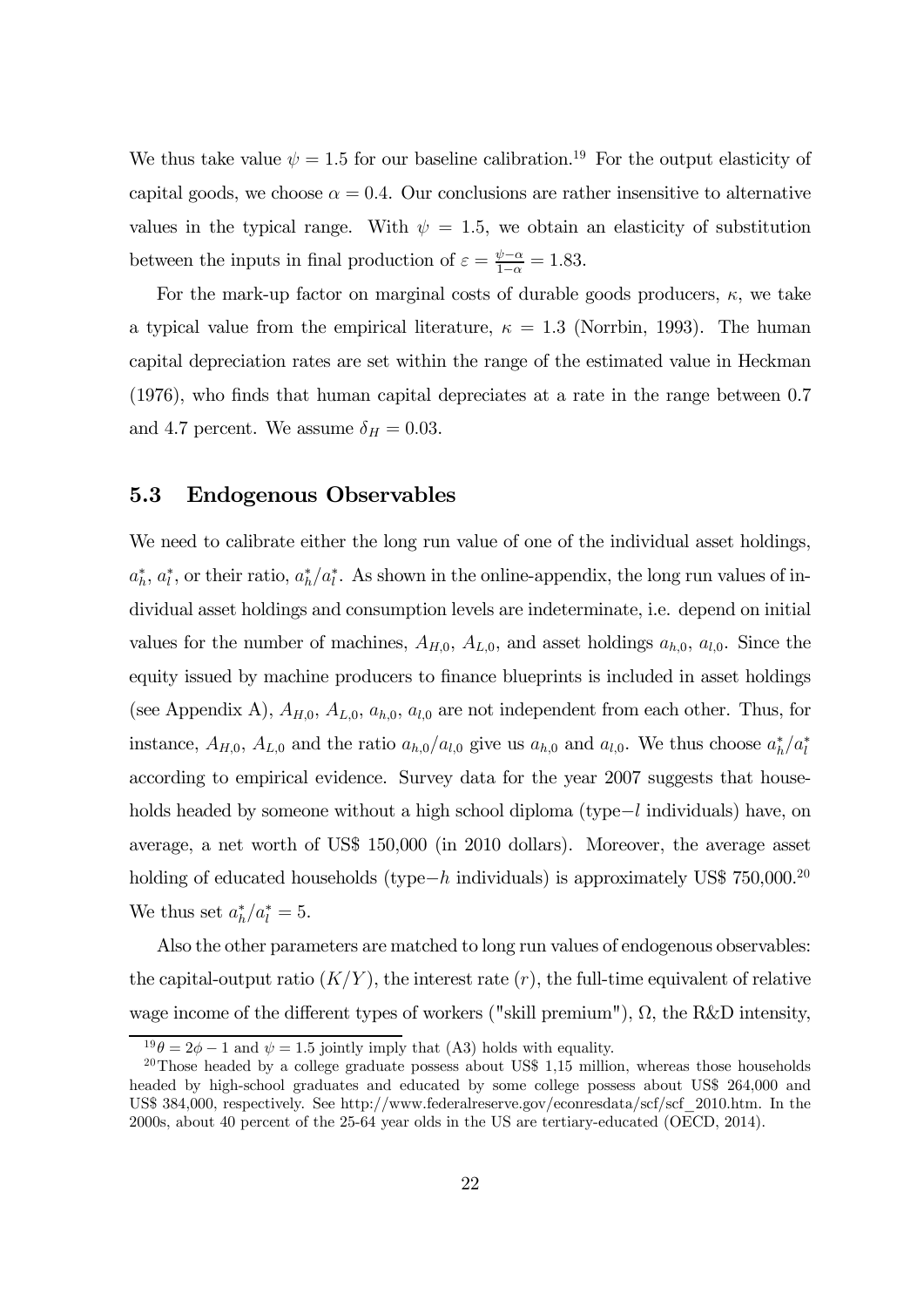$R&D$ , and the rates of return to education for type−h and type−l individuals,  $R<sub>h</sub>$  and  $R_l$ , respectively.

We assume that the long run interest rate is  $r^* = 0.07$  (Mehra and Prescott, 1985). The Keynes-Ramsey rule for consumption growth implies  $\sigma = \frac{(1-\tau_r)r^*-\rho}{g}$ . Given a typical value for the time preference rate,  $\rho = 0.02$ , recalling  $\tau_r = 0.17$  and  $g = 0.02$ , we find  $\sigma = 1.91$ .

Similarly to Grossmann, Steger and Trimborn (2013), we use measures for the investment rate  $(sav)$  and the capital-output ratio to calibrate the depreciation rate of physical capital,  $\delta_K$ . The investment rate is  $sav = \frac{\dot{K} + \delta_K K}{Y}$ . Using  $\dot{K}/K = n + g$  and solving for  $\delta_K$  yields  $\delta_K = \frac{sav}{K/Y} - n - g$ . Averaging over the period 1990-2006 suggests that the long run investment rate,  $sav^*$ , is equal to about 21 percent, according to PWT 7.1. To find the long capital-output ratio,  $K^*/Y^*$ , we take averages over the period 2002-2007 calculated from data of the US Bureau of Economic Analysis. The capital stock is proxied by the amount of total fixed assets (private and public structures, equipment and software). At current prices, this suggests  $K^*/Y^* = 3$ . Thus, the evidence suggests that  $\delta_K = 0.04$ , which is a standard value in the literature.

Our calibration of the parameters characterizing the educational production processes,  $\xi = 0.3, \beta = 1/3, \eta = 1/9$ , are in line with empirical evidence on observables with theoretically derived long run values of the (pre-tax) skill premium,

$$
\Omega \equiv \frac{w_h h}{w_l l},\tag{17}
$$

the R&D intensity (total wage costs for researchers per unit of final output),

$$
R\&D \equiv \frac{w_h(H_H^A + H_L^A)}{Y},\tag{18}
$$

and the relative returns to education for type− $h$  and type− $l$  individuals. We define  $R_h$  and  $R_l$  as the internal rates of return for type−h and type−l individuals from permanently raising teaching inputs  $h_h^E$  and  $h_l^E$  by one unit, respectively, holding the wage rates  $w_l$  and  $w_h$  constant and starting in a BGE.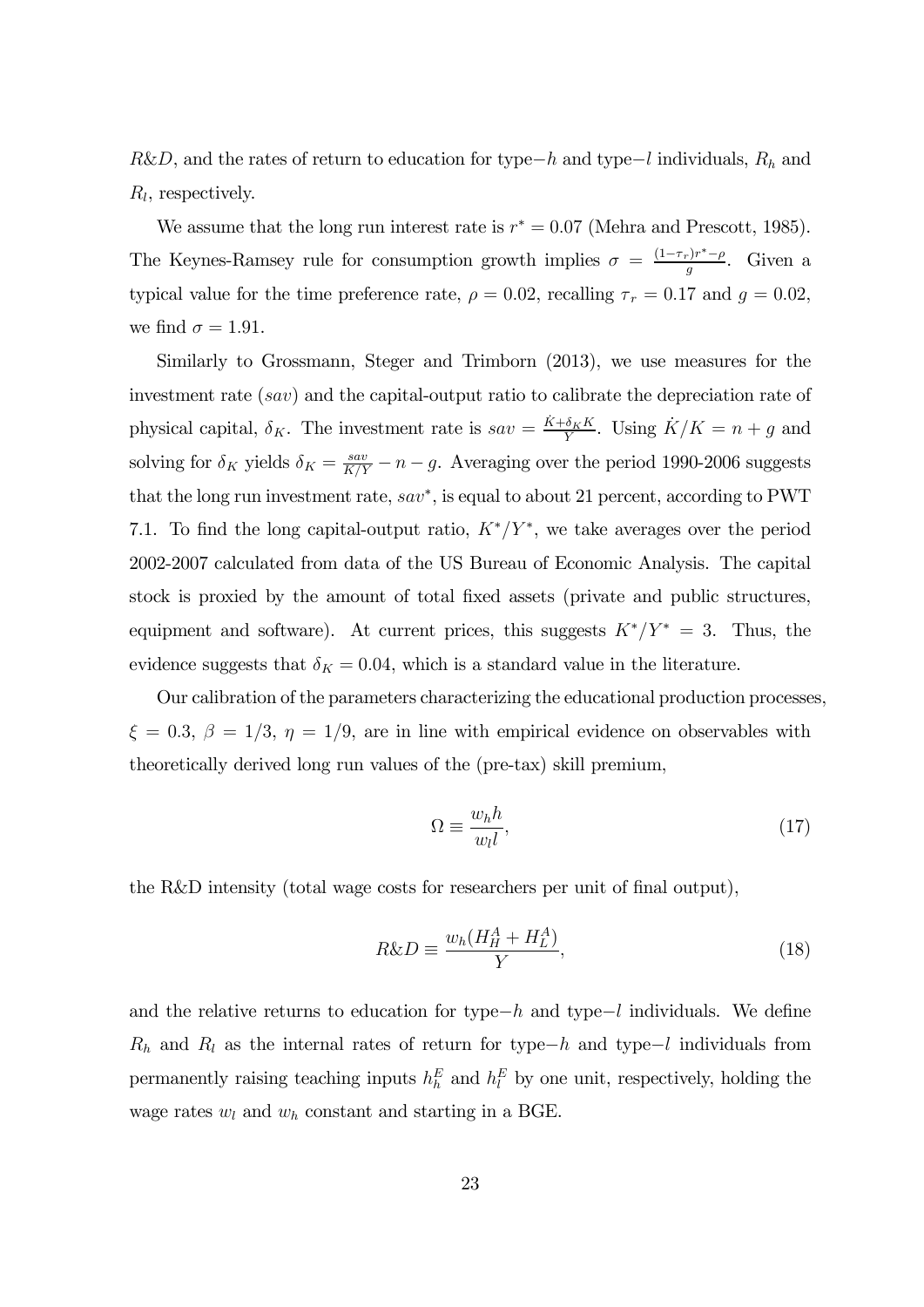The theoretical long run values of (17), (18) and the internal education returns,  $\Omega^*, R\&D^*, R_h^*, R_l^*,$  are derived in the online-appendix and used to set the remaining parameters. To calibrate  $\Omega^*$ , we looked at the earnings distribution for those aged 25+ with at least high school diploma and without high school diploma. According to the Bureau of Labor Statistics (2015), the relative median earnings between the two groups is 1.9 and the relative earnings at the 90th percentile about 2.1. We would like to measure relative average earnings to proxy  $\Omega^*$  which are not available, however. As the earnings dispersion is less pronounced within the group of high school dropouts, it is safe to choose a calibration in line with the notion that the value for relative average earnings is higher than relative median earnings. Our calibration suggests  $\Omega^* = 2.06$ , which appears reasonable. Moreover, for the R&D intensity, it implies  $R&D^*$  equal to 3.1 percent, which is the value suggested by OECD (2009) for the business R&D intensity (BERD as a percentage of value added in industry) in the US for the year 2007. Finally, we use the theoretically derived relative returns to education,  $R_h^*/R_l^*$ . The Mincerian rate of return to education (percentage change of wage income per additional year of schooling) is found to be higher for individuals with at least highschool education than for high-school drop-outs attending special education programs for adolescents and young adults (see e.g. the survey by Kautz et al., 2014). Our baseline calibration suggests  $R_h^*/R_l^* = 3.7$ , roughly in line with this literature.

It turns out that values of variables in BGE can be written as functions of  $\bar{\nu} \equiv$  $\nu(N_{h,0})^{1-\theta}$ , where  $\nu$  is the R&D productivity parameter. The endogenous observables are basically insensitive to changes in  $\bar{\nu}$ ; we choose  $\bar{\nu} = 0.2$ .

### 6 Numerical Analysis and Trickle Down Dynamics

This section examines the dynamic implications of policy reforms on gross wage income of type−l individuals,  $W_l$ , their consumption level,  $c_l$ , and their net total income level,  $y_l$ . Starting from a BGE for our baseline calibration, we consider changes in the rate at which education costs of type−h individuals are subsidized,  $\vartheta$ , in the fraction of human capital devoted to improve skills of type $-l$  individuals,  $\mathfrak{h}_l^E$ , and in (steady state growth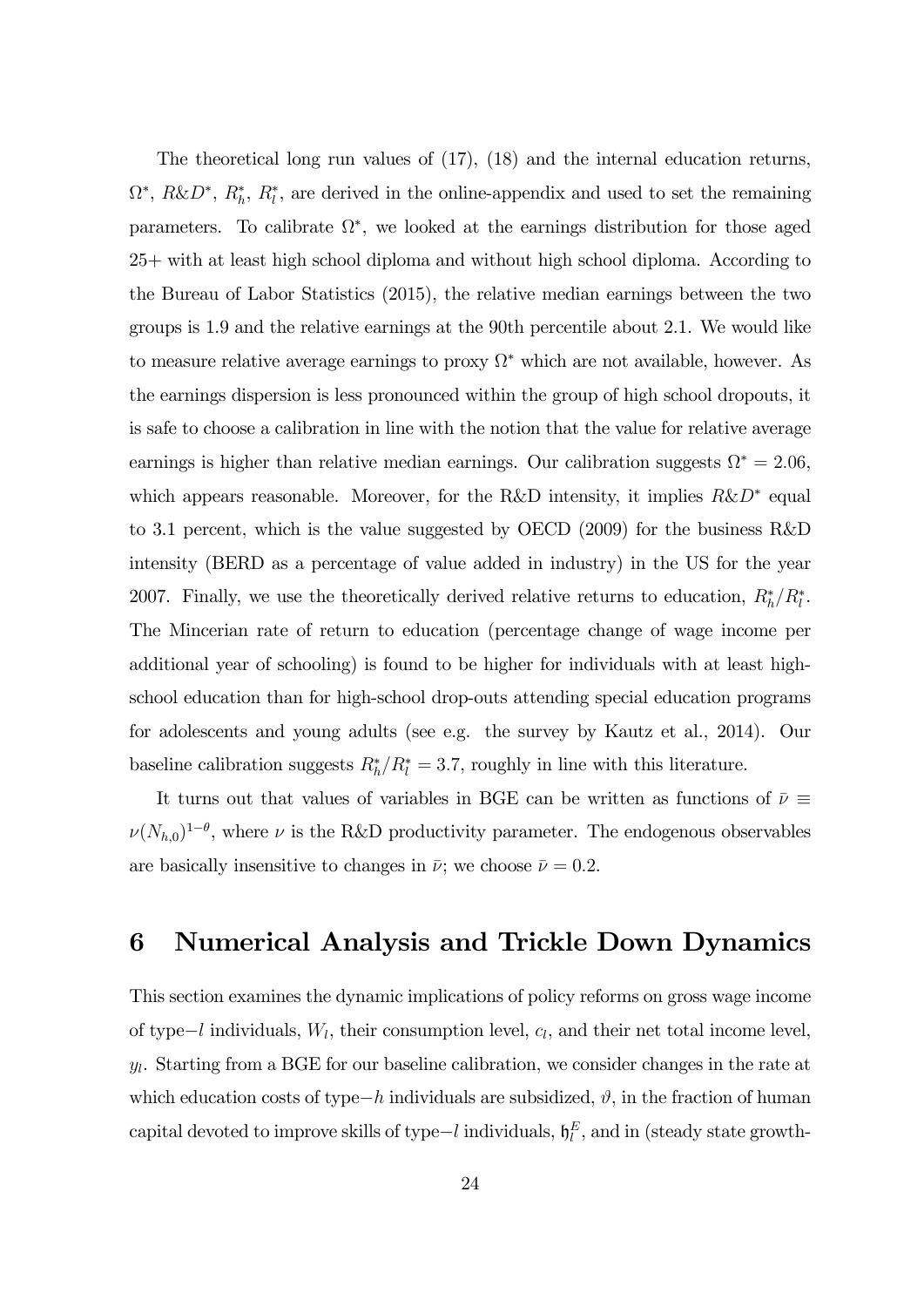adjusted) transfers,  $\tilde{T}$ , triggered by comparable (one percentage point) increases in the government budget shares  $s_h^E$ ,  $s_l^E$  and  $s^T$ , respectively. We first focus our discussion on financing rising public expenditure by an increase in the marginal labor income tax rate of high-skilled workers,  $\tau_h$ , and discuss alternative financing schemes in the aftermath.

To be more precise, for instance, consider a certain percentage point increase in  $s_h^E$  which is financed by an increase in  $\tau_h$ . We let the education subsidy rate  $\vartheta$  adjust endogenously along with  $\tau_h$ , such that (i) the government's budget remains balanced, (ii) the other tax rates as well as the other policy instruments which govern the dynamical system (in the example,  $\mathfrak{h}_l^E$  and  $\tilde{T}$ ) are held constant, and importantly, (iii) the steady state growth-adjusted level of public spending per capita of the fourth public spending category is held constant at the initial level (it thus continuous to grow at rate g also after a policy reform). The government budget shares  $(s_h^E, s_l^E, s^T)$  have been introduced to calibrate the policy instruments  $(\vartheta, \mathfrak{h}_l^E, \tilde{T})$  as outlined in section 5 and also allow us to consider three different policy reforms which are comparable to each other. Without the fourth spending category, requirement (iii) would be superfluous (it would trivially hold because the residual expenditure would be zero). However, any reasonable calibration dictates  $s^T + s_l^E + s_h^E < 1$ .

We apply the relaxation algorithm (Trimborn, Koch and Steger, 2008) which is designed to deal with highly-dimensional and non-linear differential-algebraic equation systems. A favorable feature of the relaxation algorithm is that it does not rely on linearization of the underlying dynamic system. The differential-algebraic system is summarized in the online-appendix.

# 6.1 Endogenous Adjustment of Income Tax Rate for High-Earners

We first evaluate the dynamic effects of policy reforms under endogenous adjustment of the (marginal) tax rate on labor income of high-skilled workers,  $\tau_h$ , to keep the government's budget balanced.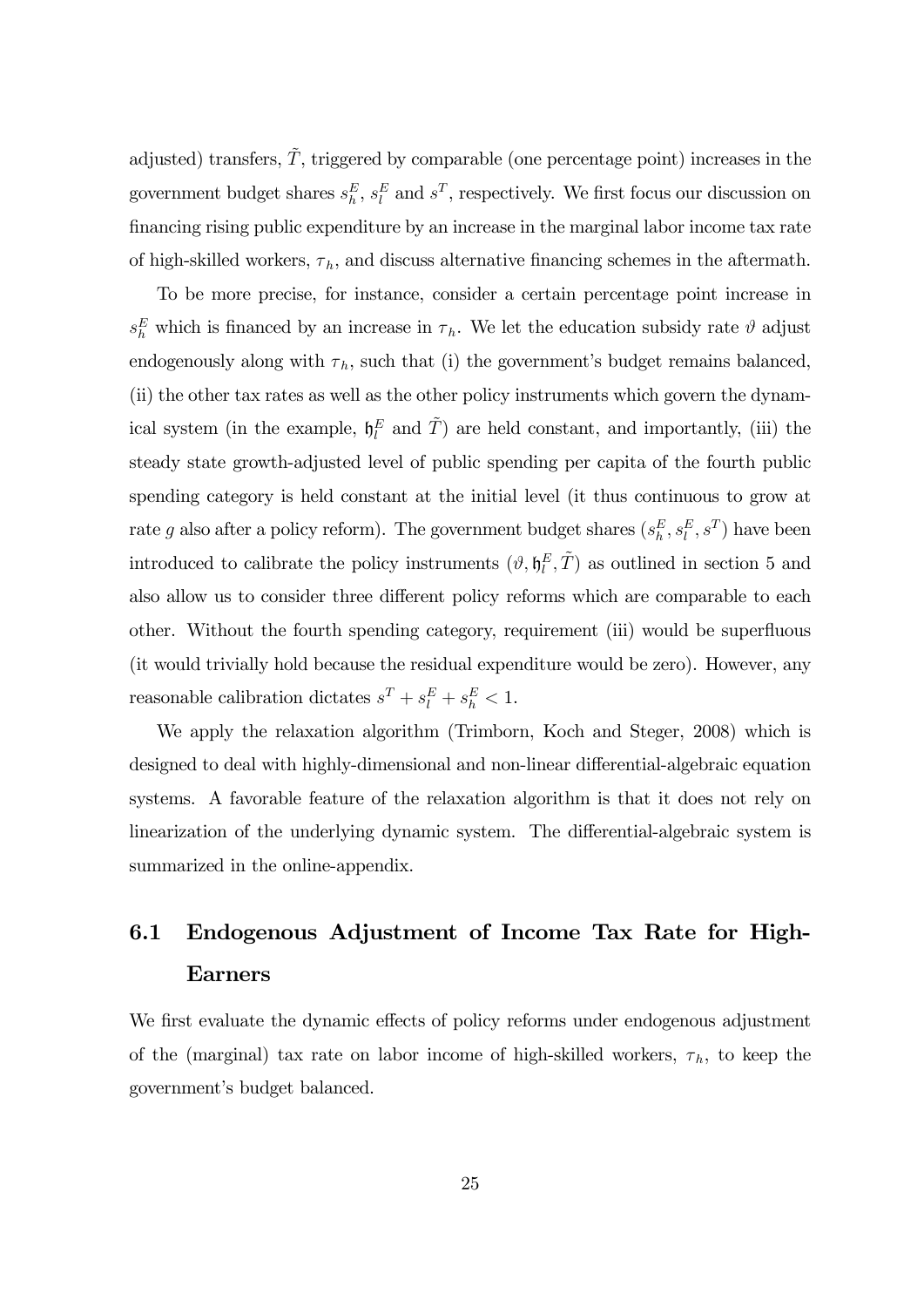#### 6.1.1 Expanding Higher Education

As displayed by the solid lines of Fig. 1-3, an increase in the subsidy rate for higher education,  $\vartheta$ , leads to a drop on impact and further reduction of  $W_l/W_l^*$ ,  $c_l/c_l^*$  and  $y_l/y_l^*$ early in the transition to the new BGE. This primarily reflects a reallocation of highskilled labor away from manufacturing (decrease in  $h^X$ ) on impact, lowering the price of the low-skilled intensive composite input,  $P_L^X$ .<sup>21</sup> The effect reflects the complementarity of both types of labor, as measured by the derived elasticity of substitution,  $\psi$ . It goes along with less R&D directed to machine development targeted to low-skilled labor. In sum, there is a reduction in the wage rate,  $w_l$ , relative to the one in the initial steady state. In the longer run, however, human capital of high-ability workers expands despite the distortionary effect of an increase in  $\tau_h$ . Because of increased availability of teachers, the skill level of low-ability individuals,  $l$ , increases. This eventually fosters R&D effort directed to low-ability workers, raising their wage rate. After the initial drop,  $h^X$ increases over time, eventually beyond the initial level, in turn raising  $P_L^X$  and  $w_l$ . In sum, wage income  $W_l$  increases in the longer run beyond the initial level, consistent with Proposition 2. R&D-based growth directed to both composite goods sectors is fostered by the human capital formation of both types. Thus, also consumption and net income is boosted unambiguously in the longer run.

 $^{21}$ In the online-appendix (Fig. A.2-A.4) we graphically display the transitional dynamics of all variables in response to policy reforms.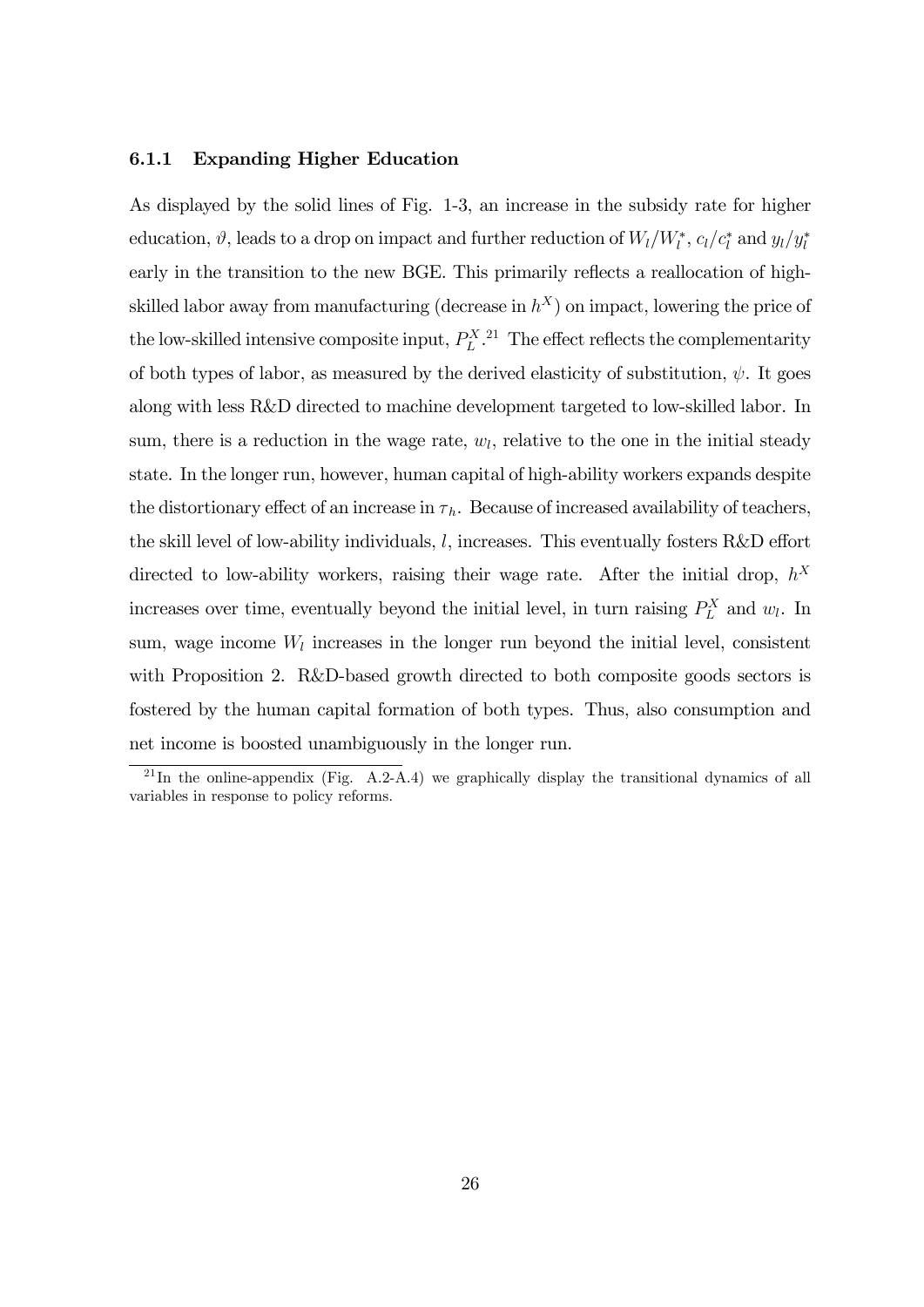

Figure 1: Time paths of normalized wage income of type-l individuals,  $W_l/W_l^*$ , in response to three policy reforms under endogenous adjustment of  $\tau_h$ : Government budget shares  $s_h^E$ ,  $s_l^E$  and  $s^T$  are raised by one percentage point to expand higher education (increase in  $\vartheta$ ), skills of low-ability workers (increase in  $h_l^E$ ) and transfers towards low-skilled workers

(increase in  $\tilde{T}$ ), respectively. Set of parameters as in Table 1.



Figure 2: Time paths of normalized consumption of type-l individuals,  $c_l/c_l^*$ , in response to same policy reforms as in Fig. 1. Set of parameters as in Table 1.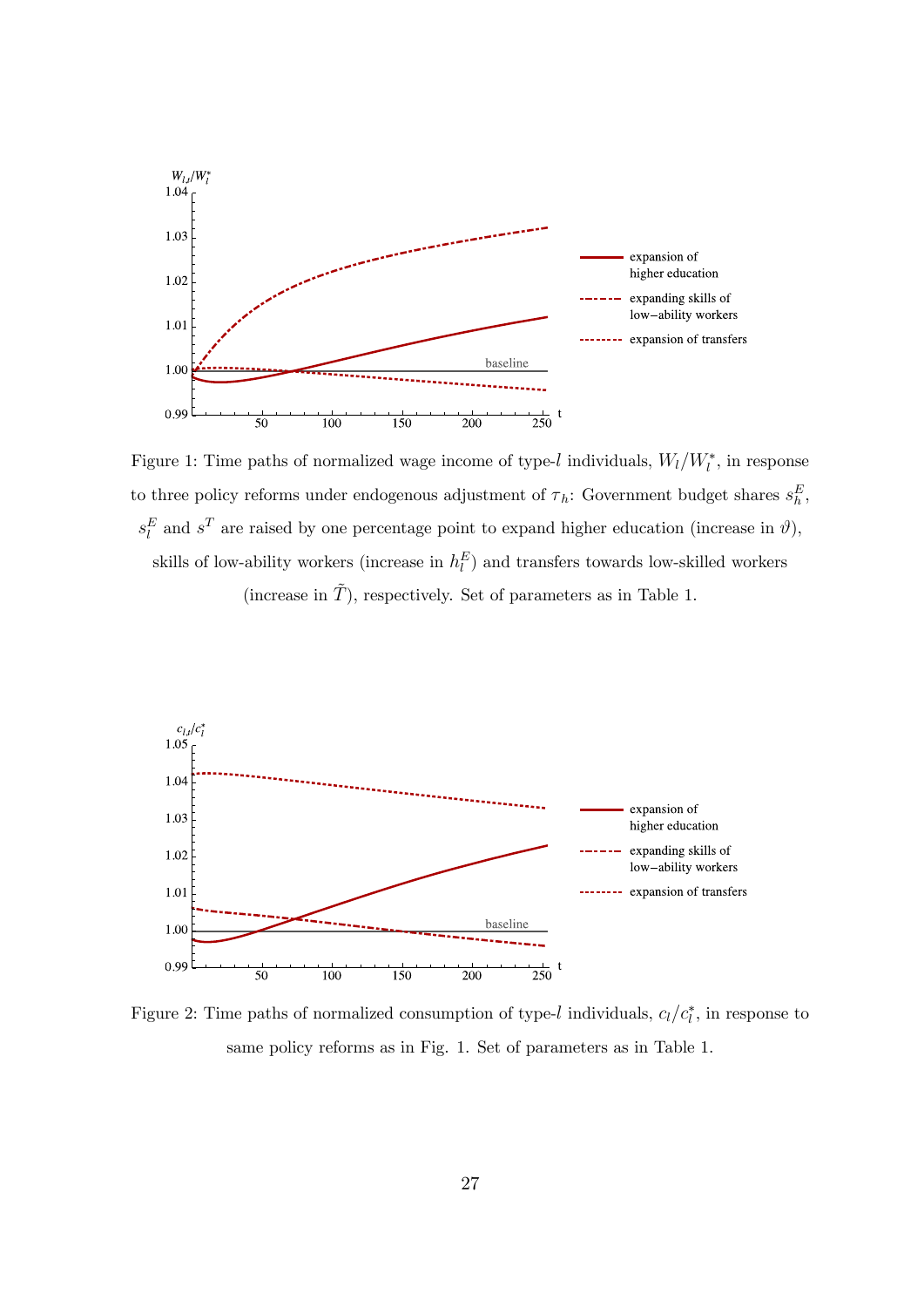

Figure 3: Time paths of normalized income of type-l individuals,  $y_l/y_l^*$ , in response to same policy reforms as in Fig. 1. Set of parameters as in Table 1.

### 6.1.2 Comparison to Direct Policy Measures On Behalf of Low-Skilled Workers

Now consider the dashed lines of Fig. 1-3. Expanding skills of type $-l$  individuals (increase in  $\mathfrak{h}_l^E$  that raises l) unambiguously raises  $W_l = w_l l$  early in the transition and increasingly so over time. This occurs although wage rate  $w_l$  declines along with an increasing output level of the low-skilled intensive composite good that lowers the composite input price  $P_L^X$ . This adverse general equilibrium effect is dampened by unskilled-biased technological change triggered off by the increase in skill level  $l$ . Using human capital of high-ability workers for teaching low-ability ones has rather high opportunity costs for the economy, however. First, given the model calibration, the return to education for low-ability types is relatively low (recall the discussion in section 5.3). Second, increased education costs are financed by an increase in distortionary tax rate  $\tau_h$ , implying that human capital of type−h workers, h, declines over time. In turn, R&D effort directed to complementing high-skilled labor is lowered and thus physical capital accumulation is depressed. That is, in the transition to the new BGE, low-ability workers choose to accumulate asset holdings,  $a_l$ , at a lower rate than  $g$ ,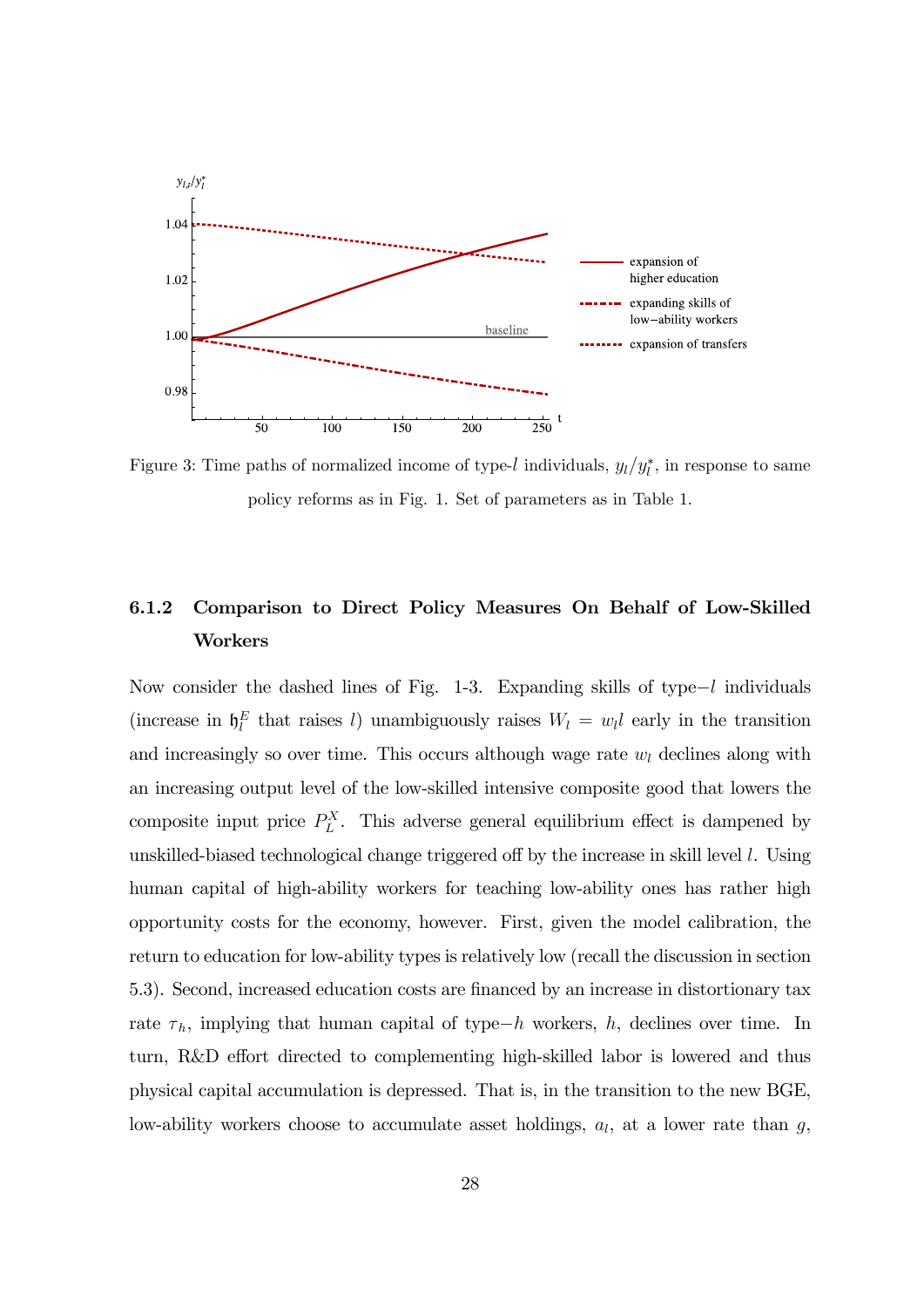implying that net income and consumption falls over time relative to initial levels.

From the set of policy reforms under consideration, raising transfers is most effective for boosting consumption of low-skilled workers at least for a long time after the policy reform (see the dotted line of Fig. 2). Because of the distortionary way transfers are financed, human capital of high-ability workers and therefore also of low-ability workers decline over time. Thus, the policy measure has general equilibrium effects on wage income that are eventually negative (slightly positive early in the transition, because on impact the reduced teaching input goes along with an increase in  $h^X$ ). The human capital decumulation over time reduces R&D effort in the longer run (albeit not in the shorter run), in turn depressing capital accumulation. The adverse income effects occur rather late in the transition and are too small, however, to overturn the positive effect of transfers on net income, and therefore on consumption of low-skilled workers. From the viewpoint of low-skilled workers, the transfer policy dominates the policy to improve their skills and, at least for a relevant time horizon, also the policy of expanding higher education.<sup>22</sup> Our comparative policy conclusions are robust to alternative, reasonable parameter sets that are consistent with the observable data.

### 6.2 Trickle-down Growth From Higher Education: Discussion

Our analysis suggests that expanding higher education has a dismal consumption and income effect for low-ability workers early in the transition and an eventual trickledown growth effect. It takes about five decades until consumption,  $c_l$ , becomes higher compared to the initial steady state level,  $c_l^*$ .

 $22$ In the online-appendix, to isolate the role of tax distortions, we display the implications of the three policy shocks for consumption of low-ability individuals, except that additional public spending is financed in a non-distortionary way at the expense of the fourth spending category (Fig. A.5). That is, all tax rates are kept constant. The dynamic effects of higher education expansion look rather similar to Fig. 2, whereas the other two policies become more beneficial:  $c<sub>l</sub>$  is now raised through the entire transition also when expanding skills of low-ability individuals (increase in  $\mathfrak{h}_l^E$ ); raising transfers boosts  $c_l$  the most also in the long run.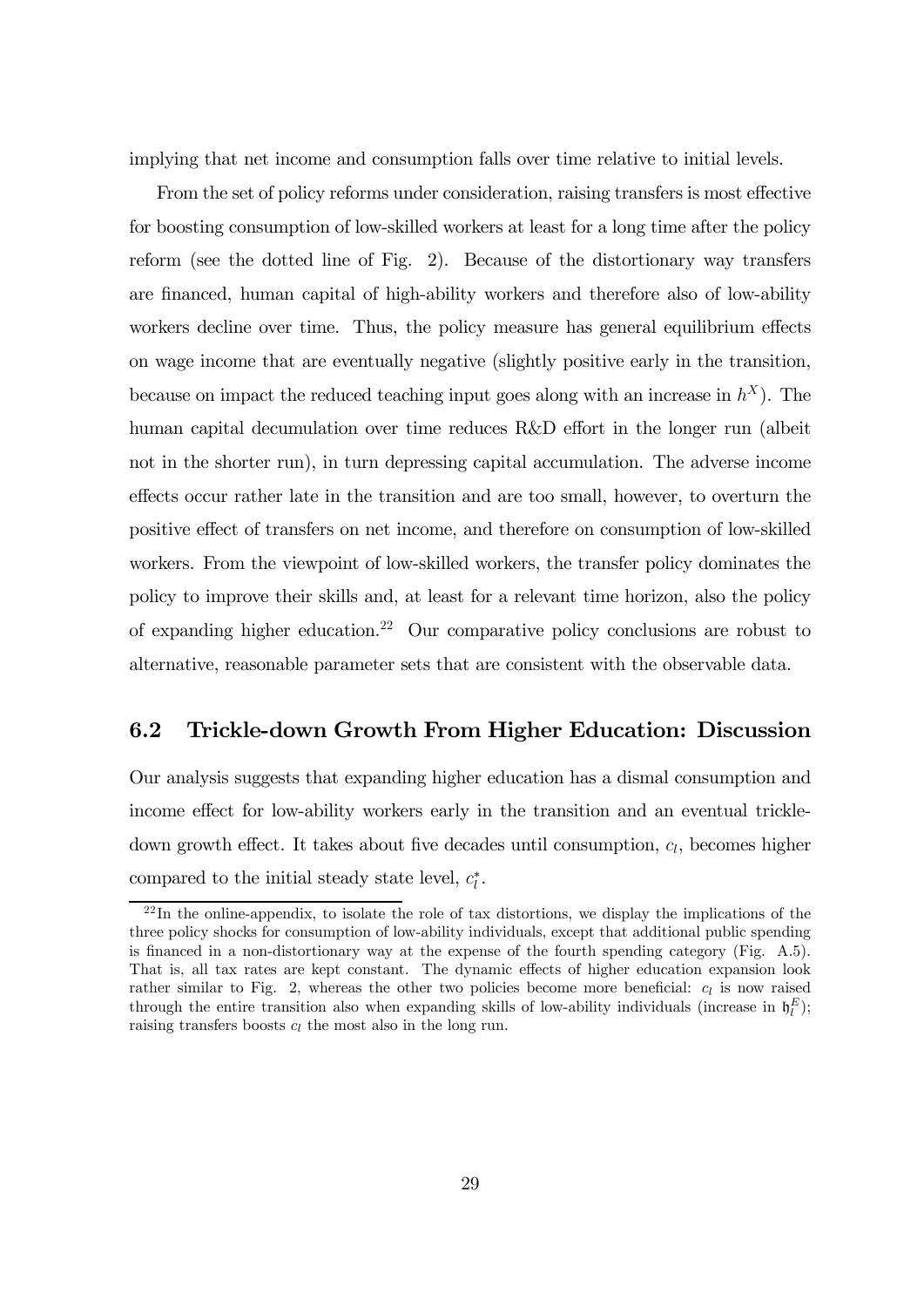#### 6.2.1 Robustness



Figure 4: Time paths of normalized consumption of type-l individuals,  $c_l/c_l^*$ , under the policy reform "expanding higher education" ( $s_h^E$  is raised by one percentage point), assuming alternative tax rate adjustments. Set of parameters as in Table 1.

How robust is this result? First, we consider alternative ways how the increase in higher education subsidy rate,  $\vartheta$ , is financed. Rather than solely adjusting labor income tax rate  $\tau_h$ , consider an adjustment of  $\tau_h$  along with an adjustment of the tax rate on capital income,  $\tau_r$ , and the capital gains tax rate,  $\tau_g$ , such that ratios  $\tau_h/\tau_r$  and  $\tau_h/\tau_g$ remain constant, respectively. Also consider an adjustment of  $\tau_h$  along with both  $\tau_r$  and the capital gains tax,  $\tau_g$ , such that ratios of tax rates remain constant. In our model, taxation of both capital income and capital gains slows down the accumulation process of physical capital and knowledge capital, by giving disincentives for households to save and for firms to invest in R&D. Labor income taxation, however, has adverse growth effects by distorting human capital accumulation. As shown in Fig. 4, the considered alternatives to finance an increase in  $\vartheta$  changes the evolution of consumption in a minor way.

Second, there is an intensive discussion on the returns to education particularly regarding programs aiming to improve skills of high-school drop-outs. It turns out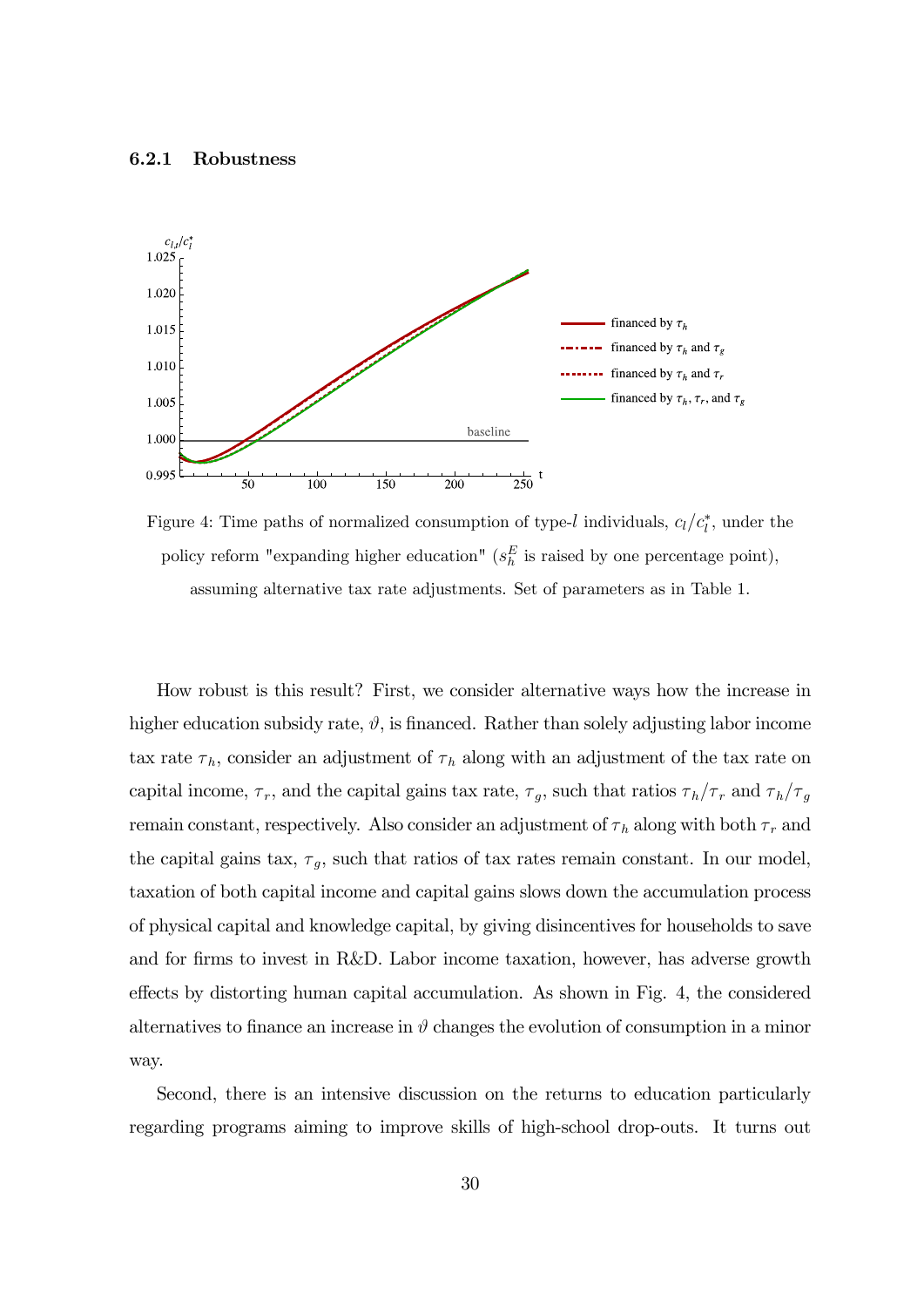that the curvature parameters  $\beta$  and  $\gamma$ , capturing the effectiveness of teaching highability and low-ability workers, according to (7) and (8), critically determine the relative education return,  $R_h/R_l$ , while playing little role for other endogenous observables. Fig. 5 displays that varying  $R_h^*/R_l^*$  by changing  $\beta$  (increase to 0.35 to match  $R_h^*/R_l^* = 5.4$ ) and  $\gamma$  (increase to 0.15 to match  $R_h^*/R_l^* = 1.5$ ) has little effect on the time elapsing until an increase in  $\vartheta$  becomes beneficial for low-skilled workers.

![](_page_31_Figure_1.jpeg)

Figure 5: Time paths of normalized consumption of type-l individuals,  $c_l/c_l^*$ , under policy reform "expanding higher education" ( $s_h^E$  is raised by one percentage point), assuming endogenous adjustment of  $\tau_h$  and alternative relative rates of return to education. Set of parameters as in Table 1.

#### 6.2.2 Wage Inequality

Is the preceding dynamic policy evaluation consistent with rising skill premia along with expansion of higher education, as observed in many advanced countries? Fig. 6 (a) and Fig. 6 (b) display the impact of an increase in  $\vartheta$  on the skill premium,  $\Omega$ . and the relative skill level,  $h/l$ , under the alternative ways of tax rate adjustments as for Fig. 4. Acemoglu (2002) has analyzed the impact of an exogenous increase in the supply ratio of high-skilled to low-skilled labor on the long run skill premium. His analysis requires that the (derived) elasticity of skilled labor and unskilled labor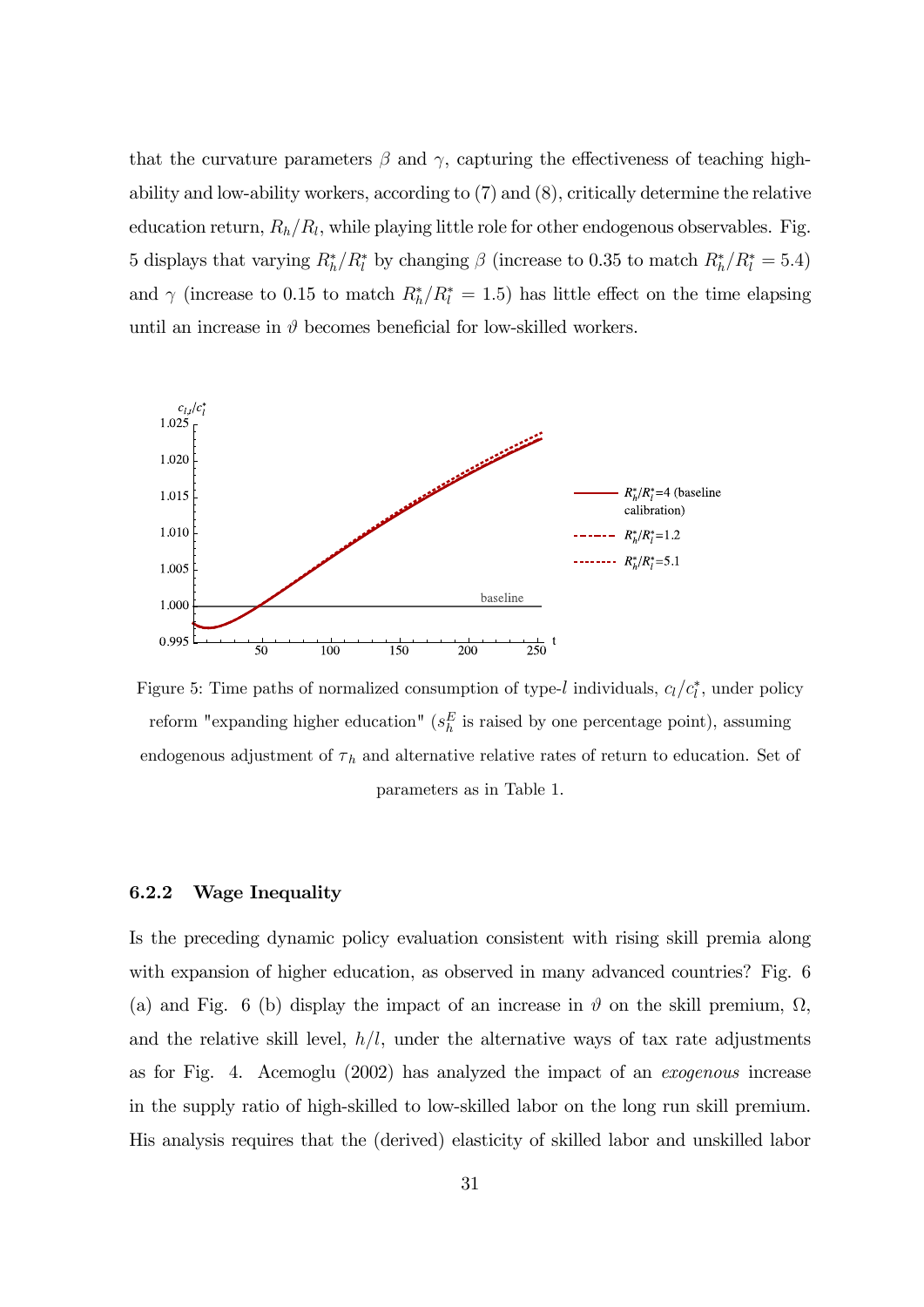must be larger than two to explain a rising skill premium, which is higher than most empirical studies indicate. Our model, in contrast, suggests a gradual increase in  $\Omega$ during the transition towards the steady state along with an endogenous increase in the relative skill level triggered off by higher education expansion for the empirically plausible calibration  $\psi = 1.5.^{23}$ 

![](_page_32_Figure_1.jpeg)

Figure 6 (a): Time paths of the skill premium  $\Omega = w_h h / w_l l$ , under the policy reform "expanding higher education" ( $s_h^E$  is raised by one percentage point), assuming alternative tax rate adjustments. Set of parameters as in Table 1.

![](_page_32_Figure_3.jpeg)

Figure 6 (b): Time paths of the skill ratio,  $h/l$ , under the policy reform "expanding higher education" ( $s_h^E$  is raised by one percentage point), assuming alternative tax rate adjustments. Set of parameters as in Table 1.

 $^{23}$ As in our baseline calibration part (i) of Proposition 3 applies, the change in the long run skill premium,  $\Omega^*$ , is entirely driven by the change in  $h^*/l^*$ .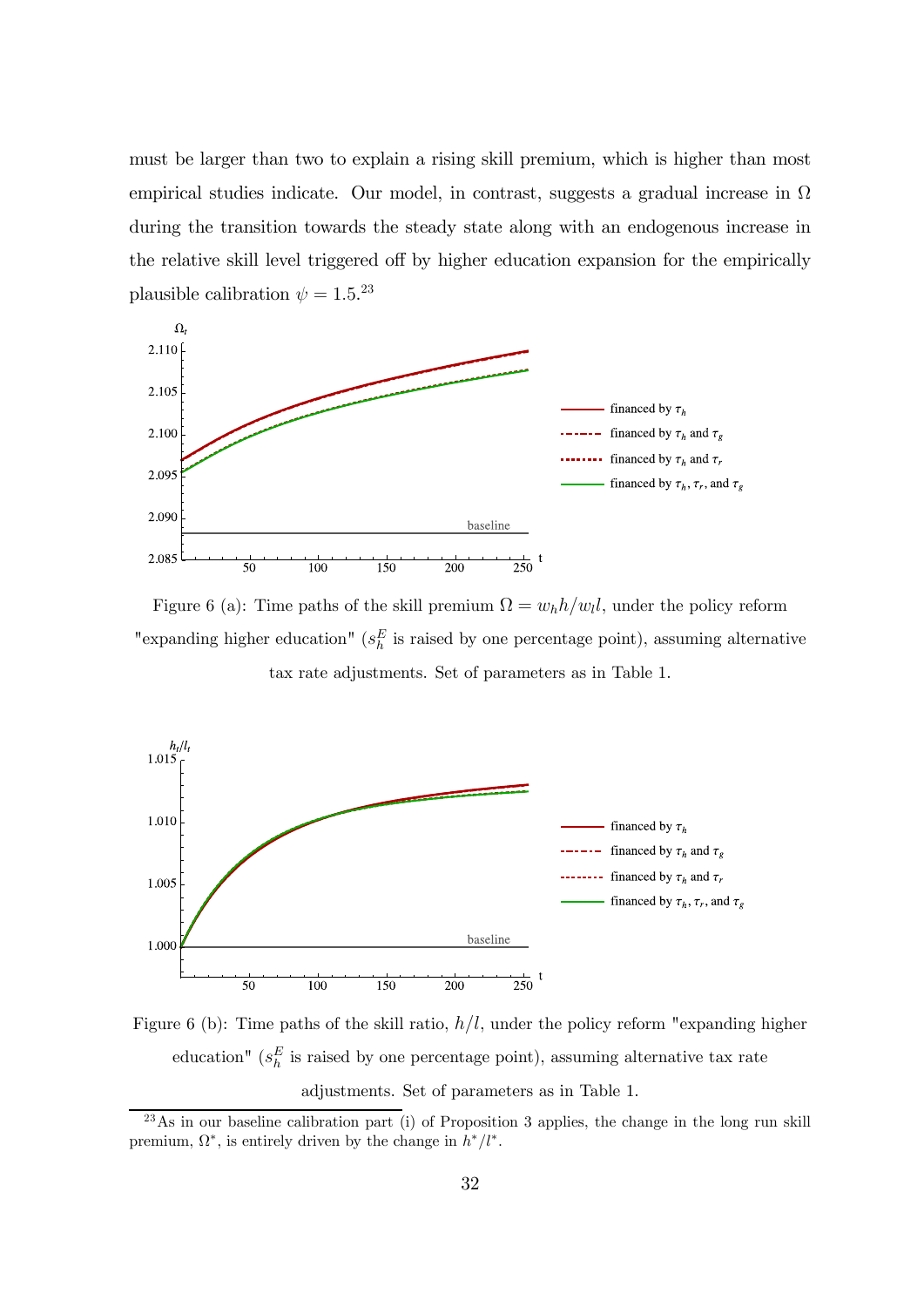### 7 Conclusion

The first goal of this paper was to understand whether and, if so, when economic growth caused by an increase in public education expenditure on behalf of high-ability individuals trickles down to low-ability workers who do not acquire higher education. We contrasted the dynamic effects of higher education expansion with those of an equally sized increase in redistributive transfers and of skill formation targeted to lowability workers. In our dynamic general equilibrium framework, (changes in) public expenditures are financed by (changes in) various distortionary income taxes, human capital accumulation is endogenous, and R&D-based technical change could be directed to complement high-skilled or low-skilled labor (or both).

In the shorter run, the poor lose from expanding higher education for an extended period relative to the status quo. Consistent with empirical evidence for the US from the 1970s onwards, our analysis suggests that human capital accumulation is accompanied by falling or stagnating earnings of low-skilled individuals early in the transition phase and rising skill premia. In the longer run, however, low-ability workers benefit from promoting education of high-ability workers. The trickle-down effect is driven by the (static) complementarity of different types of human capital in goods production, higher availability of potential teachers for educating low-ability individuals and an eventual increase in the level of human capital devoted towards R&D for producing low-skilled labor intensive goods. At least for a relevant time horizon, low-ability workers are worse off than under the transfer policy, however.

Skill promotion targeted to low-ability workers is more effective than higher education expansion to raise their wage income also in the longer run and triggers off unskilled-biased technological change. However, the policy may be economically costly for two reasons. First, when the internal rate of education return is relatively low for low-ability workers, there are high opportunity costs of allocating high-skilled workers to teach low-ability ones. Second, the necessary increase in tax rates for financing such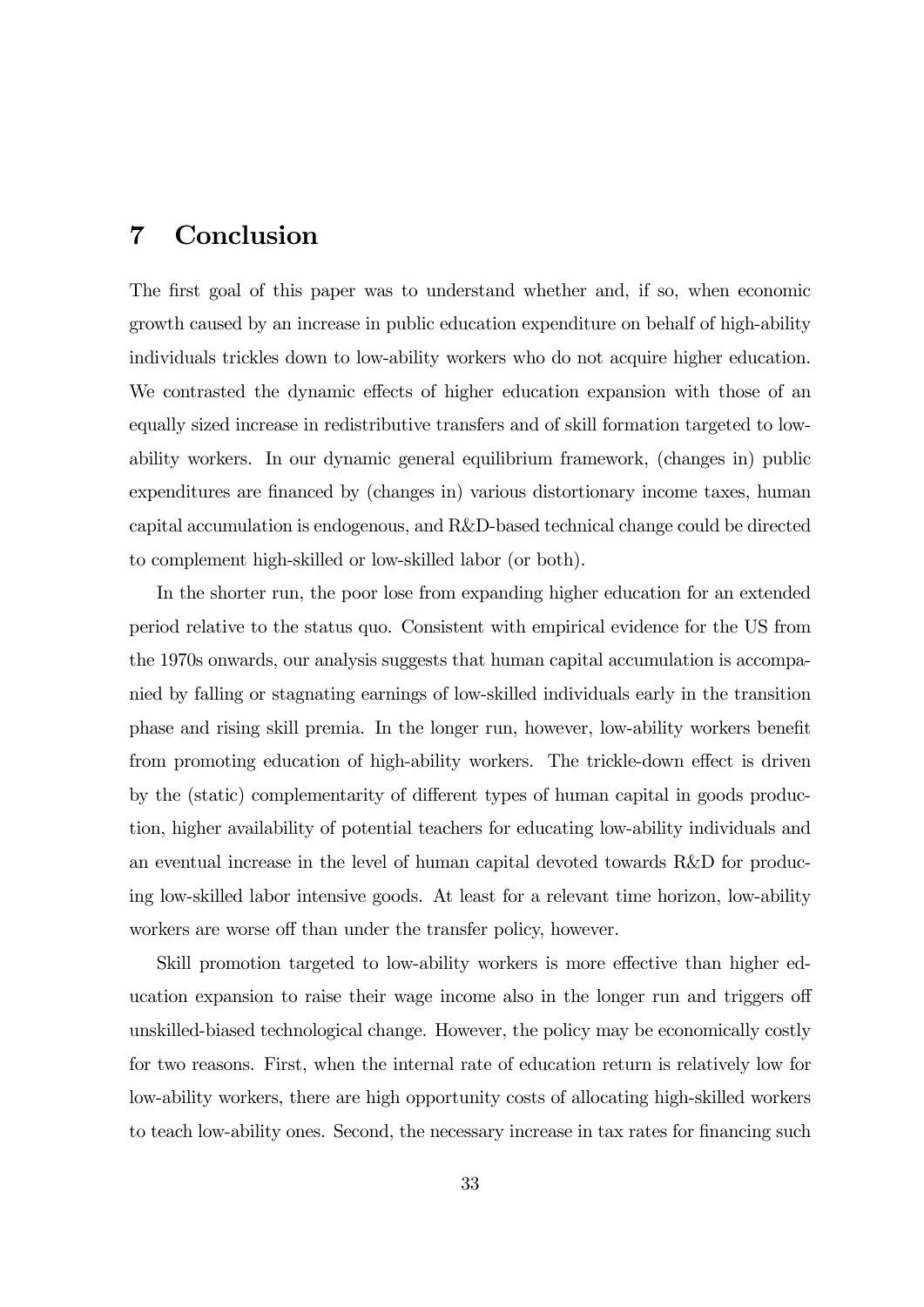education is distortionary. Thus, the policy effects are growth-reducing during the transition to the new balanced growth equilibrium. As a result, although the policy reform allows low-skilled workers to raise consumption in the short run, it raises their well-being less than increasing transfers through the entire transition.

As a caveat, although our analysis suggests that moderately increasing transfers works best to raise well-being of low-ability workers, there are obvious limits to redistribution resulting from growth-reducing tax distortions to finance them. Moreover, while demonstrating that the evaluation of skill formation programs on behalf of the socially disadvantaged should account for general equilibrium effects, its limited role to raise living standards of the poor critically hinges on exclusion of social mobility in the model. The modeling choice served to highlight the comparative role of policy options if potentially high-ability children from disadvantaged households do not benefit from interventions preventing them to end up as high-school drop-outs or similar. This is, unfortunately, not unrealistic for the time-being. It would be interesting, however, to direct future research on education programs (possibly early in the childhood) which promotes social mobility and comparatively dynamically evaluate them vis-à-vis other policy interventions from a general equilibrium perspective.

## Appendix

Appendix A. Definition of Equilibrium

Denote sizes of "type− $h$ " and "type− $l$ " households by  $N_h > 0$  and  $N_l > 0$ , respectively. Let  $P_H^X$  and  $P_L^X$  denote the price of the high-skilled intensive and low-skilled intensive composite intermediate good used in the final goods sector, respectively, and  $p_H(i), p_L(i)$  the prices of machine *i* in the respective composite input sector. Moreover, let  $P_H^A$  and  $P_L^A$  denote the present discounted value of the profit stream generated by an innovation in the low-skilled and high-skilled intensive sector, respectively. These are equal to equity prices. There are no arbitrage possibilities in the financial market; thus, the after-tax returns from equity (capital gains and dividends) in both sectors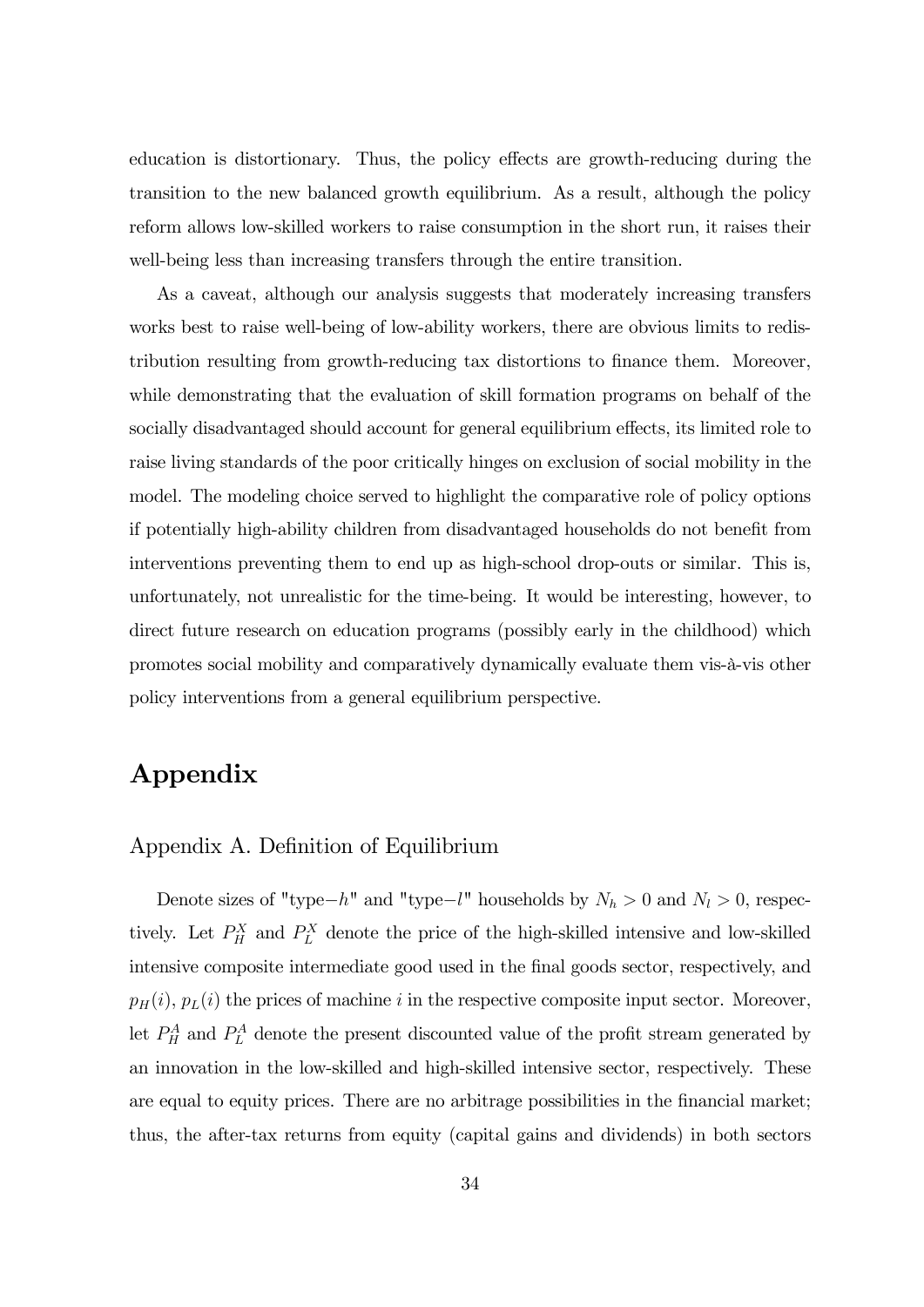and bonds and must be equal:

$$
(1 - \tau_g) \frac{\dot{P}_H^A}{P_H^A} + (1 - \tau_r) \frac{\pi_H}{P_H^A} = (1 - \tau_g) \frac{\dot{P}_L^A}{P_L^A} + (1 - \tau_r) \frac{\pi_L}{P_L^A} = (1 - \tau_r)r. \tag{19}
$$

For given policy parameters  $(\tau_g, \tau_r, \tau_h, \tau_l, T, \mathfrak{h}_l^E, \vartheta)$ , an equilibrium consists of time paths for quantities  $\{H_t^X, L_t^X, H_{Ht}^A,$ 

 $H_{Lt}^A, h_t, h_{ht}^E, X_{Ht}, X_{Lt}, \{x_{Ht}(i)\}_{i \in [0, A_{Ht}]}, \{x_{Lt}(i)\}_{i \in [0, A_{Lt}]}, A_{Ht}, A_{Lt}, c_{ht}, c_{lt}, a_{ht}, a_{lt}\}$ and prices  $\{P_{Ht}^X, P_{Lt}^X, \{p_{Ht}(i)\}_{i \in [0, A_{Ht}]}$ ,  $\{p_{Lt}(i)\}_{i \in [0, A_{Lt}]}$ ,  $P_{Ht}^A, P_{Lt}^A, w_{ht}, w_{lt}, r_t\}$  such that

1. R&D firms and producers of the final good, the composite intermediate goods, and machines maximize profits, taking prices as  $given;^{24}$ 

2. taking factor prices as given, type− $h$  households choose the consumption path  ${c_{ht}}_{t=0}^{\infty}$  and teaching inputs  ${h_{ht}^E}_{t=0}^{\infty}$  to maximize utility  $U_h$  s.t. (7) and (10); type-l households choose the consumption path  ${c_{lt}}_{t=0}^{\infty}$  to maximize  $U_l$  s.t. (11);<sup>25</sup>

3. the no-arbitrage conditions (19) in the financial market hold;

4. the total value of assets (owned by households) fulfills

$$
N_h a_h + N_l a_l = K + P_H^A A_H + P_L^A A_L,\tag{20}
$$

where  $K$  is given by (4).

5. the labor markets for type- $h$  and type- $l$  workers clear:

$$
H^X + H^A_H + H^A_L + N_h h^E_h + N_l h^E_l = N_h h, \qquad (21)
$$

$$
L^X = N_l l. \t\t(22)
$$

### Appendix B. Proofs

**Proof of Lemma 1.** According to (1), inverse demand functions in the composite

 $24$ Condition 1 implies that the composite intermediate goods markets and the market for machines clear.

 $^{25}$ Households also observe standard non-negativity constraints which lead to transversality conditions (see the proof of Proposition 1).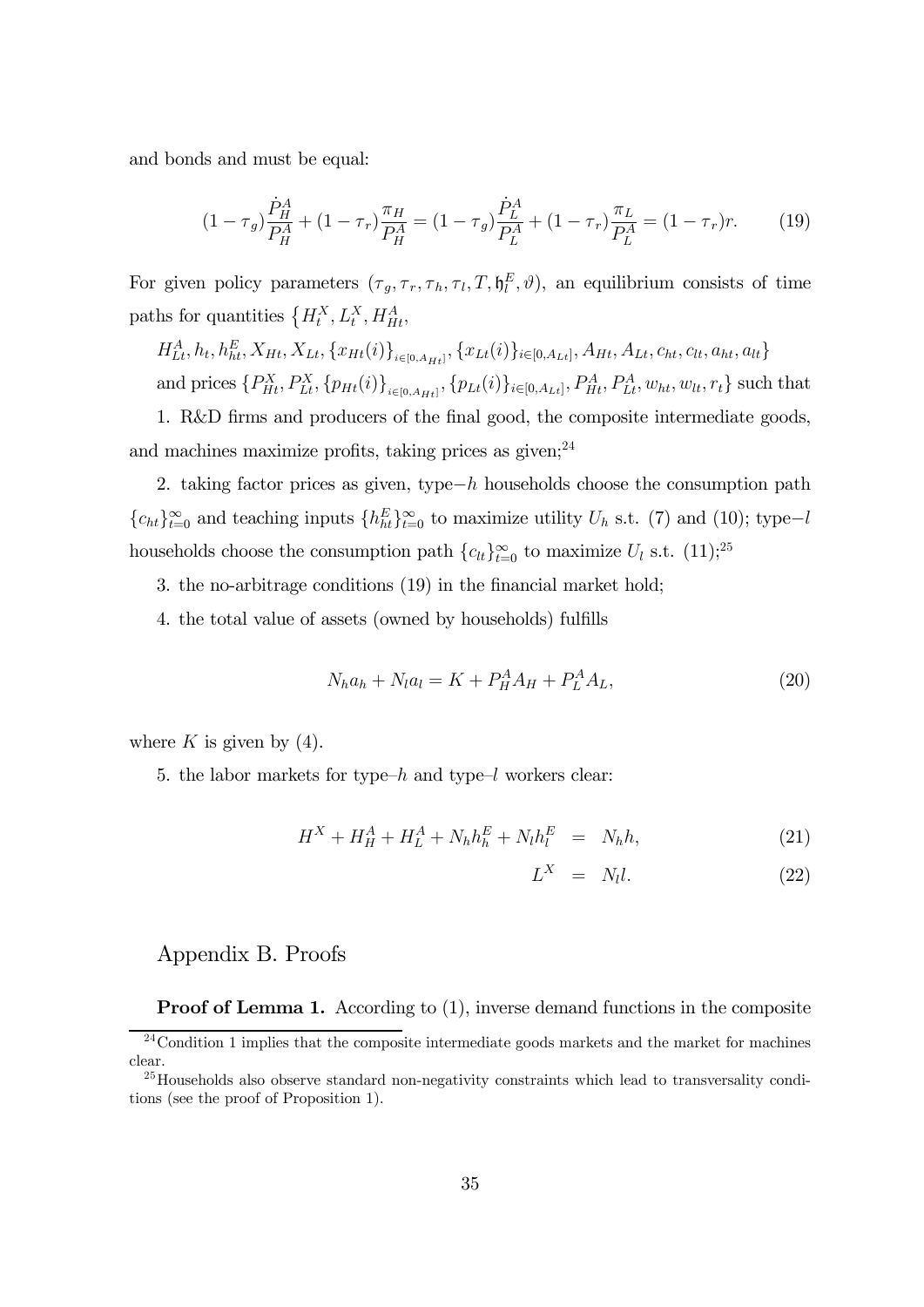input sectors are given by

$$
P_H^X = \frac{\partial Y}{\partial X_H} = \left(\frac{Y}{X_H}\right)^{\frac{1}{\varepsilon}}, \ P_L^X = \frac{\partial Y}{\partial X_L} = \left(\frac{Y}{X_L}\right)^{\frac{1}{\varepsilon}}.
$$
 (23)

Thus, relative intermediate goods demand is given by

$$
\frac{X_H}{X_L} = \left(\frac{P_H^X}{P_L^X}\right)^{-\varepsilon} \tag{24}
$$

According to  $(3)$ , the inverse demand for machine *i* in the human capital intensive sector is  $p_H(i) = \alpha P_H^X (H^X/x_H(i))^{\alpha-1}$ . Machine producers, being able to transform one unit of the final good to one unit of output, have marginal production costs equal to the sum of the interest rate and the capital depreciation rate,  $r + \delta_K$ . In absence of a competitive fringe, the incumbent's profit-maximizing price would be  $(r + \delta_K)/\alpha$ . price equal to  $\kappa ( r + \delta_K )$  (the marginal cost of the competitive fringe) is the maximal price, however, a producer can set without losing the entire demand. Since  $\kappa \leq 1/\alpha$ , it is also the optimal price. Thus, with  $p_H(i) = p_L(i) = \kappa(r + \delta_K)$  for all i,

$$
x_H(i) = x_H = \left(\frac{\alpha P_H^X}{\kappa(r + \delta_K)}\right)^{\frac{1}{1-\alpha}} H^X \stackrel{(2)}{\implies} X_H = A_H H^X \left(\frac{\alpha P_H^X}{\kappa(r + \delta_K)}\right)^{\frac{\alpha}{1-\alpha}}, \quad (25)
$$

$$
x_L(i) = x_L = \left(\frac{\alpha P_L^X}{\kappa(r + \delta_K)}\right)^{\frac{1}{1-\alpha}} L^X \stackrel{(3)}{\implies} X_L = A_L L^X \left(\frac{\alpha P_L^X}{\kappa(r + \delta_K)}\right)^{\frac{\alpha}{1-\alpha}},\tag{26}
$$

Hence, relative supply of composite inputs is

$$
\frac{X_H}{X_L} = \frac{A_H H^X}{A_L L^X} \left(\frac{P_H^X}{P_L^X}\right)^{\frac{\alpha}{1-\alpha}}.\tag{27}
$$

Equating the right-hand sides of (24) and (27) and using  $\psi = \alpha + \varepsilon (1 - \alpha)$  leads to an expression for the relative price of the composite inputs,

$$
P \equiv \frac{P_H^X}{P_L^X} = \left(\frac{A_H H^X}{A_L L^X}\right)^{-\frac{1-\alpha}{\psi}},\tag{28}
$$

which is inversely related to the relative "efficiency units" of high-skilled to low-skilled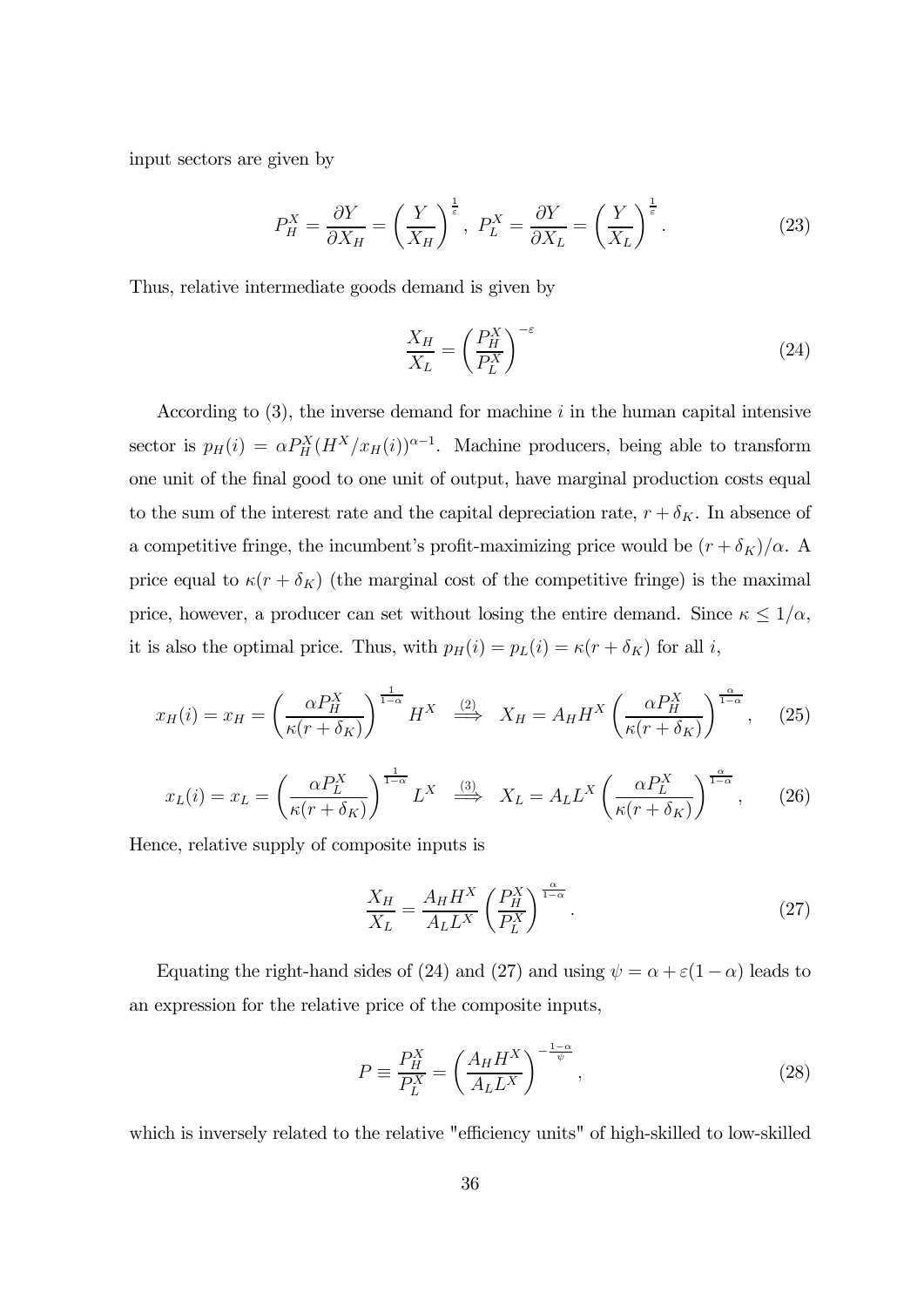labor in production activities,  $\frac{A_H H^X}{A_L L^X}$ .

According to (2) and (3), wage rates per unit of high-skilled and low-skilled labor are given by  $w_h = P_H^X(1-\alpha)X_H/H^X$  and  $w_l = P_L^X(1-\alpha)X_L/L^X$ , respectively. Dividing both equations and using both (27) and (28) confirms (12).  $\blacksquare$ 

**Proof of Lemma 2:** According to (25) and (26), the instantaneous profits of machine producers,  $\pi_H = (\kappa - 1)(r + \delta_K)x_H$  and  $\pi_L = (\kappa - 1)(r + \delta_K)x_L$ , read as

$$
\pi_H = (\kappa - 1) \left(\frac{\alpha}{\kappa} P_H^X\right)^{\frac{1}{1-\alpha}} (r + \delta_K)^{-\frac{\alpha}{1-\alpha}} H^X,\tag{29}
$$

$$
\pi_L = (\kappa - 1) \left(\frac{\alpha}{\kappa} P_L^X\right)^{\frac{1}{1-\alpha}} (r + \delta_K)^{-\frac{\alpha}{1-\alpha}} L^X.
$$
\n(30)

Dividing both expressions, substituting (28) and noting from the definition of  $\psi$  that  $\frac{\alpha}{1-\alpha} = \frac{\varepsilon - \psi}{\psi - 1}$  confirms (13). ■

**Proof of Proposition 1:** First, we define  $l^X \equiv L^X/N_h$ ,  $h^X \equiv H^X/N_h$ , and the relative population size  $\chi \equiv N_l/N_h$ . We also define  $h_k^A \equiv H_k^A/N_h$ ,  $p_k^A \equiv P_k^A/N_h$ ,  $k \in \{H, L\}$ . With these definitions we can rewrite labor market clearing conditions (21) and (22) as

$$
h^X + h_H^A + h_L^A + h_h^E + \chi h_l^E = h,\tag{31}
$$

$$
l^X = \chi l. \tag{32}
$$

Moreover, let  $\tilde{z}_t \equiv z_t e^{-gt}$  for  $z \in \{T, c_h, c_l, a_h, a_l, w_h, w_l, A_h, A_l\}$ . That is, if a variable z grows with rate q in the long run, then  $\tilde{z}$  is stationary. Combining (4) and (20) and substituting both (25) and (26), we then have

$$
\tilde{a}_h + \chi \tilde{a}_l = \tilde{A}_H \left( \frac{\alpha}{\kappa (r + \delta_K)} P_H^X \right)^{\frac{1}{1 - \alpha}} h^X +
$$

$$
\tilde{A}_L \left( \frac{\alpha}{\kappa (r + \delta_K)} P_L^X \right)^{\frac{1}{1 - \alpha}} l^X + p_H^A \tilde{A}_H + p_L^A \tilde{A}_L.
$$
(33)

The representative R&D firm which directs R&D effort to the human capital intensive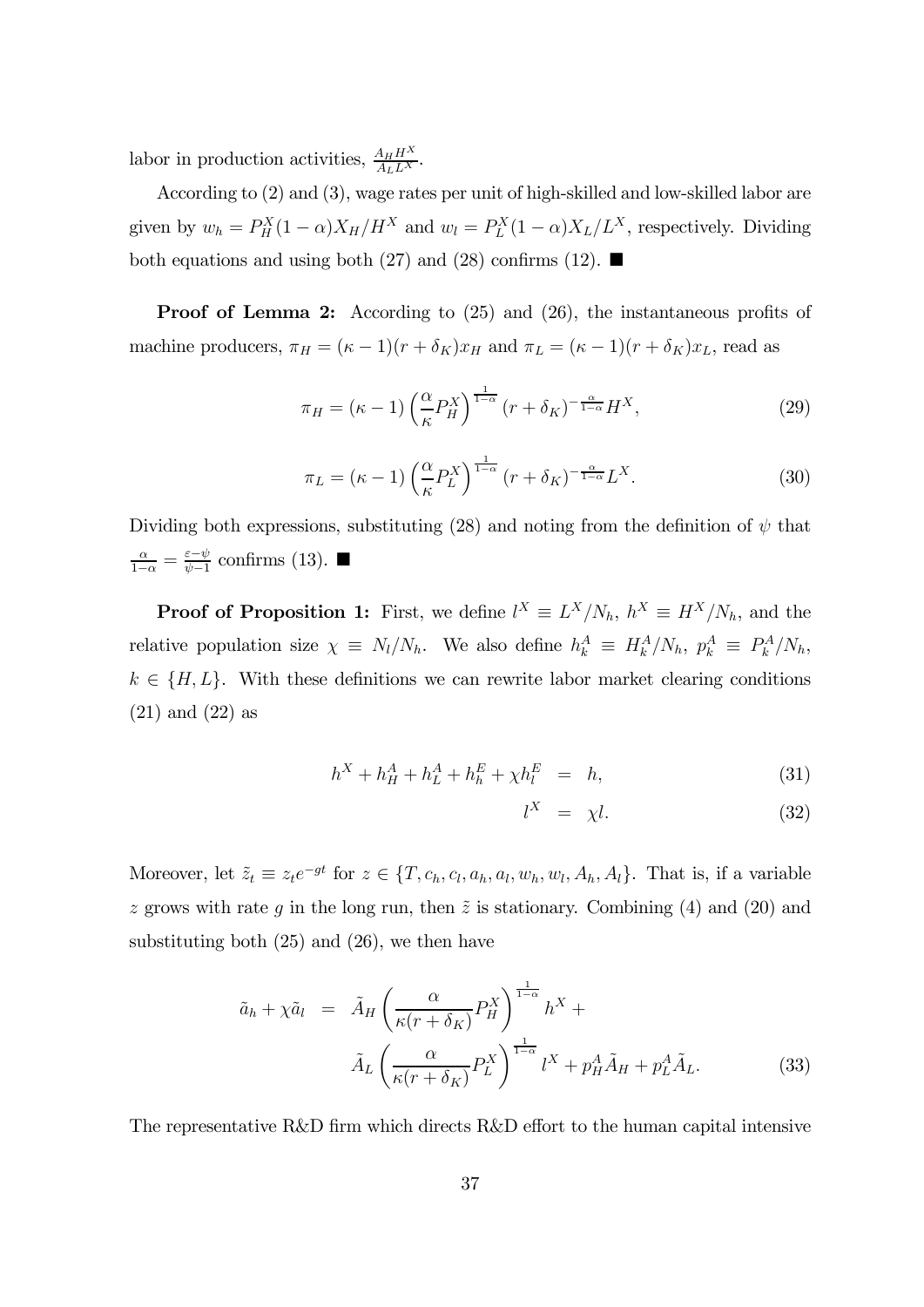sector maximizes

$$
P_H^A \dot{A}_H - w_h H_H^A = P_H^A \tilde{\nu}_H (A_H)^{\phi} H_H^A - w_h H_H^A, \tag{34}
$$

taking  $A_H$  and  $\tilde{\nu}_H$  as given. Analogously for the R&D sector targeted to machines which are complementary to low-skilled labor. Thus, using  $(5)$  and  $(6)$ , we have

$$
P_H^A \nu (A_H)^{\phi} (H_H^A)^{-\theta} = P_L^A \nu (A_L)^{\phi} (H_L^A)^{-\theta} = w_h.
$$
 (35)

Define  $\bar{\nu} \equiv \nu (N_{h,0})^{1-\theta}$  and recall  $g = \frac{(1-\theta)n}{1-\phi}$ . According to (35), we can then write

$$
p_H^A \bar{\nu} \left(\tilde{A}_H\right)^{\phi-1} (h_H^A)^{-\theta} = \frac{\tilde{w}_h}{\tilde{A}_H},\tag{36}
$$

$$
p_L^A \bar{\nu} \left(\tilde{A}_L\right)^{\phi-1} (h_L^A)^{-\theta} = \frac{\tilde{w}_h}{\tilde{A}_L}.\tag{37}
$$

We turn next to composite input prices. Combining  $(23)$  with  $(1)$  implies

$$
P_H^X = \left[1 + \left(\frac{X_H}{X_L}\right)^{-\frac{\varepsilon - 1}{\varepsilon}}\right]_1^{\frac{1}{\varepsilon - 1}},\tag{38}
$$

$$
P_L^X = \left[1 + \left(\frac{X_H}{X_L}\right)^{\frac{\varepsilon - 1}{\varepsilon}}\right]^{\frac{1}{\varepsilon - 1}}.\tag{39}
$$

Substituting (28) into (24) we find

$$
\frac{X_H}{X_L} = \left(\frac{A_H H^X}{A_L L^X}\right)^{\frac{\varepsilon (1-\alpha)}{\varepsilon (1-\alpha)+\alpha}}.\tag{40}
$$

Substituting (40) into (38) and (39), and using  $A_H/A_L = \tilde{A}_H/\tilde{A}_L$ ,  $H^X/L^X = h^X/l^X$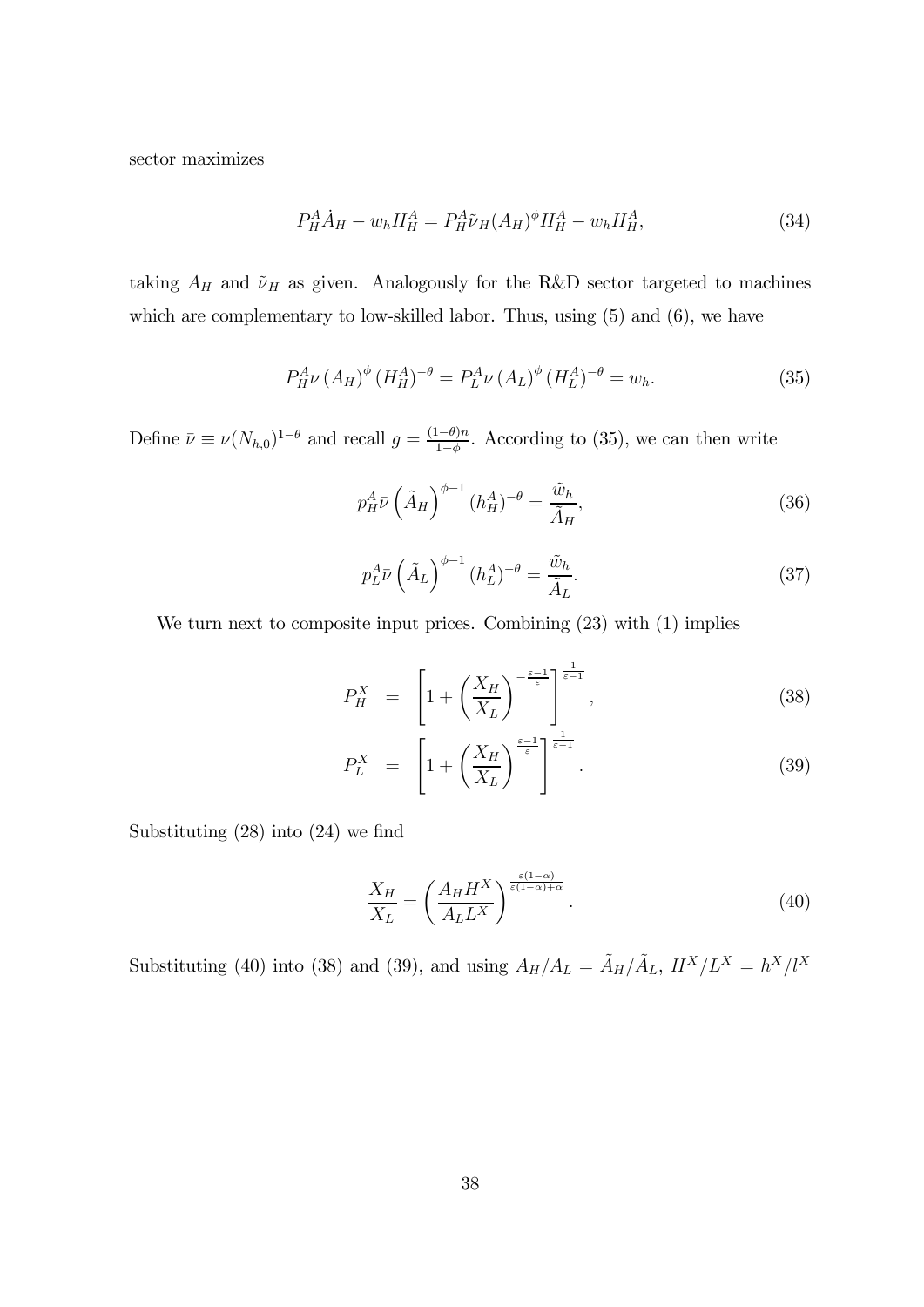and  $\psi = \varepsilon (1 - \alpha) + \alpha$ , we obtain

$$
P_H^X = \left[1 + \left(\frac{\tilde{A}_H h^X}{\tilde{A}_L l^X}\right)^{-\frac{\psi - 1}{\psi}}\right]_1^{\frac{1}{\varepsilon - 1}},\tag{41}
$$

$$
P_L^X = \left[1 + \left(\frac{\tilde{A}_H h^X}{\tilde{A}_L l^X}\right)^{\frac{\psi - 1}{\psi}}\right]^{\frac{1}{\varepsilon - 1}}.\tag{42}
$$

The current-value Hamiltonian which corresponds to the optimization problem of a type $-h$  household (see Definition 1) is given by

$$
\mathcal{H}_h = \frac{(c_h)^{1-\sigma} - 1}{1-\sigma} + \mu \left( \xi (h_h^E)^{\beta} h^{\eta} - \delta_H h \right) + \lambda \left( [(1-\tau_r)r - n]a_h + (1-\tau_h)w_h h - (1-\vartheta)w_h h_h^E - c_h \right), \qquad (43)
$$

where  $\mu$  and  $\lambda$  are multipliers (co-state variables) associated with constraints (7) and (10), respectively. Necessary optimality conditions are  $\partial \mathcal{H}_h / \partial c_h = \partial \mathcal{H}_h / \partial h_h^E = 0$ (control variables),  $\dot{\mu} = (\rho - n)\mu - \partial \mathcal{H}_h / \partial h$ ,  $\dot{\lambda} = (\rho - n)\lambda - \partial \mathcal{H}_h / \partial a_h$  (state variables), and the corresponding transversality conditions. Thus,

$$
\lambda = \left(c_h\right)^{-\sigma},\tag{44}
$$

$$
\mu \beta \xi (h_h^E)^{\beta - 1} h^\eta = \lambda (1 - \vartheta) w_h,\tag{45}
$$

$$
\frac{\dot{\mu}}{\mu} = \rho - n - \eta \xi_h \left( h_h^E \right)^{\beta} h^{\eta - 1} + \delta_H - \frac{\lambda}{\mu} (1 - \tau_h) w_h,\tag{46}
$$

$$
\frac{\dot{\lambda}}{\lambda} = \rho - (1 - \tau_r)r,\tag{47}
$$

$$
\lim_{t \to \infty} \mu_t e^{-(\rho - n)t} h_t = 0,\tag{48}
$$

$$
\lim_{t \to \infty} \lambda_t e^{-(\rho - n)t} a_{ht} = 0.
$$
\n(49)

Differentiating (44) with respect to time and using (47) as well as  $\tilde{c}_h = c_h e^{-gt}$ , we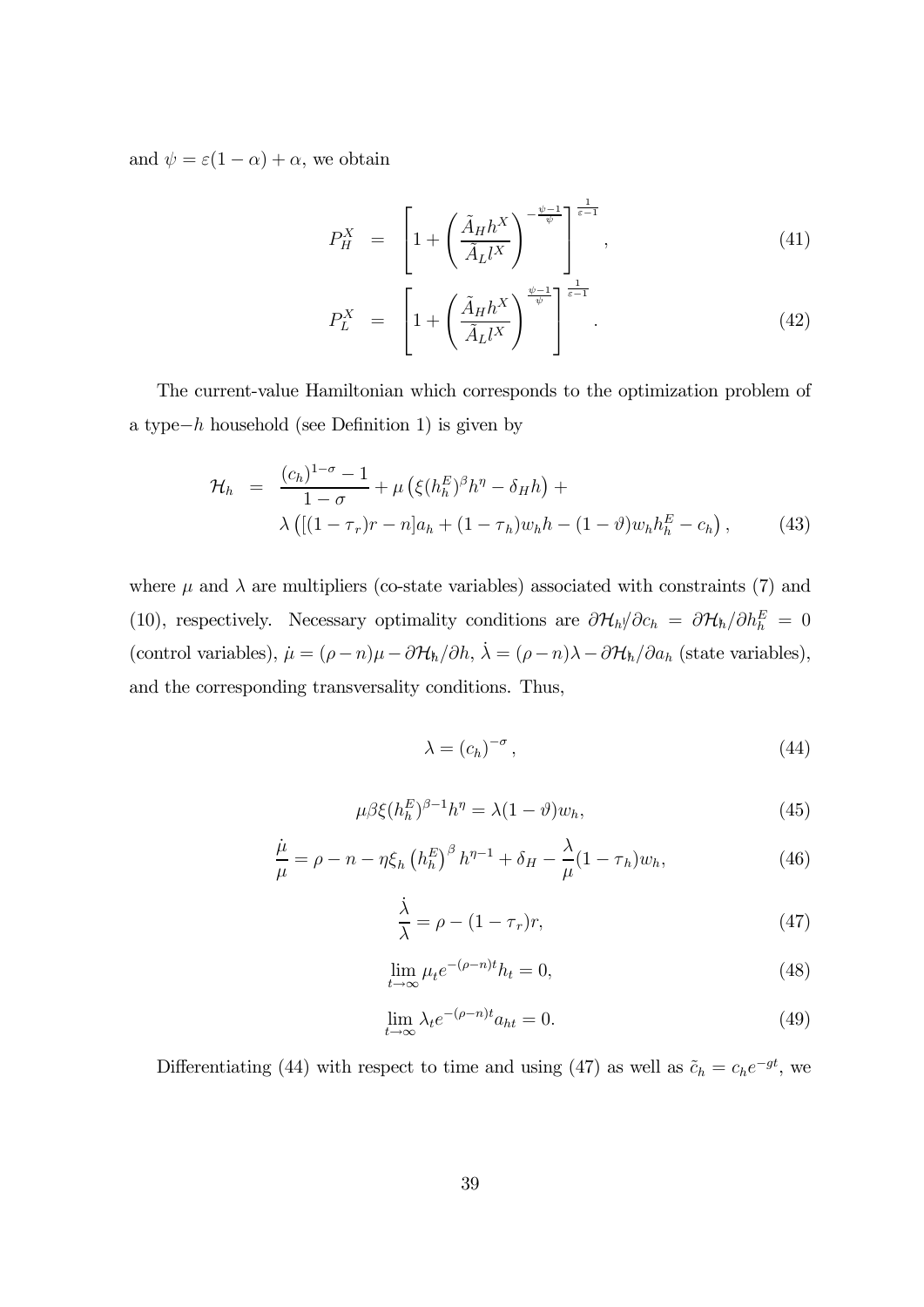obtain Euler equation

$$
\frac{\ddot{\tilde{c}}_h}{\tilde{c}_h} = \frac{(1 - \tau_r)r - \rho}{\sigma} - g.
$$
\n(50)

Define  $m_t \equiv \mu_t e^{(\sigma - 1)gt}$  and  $\mathfrak{h}_h^E \equiv h_h^E/h$ . Combining (44) and (45) we can then write

$$
m\xi\beta(\mathfrak{h}_h^E)^{\beta-1}h^{\eta+\beta-1} = (\tilde{c}_h)^{-\sigma}(1-\vartheta)\tilde{w}_h
$$
\n(51)

(recall  $\tilde{w}_h = w_h e^{-gt}$ ). Moreover, combining (45) and (46) and making use of (44) and (51),

$$
\frac{\dot{m}}{m} = \delta_H + \rho - n + (\sigma - 1)g - \left(\eta \mathfrak{h}_h^E + \beta \frac{1 - \tau_h}{1 - \vartheta}\right) \xi(\mathfrak{h}_h^E)^{\beta - 1} h^{\eta + \beta - 1}.
$$
 (52)

Moreover, (10) can be written as

$$
\frac{\ddot{a}_h}{\tilde{a}_h} = (1 - \tau_r)r - n + (1 - \tau_h)\frac{\tilde{w}_h h}{\tilde{a}_h} - (1 - \vartheta)\frac{\tilde{w}_h h_h^E}{\tilde{a}_h} - \frac{\tilde{c}_h}{\tilde{a}_h} - g.
$$
\n(53)

For low-skilled individuals (who decide about their consumption profile only), we find analogously to (50) that

$$
\frac{\dot{\tilde{c}}_l}{\tilde{c}_l} = \frac{(1 - \tau_r)r - \rho}{\sigma} - g.
$$
\n(54)

By using (11) we also obtain

$$
\frac{\ddot{\tilde{a}}_l}{\tilde{a}_l} = (1 - \tau_r)r - n + (1 - \tau_l)\frac{\tilde{w}_l l}{\tilde{a}_l} - \frac{\tilde{c}_l}{\tilde{a}_l} + \frac{\tilde{T}}{\tilde{a}_l} - g.
$$
\n(55)

Using  $A_k = \tilde{A}_k e^{gt}$ ,  $H_k^A = N_h h_k^A$ ,  $k \in \{H, L\}$ , as well as  $N_{h,t} = N_{h,0} e^{nt}$ ,  $\bar{\nu} =$  $\nu(N_{h,0})^{1-\theta}$  and  $g = \frac{(1-\theta)n}{1-\phi}$  we can rewrite (5) and (6) as

$$
\frac{\tilde{A}_H}{\tilde{A}_H} = \bar{\nu} (\tilde{A}_H)^{\phi - 1} \left( h_H^A \right)^{1 - \theta} - g,\tag{56}
$$

$$
\frac{\tilde{A}_L}{\tilde{A}_L} = \bar{\nu} (\tilde{A}_L)^{\phi - 1} (h_L^A)^{1 - \theta} - g.
$$
\n(57)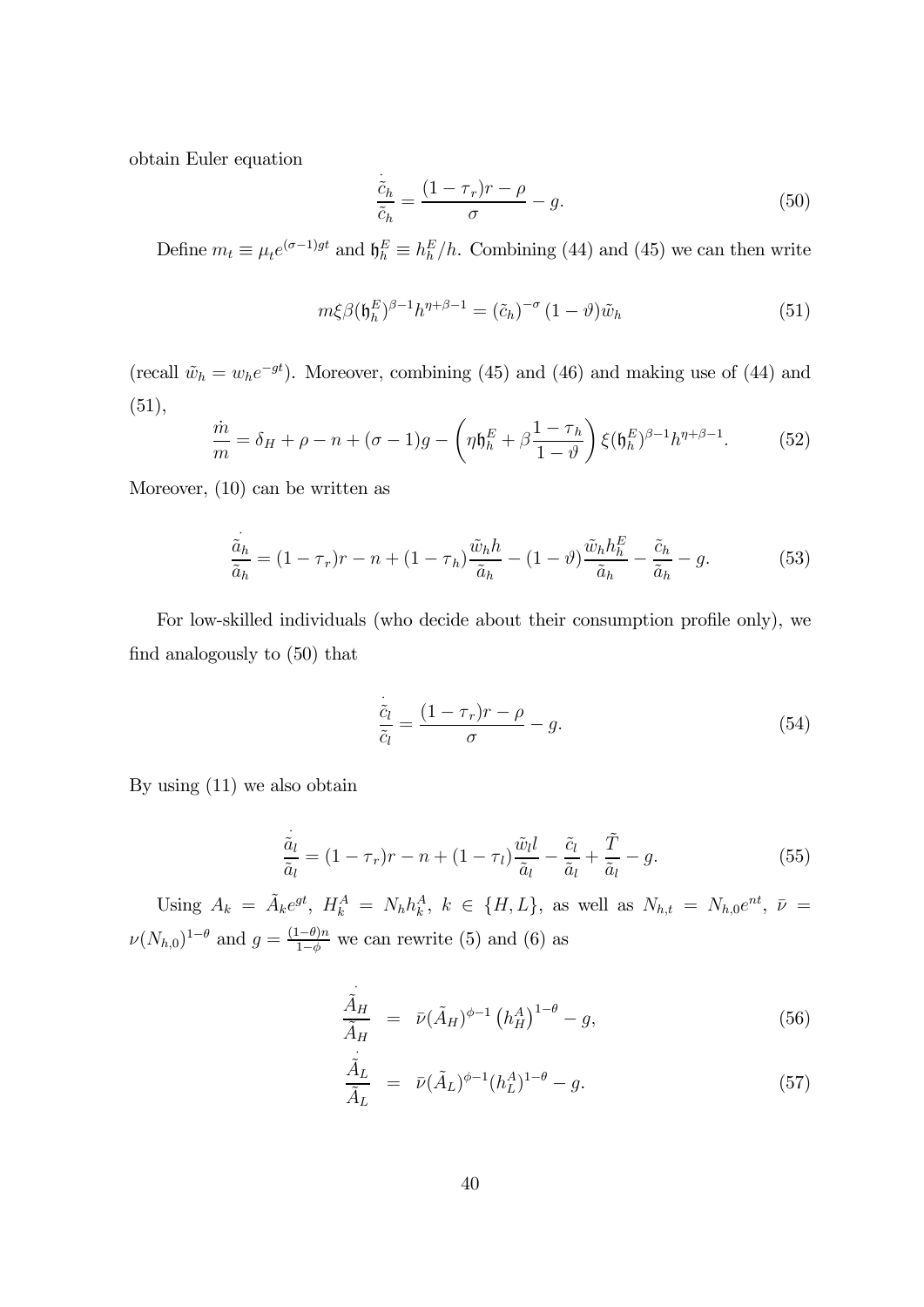Recall that competitive wage rates read as  $w_h = P_H^X(1 - \alpha)X_H/H^X$  and  $w_l =$  $P_L^X(1-\alpha)X_L/L^X$ . Combining these expressions with (25) and (26), respectively, we find for adjusted wage rates:

$$
\tilde{w}_h = (1 - \alpha) \left( \frac{\alpha}{\kappa (r + \delta_K)} \right)^{\frac{\alpha}{1 - \alpha}} \tilde{A}_H \left( P_H^X \right)^{\frac{1}{1 - \alpha}}, \tag{58}
$$

$$
\tilde{w}_l = (1 - \alpha) \left( \frac{\alpha}{\kappa (r + \delta_K)} \right)^{\frac{\alpha}{1 - \alpha}} \tilde{A}_L \left( P_L^X \right)^{\frac{1}{1 - \alpha}}.
$$
\n(59)

Substituting (29) and (30) into (19) implies

$$
\dot{p}_{H}^{A} + np_{H}^{A} = \frac{1 - \tau_{r}}{1 - \tau_{g}} \left( rp_{H}^{A} - \frac{(\kappa - 1) \left( \frac{\alpha}{\kappa} P_{H}^{X} \right)^{\frac{1}{1 - \alpha}} h^{X}}{\left( r + \delta_{K} \right)^{\frac{\alpha}{1 - \alpha}}} \right),\tag{60}
$$

$$
\dot{p}_L^A + np_L^A = \frac{1 - \tau_r}{1 - \tau_g} \left( r p_L^A - \frac{(\kappa - 1) \left( \frac{\alpha}{\kappa} P_L^X \right)^{\frac{1}{1 - \alpha}} l^X}{(r + \delta_K)^{\frac{\alpha}{1 - \alpha}}} \right). \tag{61}
$$

In sum, the dynamical system is given by (7), (31)-(33), (36), (37), (41), (42) and  $(50)-(61)$ .

To prove that a steady state with the properties stated in Proposition 1 exists, we need to show that  $h_k^A, p_k^A, P_k^X, \tilde{A}_k$   $(k \in \{H, L\}),$   $l^X, h^X, h_h^E, h, \tilde{T}, \tilde{c}_j, \tilde{a}_j, \tilde{w}_j$   $(j \in \{l, h\}),$  $r$  and  $m$  are stationary in the long run. To see this, we next derive steady state values of the just derived dynamical system.

First, set  $\dot{h} = 0$  and use  $h_h^E = \mathfrak{h}_h^E h$  in (7) to find  $\xi(\mathfrak{h}_h^E)^{\beta} h^{\beta+\eta-1} = \delta_H$ , which can also be rewritten as

$$
h = \left[\frac{\xi(\mathfrak{h}_h^E)^{\beta}}{\delta_H}\right]^{\frac{1}{1-\beta-\eta}} \equiv \bar{h}(\mathfrak{h}_h^E). \tag{62}
$$

Using (62) in (52) and setting  $\dot{m} = 0$  confirms (14). Evaluating (62) at  $\mathfrak{h}_h^E = \mathfrak{h}_h^{E*}$  then gives us  $h^* = \bar{h}(\mathfrak{h}_h^{E*})$ , as stated in (15). This confirms part (v). Note that  $h^*$  and  $\mathfrak{h}_h^{E*}$ are indeed time-invariant (i.e.,  $\dot{h} = 0$  for  $t \to \infty$ ), as claimed in part (iv). Moreover, the long run teaching input for educating type $-h$  workers,  $h_h^{E*} \equiv \mathfrak{h}_h^{E*} h^*$  reads as

$$
h_h^{E*} = \left[\frac{\xi(\mathfrak{h}_h^{E*})^{1-\eta}}{\delta_H}\right]^{\frac{1}{1-\beta-\eta}} \equiv \bar{h}_h^E(\mathfrak{h}_h^{E*}),\tag{63}
$$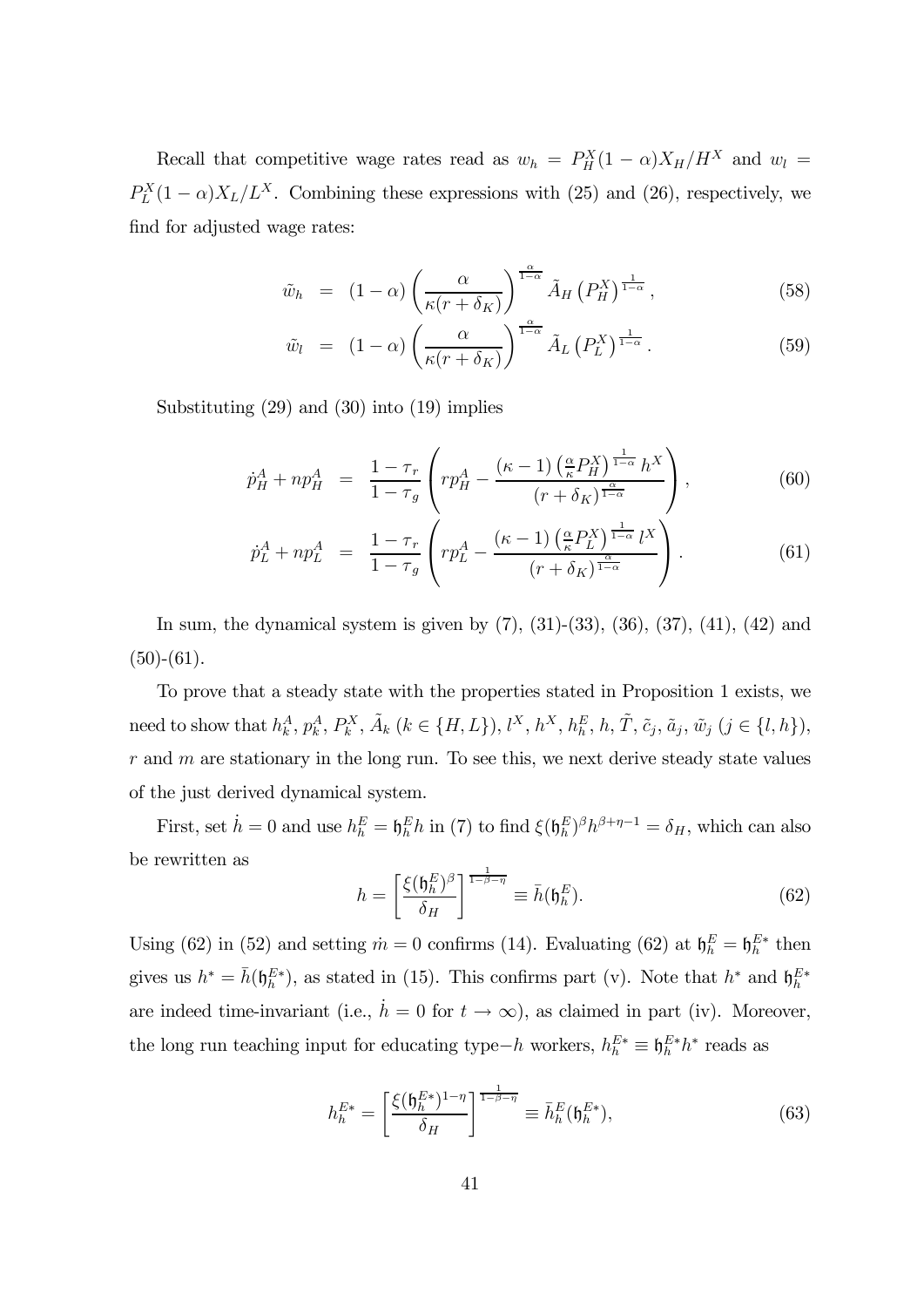according to (14) and (15).

Setting  $\dot{l} = 0$  in (8) and using  $h_l^E = \mathfrak{h}_l^E h^*$  confirms (16) in part (vi). Substituting  $h^* = \bar{h}(\mathfrak{h}_h^{E*})$  into (16) implies that  $l^*$ , can be written as

$$
l^* = \left(\frac{\xi(\mathfrak{h}_l^E)^\gamma(\bar{h}(\mathfrak{h}_h^{E*}))^\gamma}{\delta_H}\right)^{\frac{1}{1-\eta}} \equiv \bar{l}(\mathfrak{h}_l^E, \mathfrak{h}_h^{E*}).\tag{64}
$$

Next, set  $\tilde{c}_h = 0$  in (50) to find that the long run interest rate,  $r^*$ , is given by

$$
r^* = \frac{\rho + \sigma g}{1 - \tau_r}.\tag{65}
$$

Thus, also  $\tilde{c}_l = 0$  holds, according to (54). Next, set  $\tilde{A}_H = \tilde{A}_L = 0$  in (56) and (57) to obtain

$$
\tilde{A}_H = \left(\frac{\bar{\nu} \left(h_H^A\right)^{1-\theta}}{g}\right)^{\frac{1}{1-\phi}},\tag{66}
$$

$$
\tilde{A}_L = \left(\frac{\bar{\nu} \left(h_L^A\right)^{1-\theta}}{g}\right)^{\frac{1}{1-\phi}},\tag{67}
$$

respectively, or  $\bar{\nu}(\tilde{A}_k)^{\phi-1} = (h_k^A)^{\theta-1} g$ ,  $k \in \{H, L\}$ . Using the latter together with (58) in (36) and (37) yields

$$
p_H^A = (1 - \alpha) \left(\frac{\alpha}{\kappa (r + \delta_K)}\right)^{\frac{\alpha}{1 - \alpha}} \left(P_H^X\right)^{\frac{1}{1 - \alpha}} \frac{h_H^A}{g},\tag{68}
$$

$$
p_L^A = (1 - \alpha) \left( \frac{\alpha}{\kappa (r + \delta_K)} \right)^{\frac{\alpha}{1 - \alpha}} \left( P_H^X \right)^{\frac{1}{1 - \alpha}} \frac{h_L^A}{g} \frac{\tilde{A}_H}{\tilde{A}_L},\tag{69}
$$

respectively. Now substitute (65) and (68) into (60) and set  $\dot{p}_H^A = 0$  to find

$$
h_H^A = \Gamma(\tau_r, \tau_g) h^X,\tag{70}
$$

where

$$
\Gamma(\tau_r, \tau_g) \equiv \frac{1 - \frac{1}{\kappa}}{\frac{1}{\alpha} - 1} \frac{(1 - \tau_r)g}{\rho + \sigma g - (1 - \tau_g)n}.
$$
\n(71)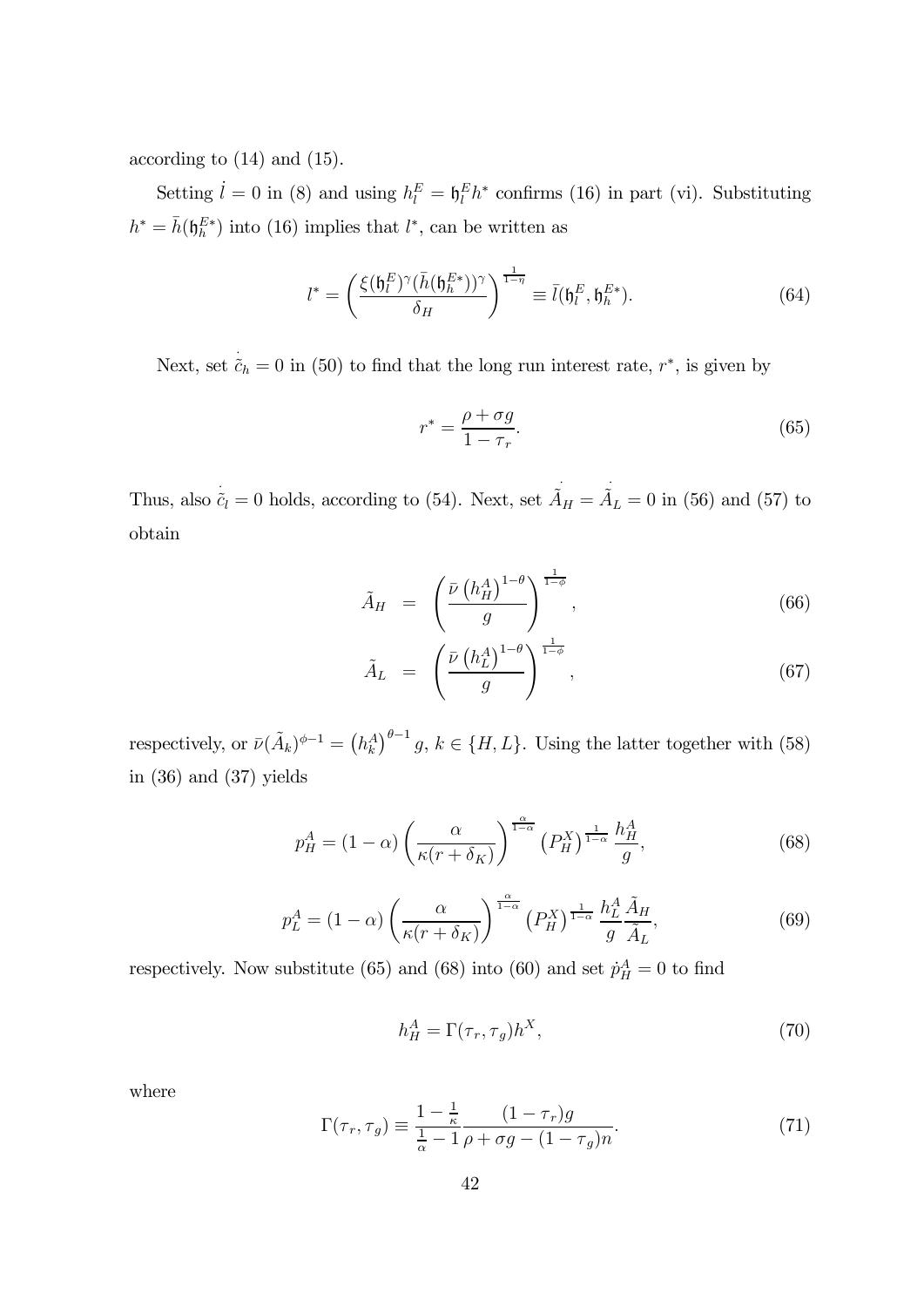Note that  $\Gamma > 0$  under (A1). Similarly, substituting (65) and (69) into (61) and setting  $\dot{p}_L^A = 0$  we obtain

$$
h_L^A = \frac{\Gamma(\tau_r, \tau_g) l^X}{P^{\frac{1}{1-\alpha}} \frac{\tilde{A}_H}{\tilde{A}_L}}.\tag{72}
$$

From  $(70)$  and  $(72)$  we get

$$
\frac{h_H^A}{h_L^A} = \frac{\tilde{A}_H}{\tilde{A}_L} \frac{h^X}{l^X} P^{\frac{1}{1-\alpha}}.
$$
\n
$$
(73)
$$

Moreover, (66) and (67) imply that

$$
\frac{\tilde{A}_H}{\tilde{A}_L} = \left(\frac{h_H^A}{h_L^A}\right)^{\frac{1-\theta}{1-\phi}} = \left(\frac{h^X}{l^X}P^{\frac{1}{1-\alpha}}\right)^{-\frac{1-\theta}{\phi-\theta}},\tag{74}
$$

where the latter equation follows after substituting (73).

Next, substitute  $A_H/A_L = \tilde{A}_H/\tilde{A}_L$  as given by (74) into (28), and use  $H^X/L^X =$  $h^X/l^X$  to obtain

$$
P^{\frac{1}{1-\alpha}} = \left(\frac{h^X}{l^X}\right)^{-\frac{1-\phi}{1-\theta-\psi(\phi-\theta)}}.\tag{75}
$$

According to assumption (A2),  $\psi > 1$  and  $2 - \phi - \psi + \theta(\psi - 1) = 1 - \theta - \psi(\phi - \theta)$  $(\psi - 1)(1 - \phi) > 0$ , implying  $1 - \theta - \psi(\phi - \theta) > 0$ . Hence, the relative composite input price,  $P$ , and relative employment in input production,  $h^X/l^X$ , are negatively related under (A2).

Substituting (74) and into (72) and using (75) then leads to

$$
h_L^A = \Gamma(\tau_r, \tau_g) \left( h^X \right)^{\varrho} (l^X)^{1-\varrho}, \text{ where}
$$
\n(76)

$$
\varrho \equiv \frac{2 - \phi - \psi + \theta(\psi - 1)}{1 - \theta - \psi(\phi - \theta)}
$$
\n(77)

(thus,  $1 - \varrho = \frac{(\psi - 1)(1 - \varphi)}{1 - \theta - \psi(\varphi - \theta)}$ ). According to assumption (A2),  $0 \le \varrho < 1$ .

Using (70), (76) and  $h_l^E = \mathfrak{h}_l^E h$  in (31), and substituting  $h_h^E = \bar{h}_h^E(\mathfrak{h}_h^{E*})$ ,  $h = \bar{h}(\mathfrak{h}_h^{E*})$ and, from (32) and (64),  $l^X = \chi \bar{l}(\mathfrak{h}_l^E, \mathfrak{h}_h^{E*})$ , the long run value of  $h^X$  is implicitly defined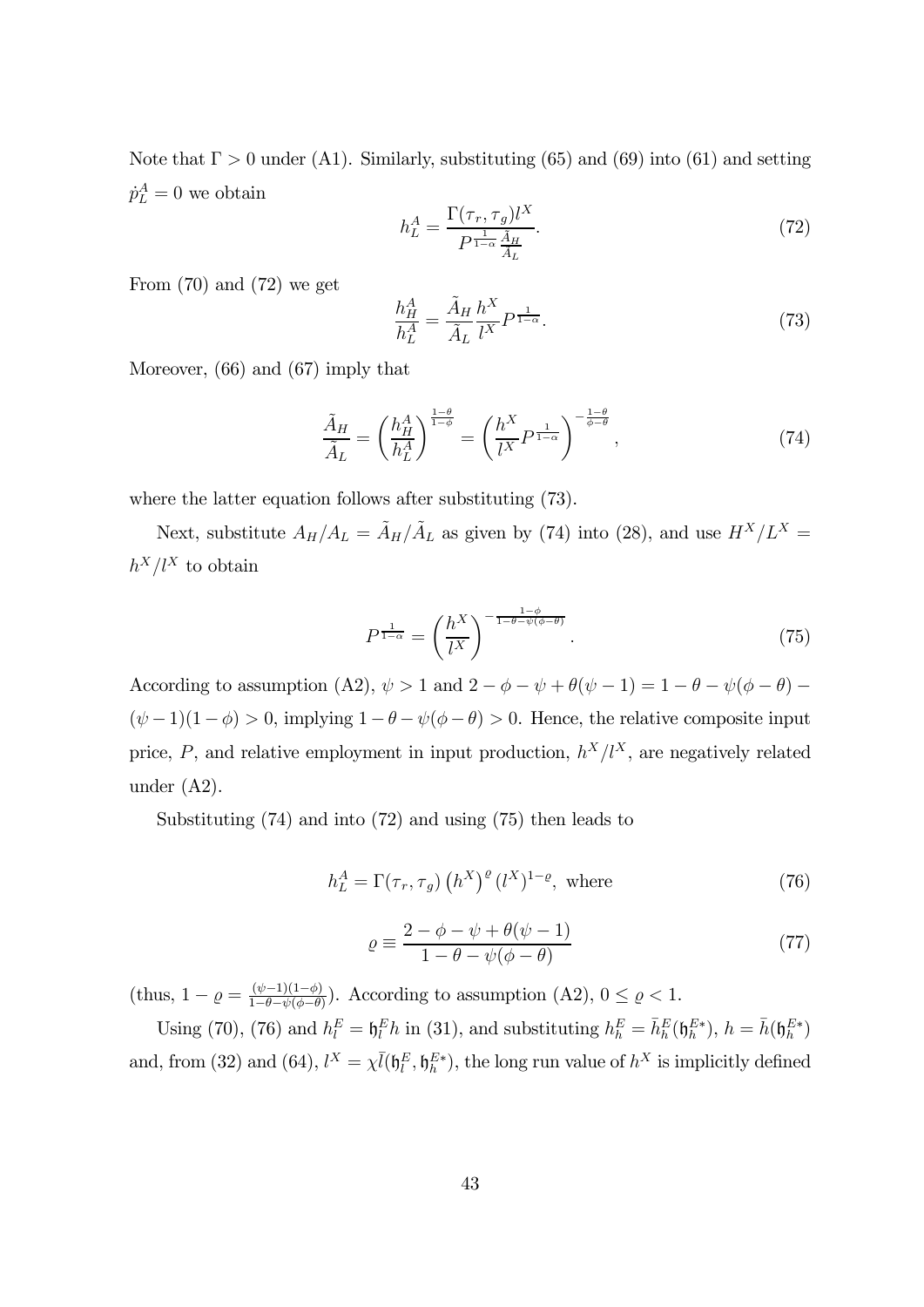$$
\left[1+\Gamma(\tau_r,\tau_g)\right]h^X = \left(1-\chi\mathfrak{h}_l^E\right)\bar{h}(\mathfrak{h}_h^{E*}) - \bar{h}_h^E(\mathfrak{h}_h^{E*}) - \Gamma(\tau_r,\tau_g)\left(h^X\right)^{\varrho}\left(\chi\bar{l}^*(\mathfrak{h}_l^E,\mathfrak{h}_h^{E*})\right)^{1-\varrho}.\tag{78}
$$

We write  $h^{X*} = \bar{h}^X(\tau_r, \tau_g, \mathfrak{h}_h^E, \mathfrak{h}_h^{E*})$ . The left-hand side of (78) as a function of  $h^X$  is an increasing line through the origin. For  $h^X = 0$ , the right-hand side of (78) is positive. If  $\rho > 0$ , it is monotonically decreasing in  $h^X$  and eventually becomes negative. If  $\varrho = 0$ , it is a (positive) constant. Thus, whenever  $\varrho \geq 0$ ,  $h^{X*}$  is unique.<sup>26</sup> To prove part (vii), first note that  $\Gamma(\tau_r, \tau_g)$  is decreasing in both  $\tau_r$  and  $\tau_g$ , according to (71). Moreover, the right-hand side of (78) is decreasing in  $\mathfrak{h}_l^E$  (as  $\bar{l}^*$  is increasing in  $\mathfrak{h}_l^E$ ). Finally, policy instruments  $\tau_h$  and  $\vartheta$  enter (78) only through their impact of  $\mathfrak{h}_h^{E*}$ . An increase in  $\mathfrak{h}_h^{E*}$ , however, has an ambiguous effect on the right-hand side of (78).

**Remark:** If  $\rho < 0$ , meaning that assumption (A2) is violated, the right-hand side of (78) is strictly increasing and concave in  $h^X$ , goes to  $-\infty$  for  $h^X \to 0$  and approaches a strictly positive value for  $h^X \to \infty$ . Thus, in this case, either two solutions or no interior solution for  $h^X$  as given by (78) exist. Two solutions means that two interior BGE exist, one stable and one unstable (see online-appendix for a numerical example). If no solution to (78) exists, then  $h^X = 0$  would hold in BGE.

It is easy to check that (25), (26), (31), (41), (42), (50), (52), (53), (54), (55), (58), (59), (62)-(70), (76) and (78) are consistent with parts (i)-(iv) of Proposition 1.

Finally, it remains to be shown that the transversality conditions (48) and (49) hold under assumption (A1). Differentiating (45) with respect to time and using that  $h = 0$  as well as  $\dot{w}_h/w_h = g$  for  $t \to \infty$  implies that, along a balanced growth path,  $\dot{\mu}/\mu = \dot{\lambda}/\lambda + g$ . From (44) and  $\dot{c}_h/c_h = g$  for  $t \to \infty$  we find  $\dot{\lambda}/\lambda = -\sigma g$  and thus  $\mu/\mu = (1 - \sigma)g$ . As h becomes stationary, (48) holds iff  $\lim_{t\to\infty} e^{[(1-\sigma)g+n-\rho]t} = 0$ , i.e., iff (A1) holds. Similarly, using  $\lambda/\lambda = -\sigma q$  and the fact that  $a_h$  grows with rate q in the long run, we find that also (49) holds under (A1). The same is analogously true

as

<sup>&</sup>lt;sup>26</sup> If  $\rho < 0$ , meaning that assumption (A3) is violated, the right-hand side of (78) is strictly increasing and concave in  $h^X$ , goes to  $-\infty$  for  $h^X \to 0$  and approches a strictly positive value for  $h^X \to \infty$ . Thus, in this case, either two solutions or no solution for  $h^X$  as given by (78) exist. Two solutions means that two interior BGE exist, one stable and one unstable (see online-appendix for a numerical example). If no solution to (78) exists, then  $h^X = 0$  would hold in BGE.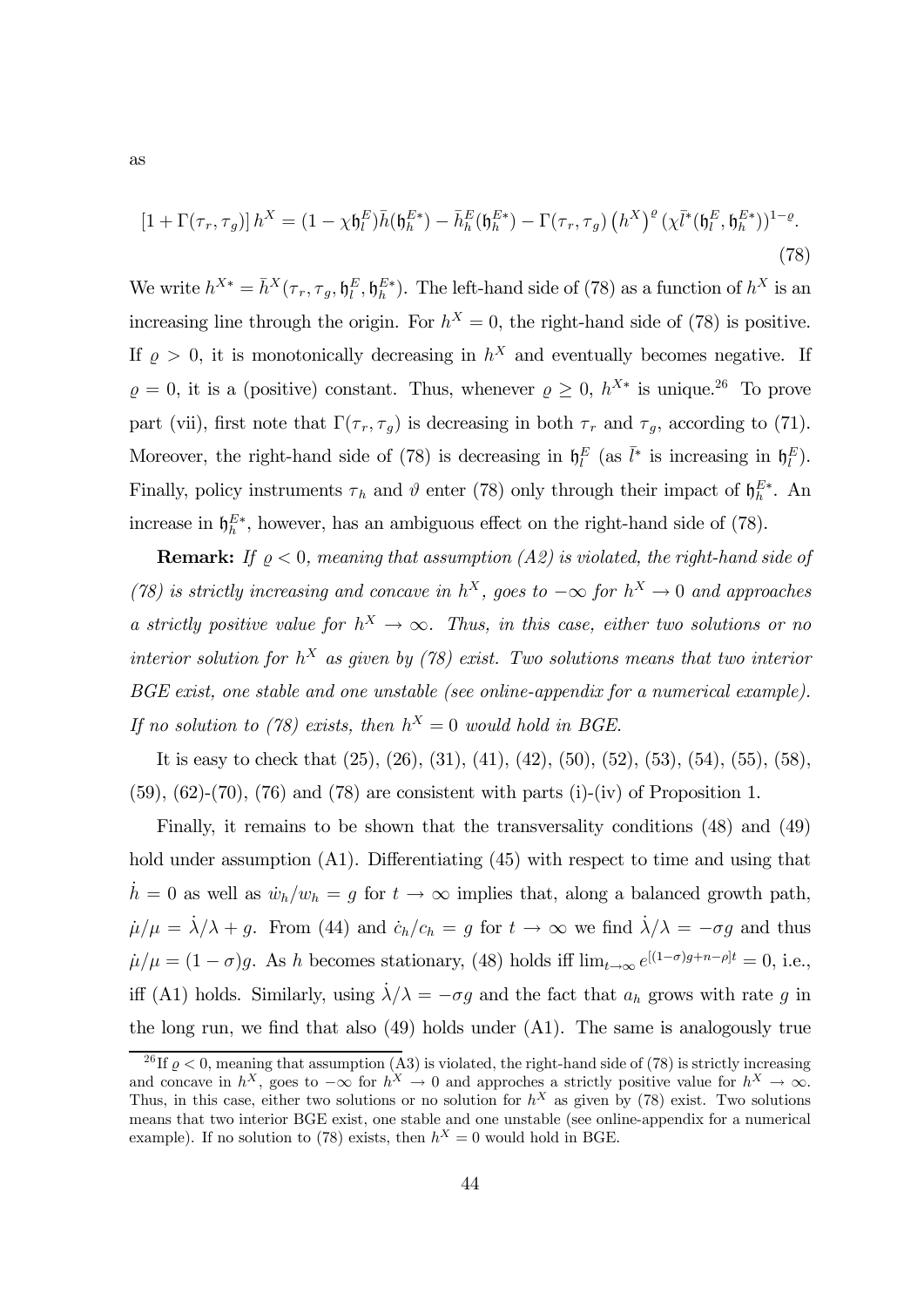for the transversality condition associated with  $a_l$ . This concludes the proof.  $\blacksquare$ 

Proof of Proposition 2. Using (70) and (76) we have

$$
\frac{H_H^A}{H_L^A} = \frac{h_H^A}{h_L^A} = \left(\frac{h^X}{l^X}\right)^{1-\varrho}.
$$
\n(79)

Substituting (79) into  $\tilde{A}_H/\tilde{A}_L = (h_H^A/h_L^A)^{\frac{1-\theta}{1-\phi}}$  (recall (74)) and using  $1-\varrho = \frac{(\psi-1)(1-\phi)}{1-\theta-\psi(\phi-\theta)}$ , according to (77), we obtain

$$
\frac{A_H}{A_L} = \frac{\tilde{A}_H}{\tilde{A}_L} = \left(\frac{h^X}{l^X}\right)^{\frac{(\psi - 1)(1-\theta)}{1-\theta - \psi(\phi - \theta)}}.\tag{80}
$$

Substituting (42) and (67) into (59) and using  $\frac{1}{1-\alpha} = \frac{\varepsilon-1}{\psi-1}$ , we find

$$
\tilde{w}_l = (1 - \alpha) \left( \frac{\alpha}{\kappa (r + \delta_K)} \right)^{\frac{\alpha}{1 - \alpha}} \left( \frac{\bar{\nu}}{g} \right)^{\frac{1}{1 - \phi}} \left( h_L^A \right)^{\frac{1 - \theta}{1 - \phi}} \left( 1 + \left( \frac{\tilde{A}_H h^X}{\tilde{A}_L l^X} \right)^{\frac{\psi - 1}{\psi}} \right)^{\frac{1}{\psi - 1}}.
$$
 (81)

Substituting (76), (80) and  $l^X = \chi l^*$  into (81) implies that the long run level of  $\tilde{w}_l$ , denoted by  $\tilde{w}_l^*$ , is given by

$$
\tilde{w}_l^* = (1 - \alpha) \left( \frac{\alpha}{\kappa (r^* + \delta_K)} \right)^{\frac{\alpha}{1 - \alpha}} \left( \frac{\bar{\nu}}{g} \right)^{\frac{1}{1 - \phi}} \Gamma(\tau_r, \tau_g)^{\frac{1 - \theta}{1 - \phi}} \times \n\left( h^{X*} \right)^{\frac{(1 - \theta)\varrho}{1 - \phi}} \left( \chi l^* \right)^{\frac{(1 - \theta)(1 - \varrho)}{1 - \phi}} \left( 1 + \left( \frac{h^{X*}}{\chi l^*} \right)^{1 - \varrho} \right)^{\frac{1}{\psi - 1}},
$$
\n(82)

where we used  $1 - \varrho = \frac{(\psi - 1)(1 - \varphi)}{1 - \theta - \psi(\varphi - \theta)}$ . Defining  $\tilde{W}_l^* \equiv \tilde{w}_l^* l^*$  and recalling the definition of  $\rho$  in (77), we find

$$
\tilde{W}_{l}^{*} = \tilde{w}_{l}^{*} l^{*} = (1 - \alpha) \left( \frac{\alpha}{\kappa (r^{*} + \delta_{K})} \right)^{\frac{\alpha}{1 - \alpha}} \left( \frac{\bar{\nu}}{g} \right)^{\frac{1}{1 - \phi}} \Gamma(\tau_{r}, \tau_{g})^{\frac{1 - \theta}{1 - \phi}} \left( h^{X*} \right)^{\frac{(1 - \theta)\varrho}{1 - \phi}} \times \chi^{-\varrho} \left( l^{*} \right)^{1 - \varrho} \left[ \left( \chi l^{*} \right)^{1 - \varrho} + \left( h^{X*} \right)^{1 - \varrho} \right]^{\frac{1}{\psi - 1}}. \tag{83}
$$

Recalling both  $0 \le \varrho < 1$  and  $\psi > 1$ , according to assumption (A2), we see that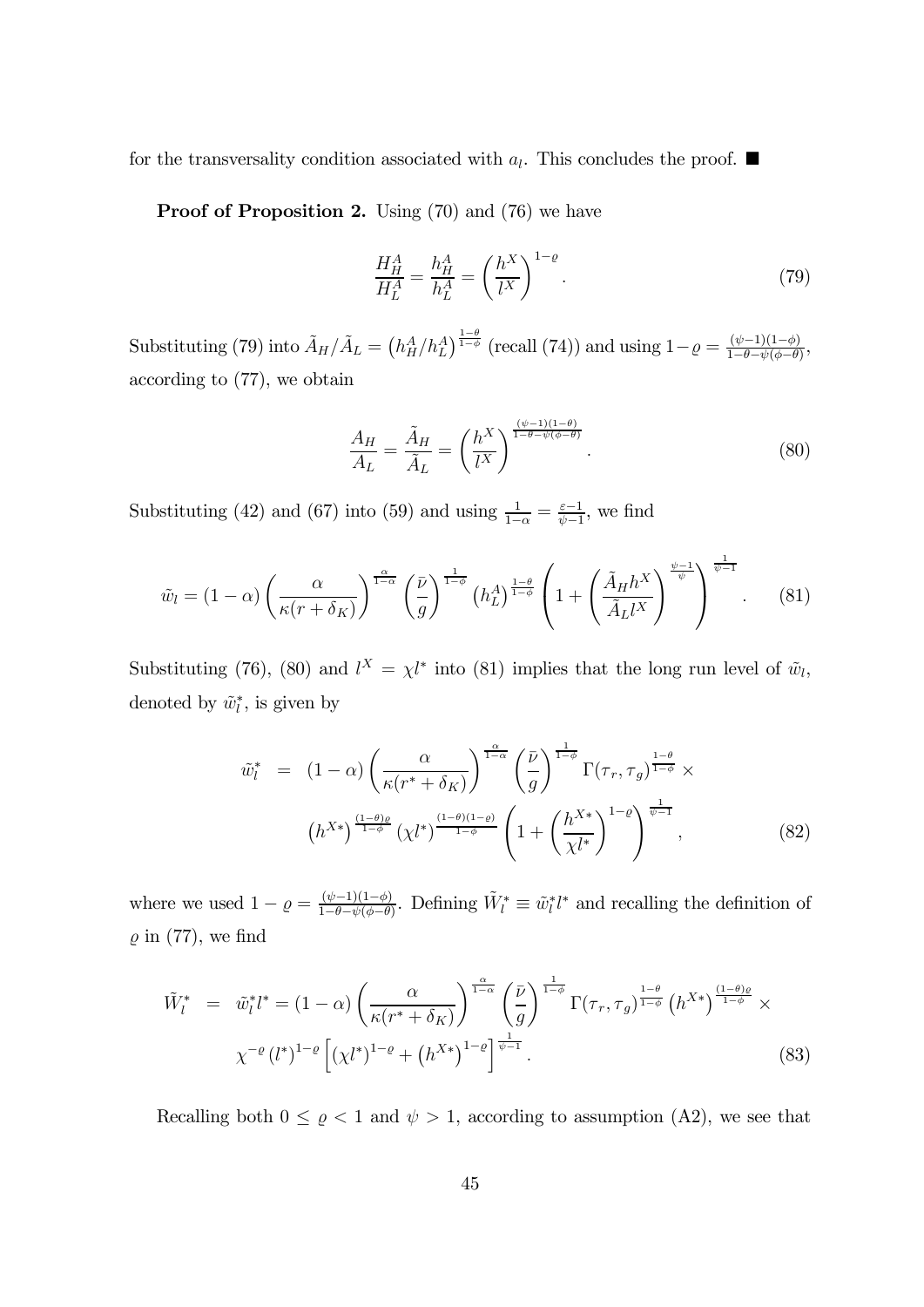the right-hand side of (83) is increasing in both  $h^{X*} = \bar{h}^X(\tau_r, \tau_g, \mathfrak{h}_l^E, \mathfrak{h}_h^{E*})$  and  $l^* =$  $\bar{l}(\mathfrak{h}_l^E, \mathfrak{h}_h^{E*})$ . According to (62) and (64),  $\bar{l}^*$  is an increasing function of  $\mathfrak{h}_h^{E*}$ . Moreover, an increase in  $\vartheta$  and a decrease in  $\tau_h$  affect  $\bar{h}^X$  and  $\bar{l}$  only through raising  $\mathfrak{h}_h^{E*}$ . Thus,  $\tilde{W}_l^*$  is decreasing in  $\tau_h$  and increasing in  $\vartheta$  if and only if  $\bar{h}^X(\cdot, \mathfrak{h}_h^{E*})$  is an increasing function of  $\mathfrak{h}_h^{E*}$ . This concludes the proof.  $\blacksquare$ 

**Proof of Proposition 3.** Substituting  $H^X/L^X = h^X/l^X$  and (80) into (12) we obtain  $w_h/w_l = (h^X/l^X)^{-\varrho}$ . Thus, the long run relative wage rate,  $w_h^*/w_l^*$ , can be written as

$$
\frac{w_h^*}{w_l^*} = \left(\frac{\chi \bar{l}^*(\mathfrak{h}_l^E, \mathfrak{h}_h^{E*})}{\bar{h}^{X*}(\tau_r, \tau_g, \mathfrak{h}_l^E, \mathfrak{h}_h^{E*})}\right)^{\varrho}.
$$
\n(84)

Recall that, under assumption (A2),  $\rho \geq 0$ . According to the properties of functions  $\bar{h}^X$  and  $\bar{l}$ , if  $\rho > 0$ , then  $w_h^*/w_l^*$  is increasing in  $\mathfrak{h}_l^E$ , but decreasing in  $\tau_r$  and  $\tau_g$ .

### References

- [1] Acemoglu, Daron (1998). Why Do New Technologies Complement Skills? Directed Technical Change and Wage Inequality, Quarterly Journal of Economics 113, 1055-1089.
- [2] Acemoglu, Daron (2002). Directed Technical Change, Review of Economic Studies 69, 781-810.
- [3] Acemoglu, Daron and David Autor (2011). Skills, Tasks and Technologies: Implications for Employment and Earnings, in: Ashenfelter, Orley and David E. Card (eds.), Handbook of Labor Economics, Vol. 4, Amsterdam: Elsevier.
- [4] Acemoglu, Daron and David Autor (2012). What Does Human Capital Do? A Review of Goldin and Katz's 'The Race between Education and Technology', Journal of Economic Literature 50, 426—463.
- [5] Aghion, Philippe and Patrick Bolton (1997). A Theory of Trickle-Down Growth and Development, Review of Economic Studies 64, 151-172.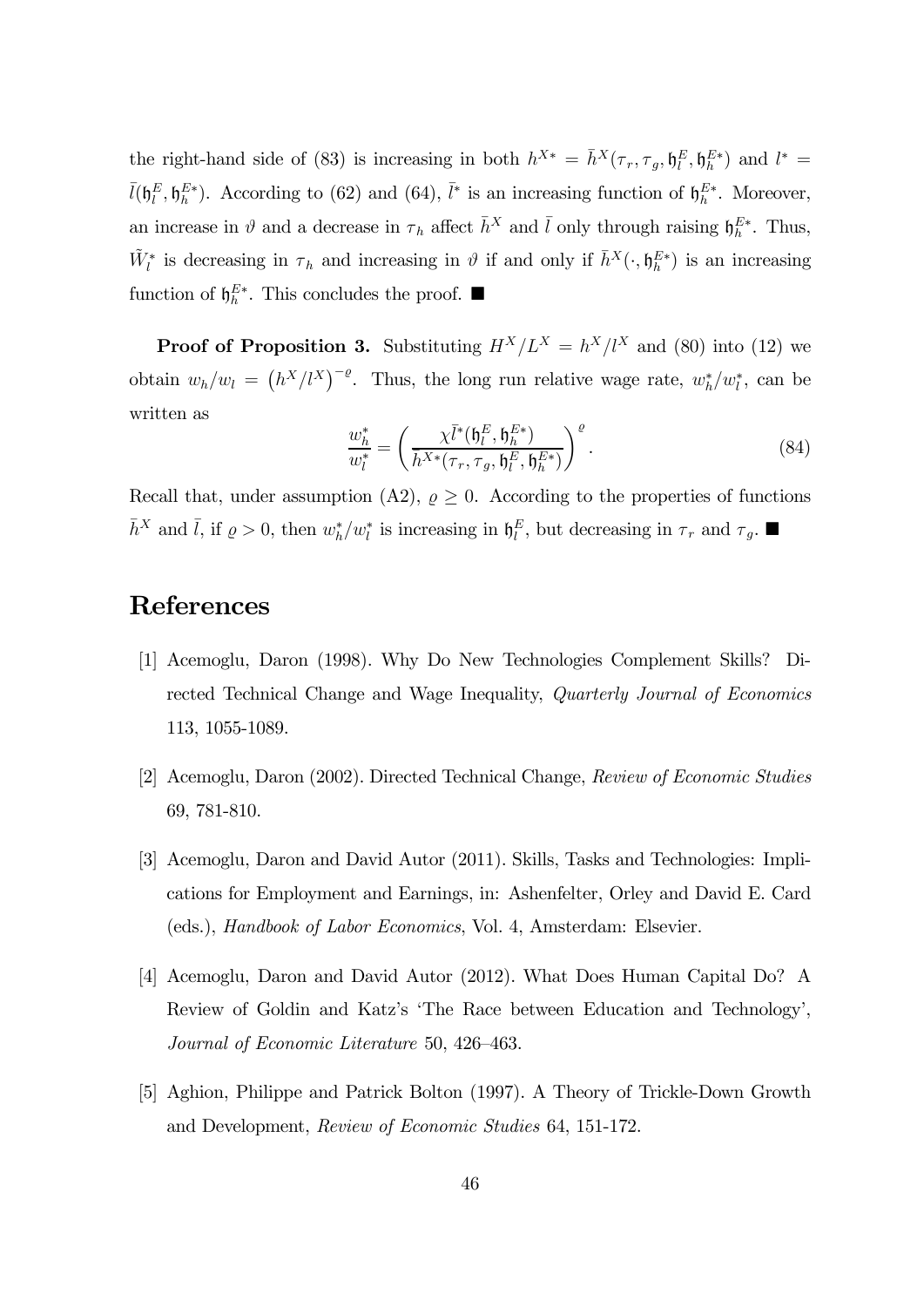- [6] Aghion, Philippe and Peter Howitt (2005). Growth with Quality-Improving Innovations: An Integrated Framework, in: P. Aghion and S. Durlauf (eds.), Handbook of Economic Growth, North-Holland, Amsterdam.
- [7] Audretsch, David B. and Maryann P. Feldman (1996). R&D Spillovers and the Geography of Innovation and Production, American Economic Review 86, 630- 640.
- [8] Black, Sandra E., Paul Devereux and Kjell G. Salvanes (2005). Why the Apple Doesn't Fall Far: Understanding Intergenerational Transmission of Human Capital, American Economic Review 95, 437-449.
- [9] Bloom, Dan (2010), Programs and Policies to Assist High School Dropouts in the Transition to Adulthood, The Future of Children 20 (1), pp. 89-108.
- [10] Bricker, Jesse, Arthur B. Kennickell, Kevin B. Moore and John Sabelhaus (2012). Changes in U.S. Family Finances from 2007 to 2010: Evidence from the Survey of Consumer Finances, Federal Reserve Bulletin 98 (2), 1-80.
- [11] Bureau of Economic Analysis (2015). National Income and Product Accounts Government Current Receipts and Expenditures, retrieved from www.bea.gov on May 12, 2015.
- [12] Bureau of Labor Statistics (2015). News Release, January 21, 2015, www.bls.gov/news.release/pdf/wkyeng.pdf.
- [13] Che, Yi and Lei Zhang (2014). Human Capital and Firm Performance: Evidence from China's Higher Education Expansion in the Late 1990s, Shanghai Jiao Tong University (mimeo).
- [14] Chetty, Raj, Nathaniel Hendren, Patrick Kline, and Emmanuel Saez (2014). Where is the Land of Opportunity? The Geography of Intergenerational Mobility in the United States, Quarterly Journal of Economics 129, 1553-1623.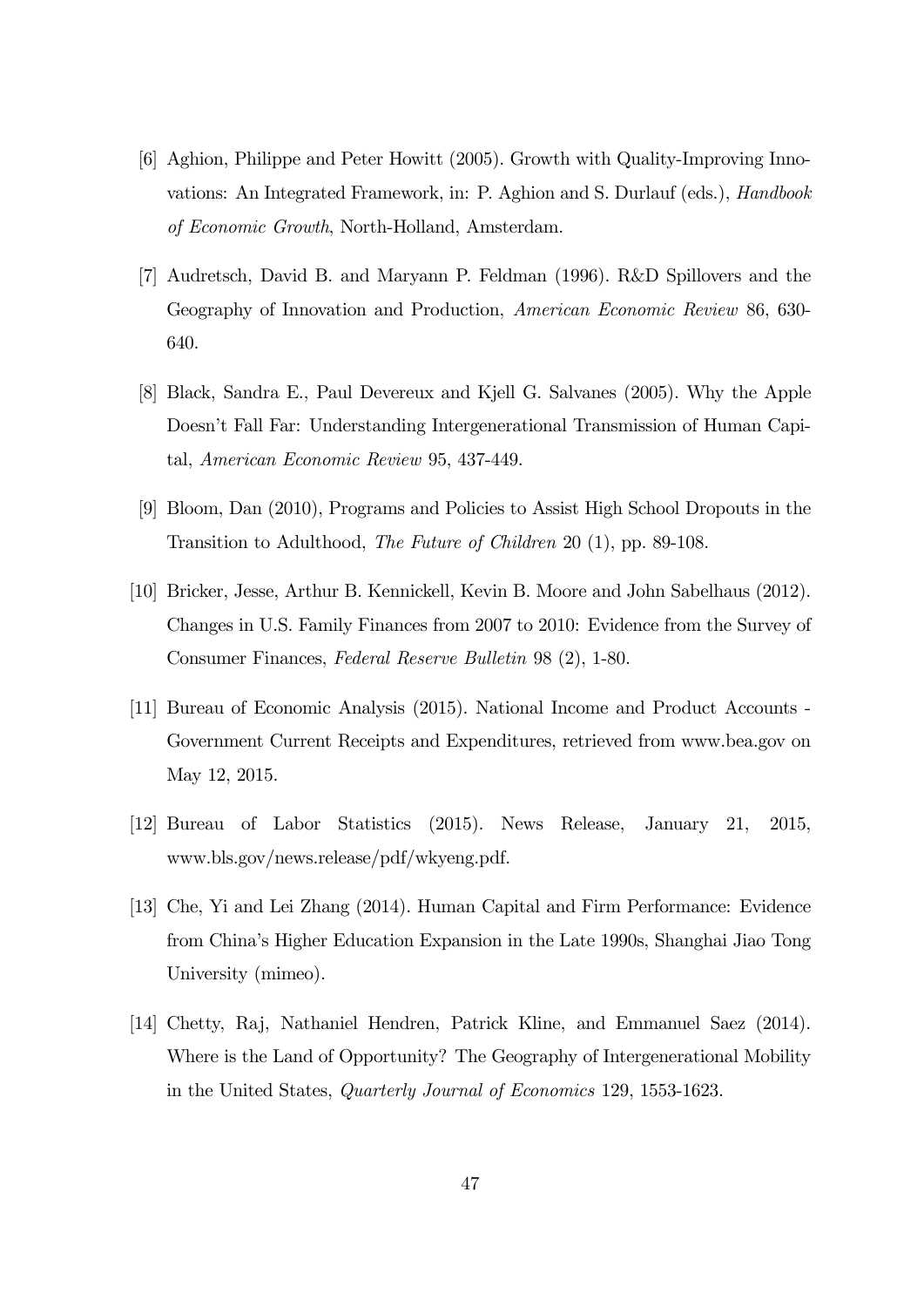- [15] Corak, Miles (2013). Income Inequality, Equality of Opportunity, and Intergenerational Mobility, Journal of Economic Perspectives 27, 79-102.
- [16] Crosley, Adair and Brandon Roberts (2007). Strengthening State Policies to Increase the Education and skills of Low-Wage Workers, The Working Poor Families Project, Policy Brief, Spring, pp. 1-8.
- [17] Cunha, Flavio, James Heckman, Lance Lochner and Dimitriy Masterov (2006). Interpreting the Evidence on Life Cycle Skill Formation, in: Hanushek, Eric and Finis Welch (eds.), Handbook of the Economics of Education Vol. 1. Amsterdam: North-Holland, pp. 697-812.
- [18] Deaton, Angus (2013). The Great Escape: Health, Wealth, and the Origins of Inequality, Princeton University Press.
- [19] DeNavas-Walt, Carmen, Bernadette D. Proctor, Jessica C. Smith (2013). Income, Poverty, and Health Insurance Coverage in the United States: 2012, U.S. Census Bureau, Current Population Reports, U.S. Government Printing Office, Washington, DC.
- [20] Dustmann, Christian, Johannes Ludsteck and Uta Schönberg (2009). Revisiting the German Wage Structure, Quarterly Journal of Economics 124, 843-881.
- [21] Fernandez, Raquel and Richard Rogerson (1995). On the Political Economy of Education Subsidies, Review of Economic Studies 62, 249—262.
- [22] Galor, Oded and Omar Moav (2000). Ability-Biased Technological Transition, Wage Inequality, and Economic Growth, Quarterly Journal of Economics,115, 469—497.
- [23] Galor, Oded and Joseph Zeira (1993). Income Distribution and Macroeconomics, Review of Economic Studies 60, 35-52.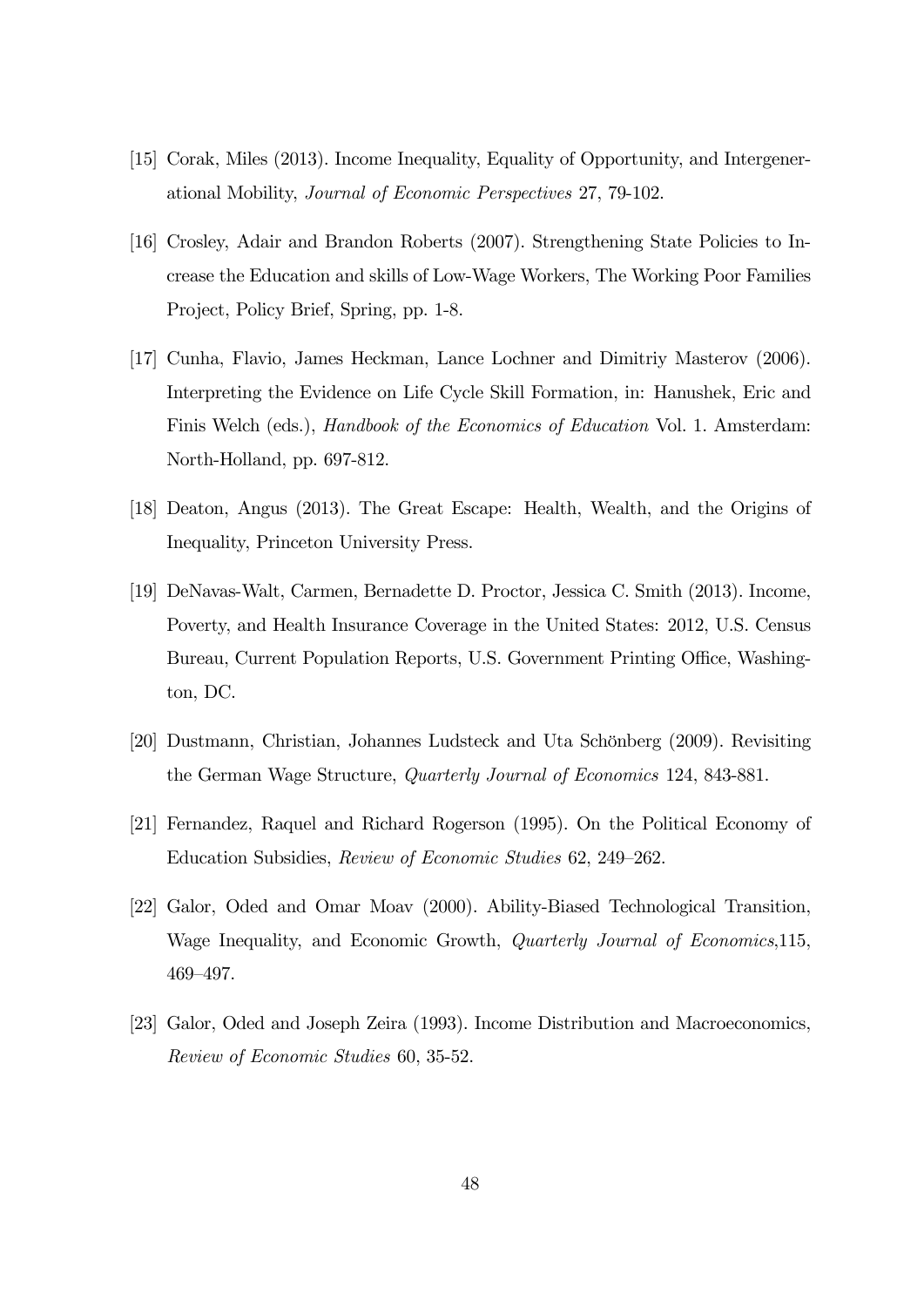- [24] Goldin, Claudia and Lawrence F. Katz (2007). Long-Run Changes in the Wage Structure: Narrowing, Widening, Polarizing, Brookings Papers on Economic Activity 2.
- [25] Goldin, Claudia and Lawrence F. Katz (2008). The Race between Education and Technology, Harvard University Press.
- [26] Gordon, Nora (2013). High School Graduation in the Context of Changing Elementary and Secondary Education Policy and Income Inequality: The Last Half Century, Georgetown University (mimeo).
- [27] Gould, Elise and Hilary Wething (2012). U.S. Poverty Rates Higher, Safety Net Weaker than in Peer Countries, Economic Policy Institute, Issue Brief #339.
- [28] Grossmann, Volker, Thomas M. Steger and Timo Trimborn (2013). Dynamically Optimal R&D Subsidization, Journal of Economic Dynamics and Control 37, 516—534.
- [29] Grossmann, Volker, Thomas M. Steger and Timo Trimborn (2015). Quantifying Optimal Growth Policy, Journal of Public Economic Theory, forthcoming.
- [30] Heckmann, James J. (1976). A Life-Cycle Model of Earnings, Learning, and Consumption. Journal of Political Economy 84, S11-44.
- [31] Heston, Alan, Robert Summers and Bettina Aten (2012), Penn World Table Version 7.1, Center for International Comparisons of Production, Income and Prices at the University of Pennsylvania, Nov 2012.
- [32] Hirsch, Barry T. (1980). Poverty and Economic Growth: Has Trickle Down Petered Out?, Economic Inquiry 18, 151-58.
- [33] Johnson, George E. (1997). Changes in Earnings Inequality: The Role of Demand Shifts, Journal of Economic Perspectives 11, 41-54.
- [34] Jones, Charles I. (1995). R&D-based Models of Economic Growth, Journal of Political Economy 103, 759—784.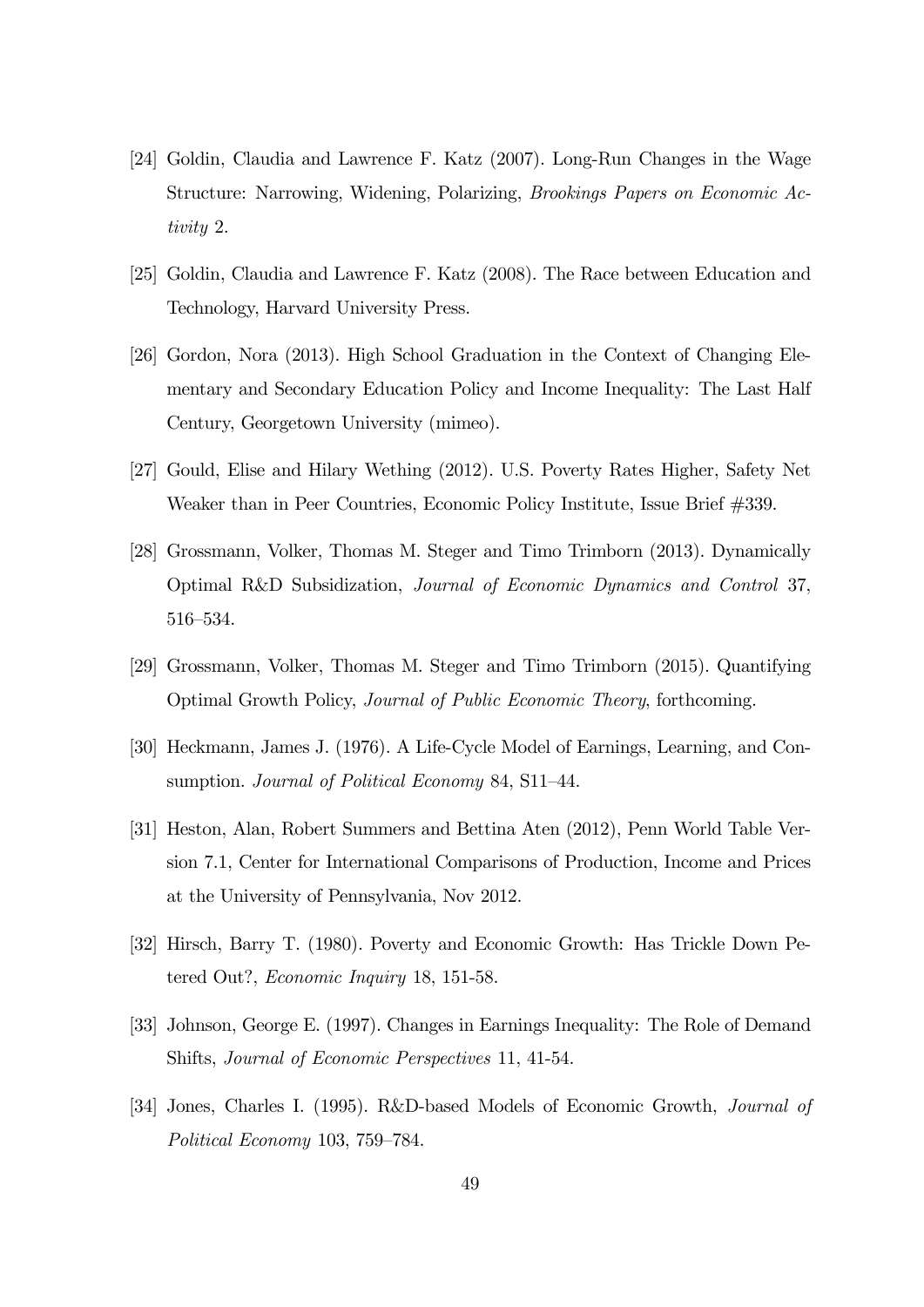- [35] Jones, Charles I. (2005). Growth and Ideas, in: P. Aghion and S. Durlauf (eds.), Handbook of Economic Growth, North-Holland, Amsterdam.
- [36] Jones, Charles I. and John C. Williams (2000), Too Much of a Good Thing? The Economics of Investment in R&D, Journal of Economic Growth 5, 65-85.
- [37] Hirsch, Barry T. (1980). Poverty and Economic Growth: Has Trickle Down Petered Out?, Economic Inquiry 18, 151—158.
- [38] Katz, Lawrence F. and Kevin M. Murphy (1992). Changes in Relative Wages, 1963-1987: Supply and Demand factors, Quarterly Journal of Economics 107, 35-78.
- [39] Kautz, Tim, James J. Heckman, Ron Diris, Bas ter Weel and Lex Borghans (2014). Fostering and Measuring Skills: Improving Cognitive and Non-Cognitive Skills to Promote Lifetime Success, IZA Discussion Paper No. 8696.
- [40] Kuznets, Simon (1955). Economic Growth and Income Inequality, American Economic Review 45, 1-28.
- [41] Lee, Sangheon, Deidre McCann and Jon C. Messenger (2007). Working Time Around the World − Trends in Working Hours, Laws and Policies in a Global Comparative Perspective, International Labour Organization, Routledge.
- [42] Lochner, Lance J. and Alexander Monge-Naranjo (2011). The Nature of Credit Constraints and Human Capital, American Economic Review 101, 2487-2529.
- [43] Lucas, R. E. (1988). On the Mechanics of Economic Development Journal of Monetary Economics 22, 3—42.
- [44] Mankiw, N. Gregory (2013). Defending the One Percent, Journal of Economic Perspectives 27, 21-34.
- [45] Matsuyama, Kiminori (2000). Endogenous Inequality, Review of Economic Studies 67, 743-759.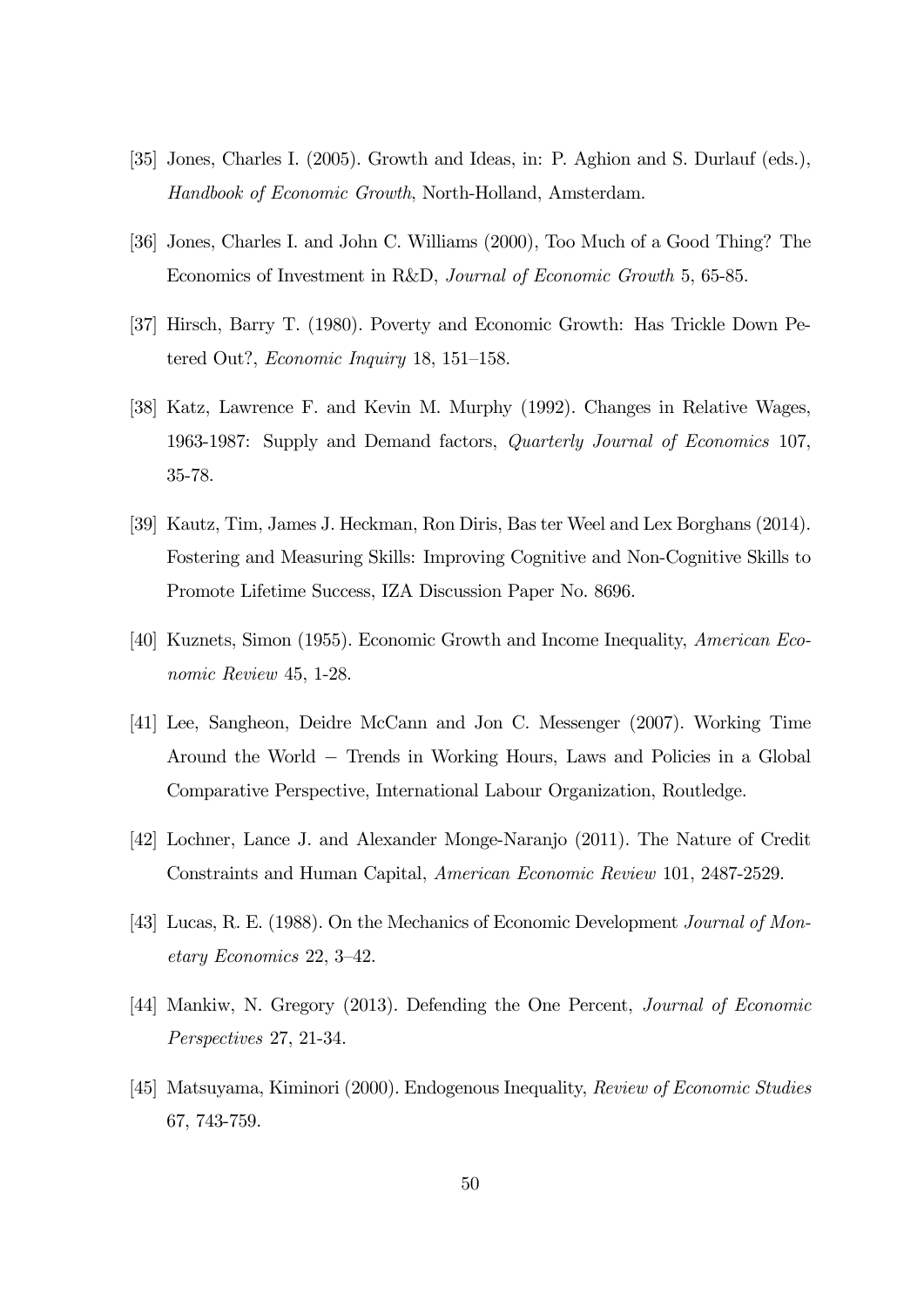- [46] Mehra, R. and Prescott, E. C. (1985). The Equity Premium: A Puzzle, Journal of Monetary Economics 15 (2), 145—161.
- [47] Murray Z. Frank, Rajdeep Singh and Tracy Yue Wang (2012). The Effect of Dividend Taxation on Corporate Investment: Old Debate, New Evidence, University of Minnesota (mimeo).
- [48] Norrbin, S. C. (1993). The Relation between Price and Marginal Cost in U.S. Industry: A Contradiction. Journal of Political Economy 101 (6), 1149—64.
- [49] OECD (2009). OECD Science, Technology and Industry Scoreboard 2009, Paris.
- [50] OECD (2014). Education at a Glance 2014, Paris.
- [51] OECD (2015). Public Sector, Taxation and Market Regulation, OECD.Stat, Paris retrieved from http://stats.oecd.org/index.aspx?DataSetCode=TABLE\_I4, retrived on May 11, 2015.
- [52] Osikominu, Aderonke (2013). Quick Job Entry or Long-Term Human Capital Development? The Dynamic Effects of Alternative Training Schemes, Review of Economic Studies 80, 313-342.
- [53] Piketty, Thomas (1997). The Dynamics of the Wealth Distribution and the Interest Rate with Credit Rationing, Review of Economic Studies 64, 173-189.
- [54] Piketty, Thomas (2014). Capital in the Twenty-First Century, Harvard University Press.
- [55] Plug, Erik and Wim Vijverberg (2003). Schooling, Family Background, and Adoption: Is It Nature or Is It Nurture?, Journal of Political Economy 111, 611-641.
- [56] Schochet, Peter Z., John Burghardt, and Sheena McConnell (2008). Does Job Corps Work? Impact Findings from the National Job Corps Study, American Economic Review 98, 1864-1886.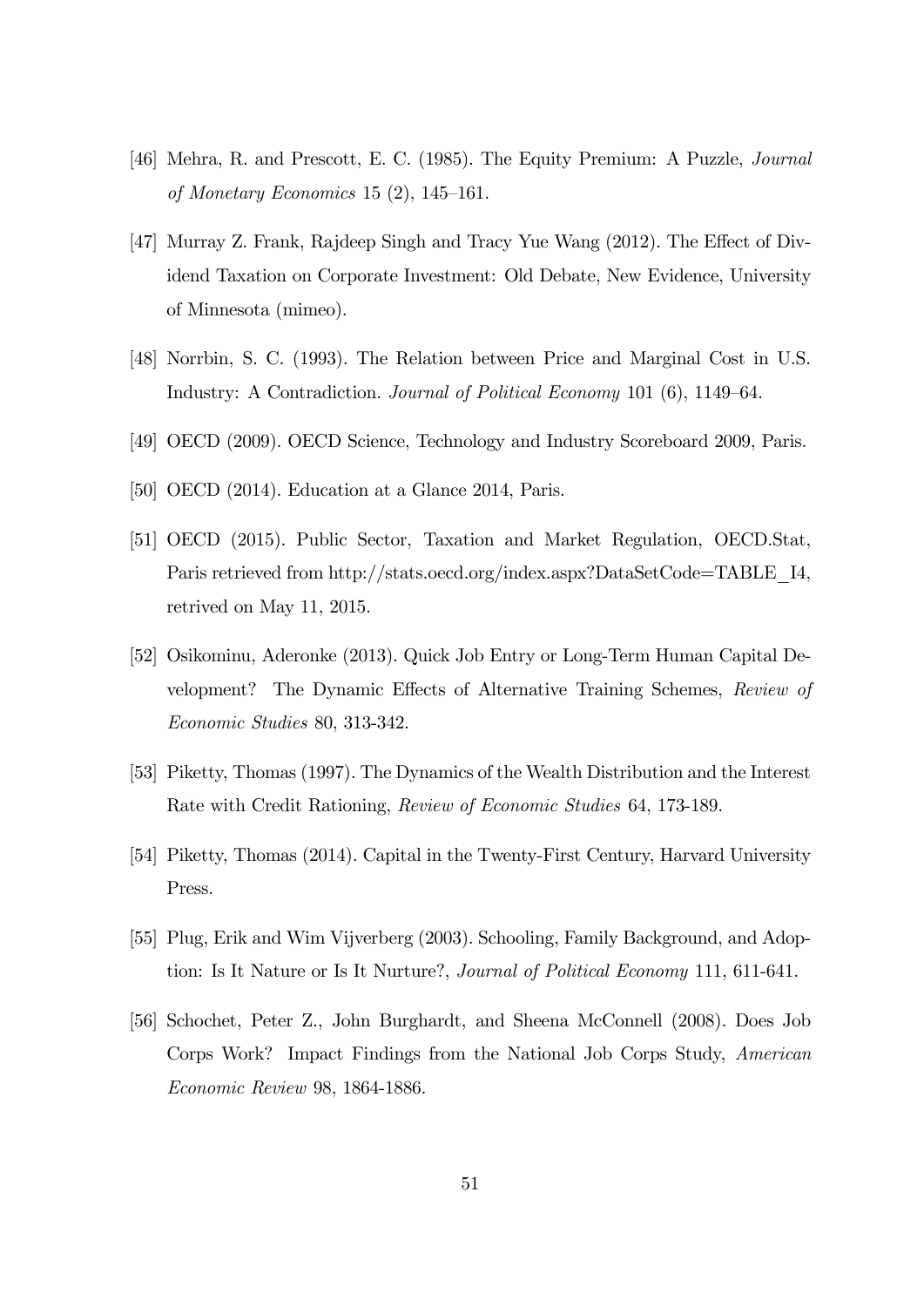- [57] Stiglitz, Joseph E. (2012). The Price of Inequality: How Today's Divided Society Endangers Our Future, W. W. Norton and Company.
- [58] Thornton, James R., Richard J. Agnello and Charles R. Link (1978). Poverty and Economic Growth: Trickle Down Peters Out, Economic Inquiry 16, 385—394.
- [59] Trimborn, Timo, Karl-Josef Koch and Thomas M. Steger (2008). Multi-Dimensional Transitional Dynamics: A Simple Numerical Procedure, Macroeconomic Dynamics 12, 301—319.
- [60] Von Weizsäcker, Carl-Christian (1966). Tentative Notes on a Two Sector Model with Induced Technical Progress, Review of Economic Studies 33, 245-251.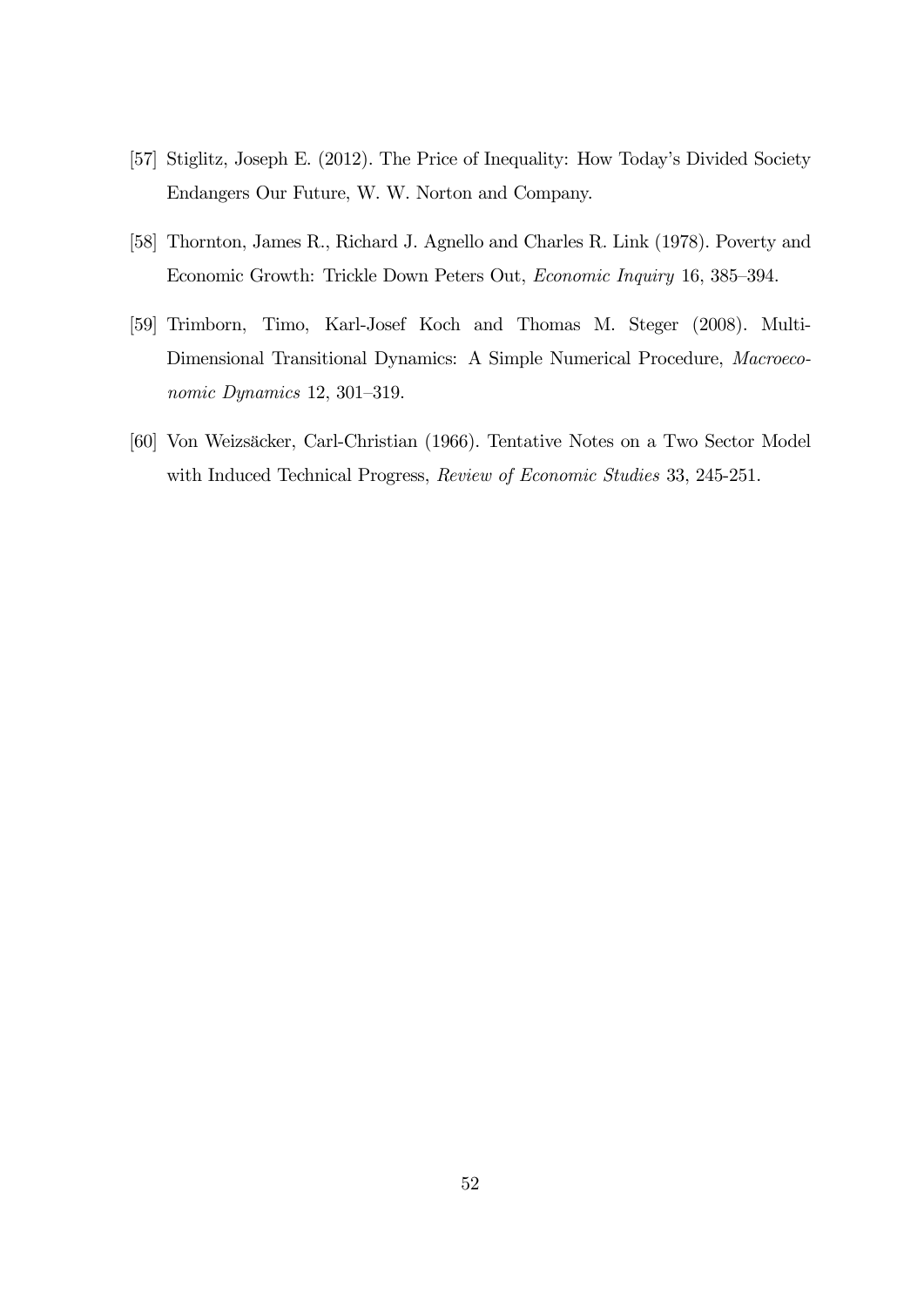# Online-Appendix

In this online-appendix, we first summarize the dynamical system and the balanced growth equilibrium (Appendix I). We also show that the long run values of individual asset holdings and consumption levels are indeterminate, i.e. depend on the initial value of relative asset holdings,  $a_{h,0}/a_{l,0}$ . We then derive expressions and relationships used for calibrating the model (Appendix II). Next, we provide algebraic details for the policy reforms analyzed in section 6 of the main paper (Appendix III). Finally (Appendix IV), we display transitional dynamics of all variables in response to policy reforms, when adjusting the top labor income tax rate  $\tau_h$  (Fig. A.2-A.4). We also consider the policy reform implications on consumption of type−l individuals when we adjust the fourth spending category and hold tax rates constant (Fig. A.5).

### Appendix I. Dynamical System and Balanced Growth Equilibrium

#### Differential equations:

$$
\dot{l} = \xi (h_l^E)^\gamma l^\eta - \delta_H l,\tag{85}
$$

$$
\dot{h} = \xi (h_h^E)^{\beta} h^{\eta} - \delta_H h,\tag{86}
$$

$$
\frac{\dot{\tilde{c}}_h}{\tilde{c}_h} = \frac{(1 - \tau_r)r - \rho}{\sigma} - g,\tag{87}
$$

$$
\frac{\dot{m}}{m} = \delta_H + \rho - n + (\sigma - 1)g - \left(\eta \mathfrak{h}_h^E + \beta \frac{1 - \tau_h}{1 - \vartheta}\right) \xi(\mathfrak{h}_h^E)^{\beta - 1} h^{\eta + \beta - 1},\tag{88}
$$

$$
\frac{\ddot{a}_h}{\tilde{a}_h} = (1 - \tau_r)r - n + (1 - \tau_h)\frac{\tilde{w}_h h}{\tilde{a}_h} - (1 - \vartheta)\frac{\tilde{w}_h h_h^E}{\tilde{a}_h} - \frac{\tilde{c}_h}{\tilde{a}_h} - g,\tag{89}
$$

$$
\frac{\dot{\tilde{c}}_l}{\tilde{c}_l} = \frac{(1 - \tau_r)r - \rho}{\sigma} - g,\tag{90}
$$

$$
\frac{\dot{\tilde{a}}_l}{\tilde{a}_l} = (1 - \tau_r)r - n + (1 - \tau_l)\frac{\tilde{w}_l l}{\tilde{a}_l} - \frac{\tilde{c}_l}{\tilde{a}_l} + \frac{\tilde{T}}{\tilde{a}_l} - g,\tag{91}
$$

$$
\frac{\tilde{A}_H}{\tilde{A}_H} = \bar{\nu} (\tilde{A}_H)^{\phi - 1} (h_H^A)^{1 - \theta} - g,\tag{92}
$$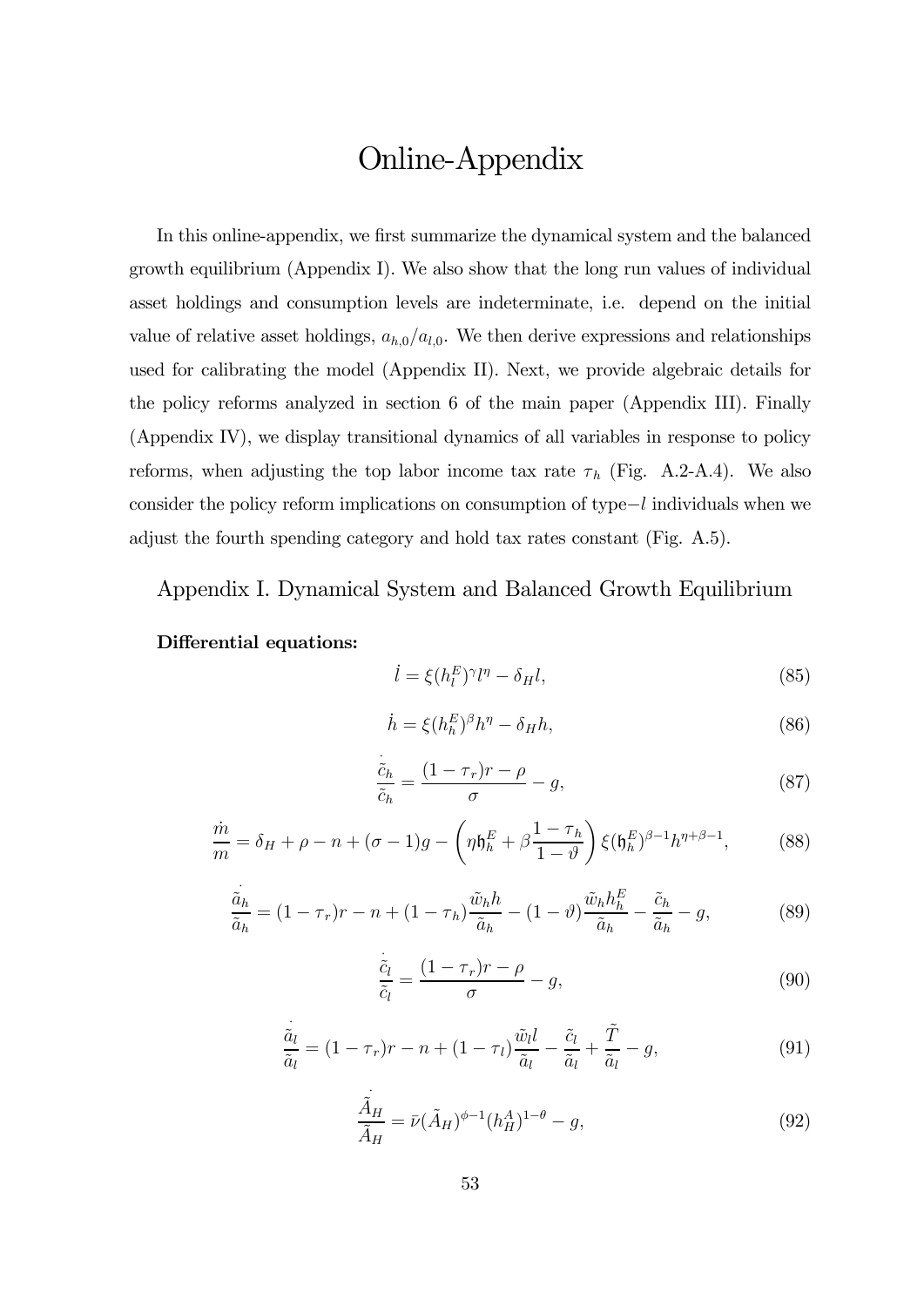$$
\frac{\ddot{\hat{A}}_L}{\tilde{A}_L} = \bar{\nu} (\tilde{A}_L)^{\phi - 1} (h_L^A)^{1 - \theta} - g,\tag{93}
$$

$$
\dot{p}_H^A = \frac{1 - \tau_r}{1 - \tau_g} \left( r p_H^A - \frac{(\kappa - 1) \left( \frac{\alpha}{\kappa} P_H^X \right)^{\frac{1}{1 - \alpha}} h^X}{(r + \delta_K)^{\frac{\alpha}{1 - \alpha}}} \right) - n p_H^A, \tag{94}
$$

$$
\dot{p}_L^A = \frac{1 - \tau_r}{1 - \tau_g} \left( r p_L^A - \frac{(\kappa - 1) \left( \frac{\alpha}{\kappa} P_L^X \right)^{\frac{1}{1 - \alpha}} l^X}{(r + \delta_K)^{\frac{\alpha}{1 - \alpha}}} \right) - n p_L^A. \tag{95}
$$

Algebraic equations:

$$
h_h^E = \mathfrak{h}_h^E h,\tag{96}
$$

$$
\tilde{a}_h + \chi \tilde{a}_l = \tilde{A}_H \left( \frac{\alpha P_H^X}{\kappa (r + \delta_K)} \right)^{\frac{1}{1 - \alpha}} h^X +
$$

$$
\tilde{A}_L \left( \frac{\alpha P_L^X}{\kappa (r + \delta_K)} \right)^{\frac{1}{1 - \alpha}} l^X + p_H^A \tilde{A}_H + p_L^A \tilde{A}_L, \tag{97}
$$

$$
P_H^X = \left[1 + \left(\frac{\tilde{A}_H h^X}{\tilde{A}_L l^X}\right)^{-\frac{\psi - 1}{\psi}}\right]^{\frac{1}{\varepsilon - 1}},\tag{98}
$$

$$
P_L^X = \left[1 + \left(\frac{\tilde{A}_H h^X}{\tilde{A}_L l^X}\right)^{\frac{\psi - 1}{\psi}}\right]^{\frac{1}{\varepsilon - 1}},\tag{99}
$$

$$
m\xi\beta(\mathfrak{h}_h^E)^{\beta-1}h^{\eta+\beta-1} = (\tilde{c}_h)^{-\sigma}(1-\vartheta)\tilde{w}_h, \qquad (100)
$$

$$
\tilde{w}_h = (1 - \alpha) \left( \frac{\alpha}{\kappa (r + \delta_K)} \right)^{\frac{\alpha}{1 - \alpha}} \tilde{A}_H \left( P_H^X \right)^{\frac{1}{1 - \alpha}}, \tag{101}
$$

$$
\tilde{w}_l = (1 - \alpha) \left( \frac{\alpha}{\kappa (r + \delta_K)} \right)^{\frac{\alpha}{1 - \alpha}} \tilde{A}_L \left( P_L^X \right)^{\frac{1}{1 - \alpha}}, \tag{102}
$$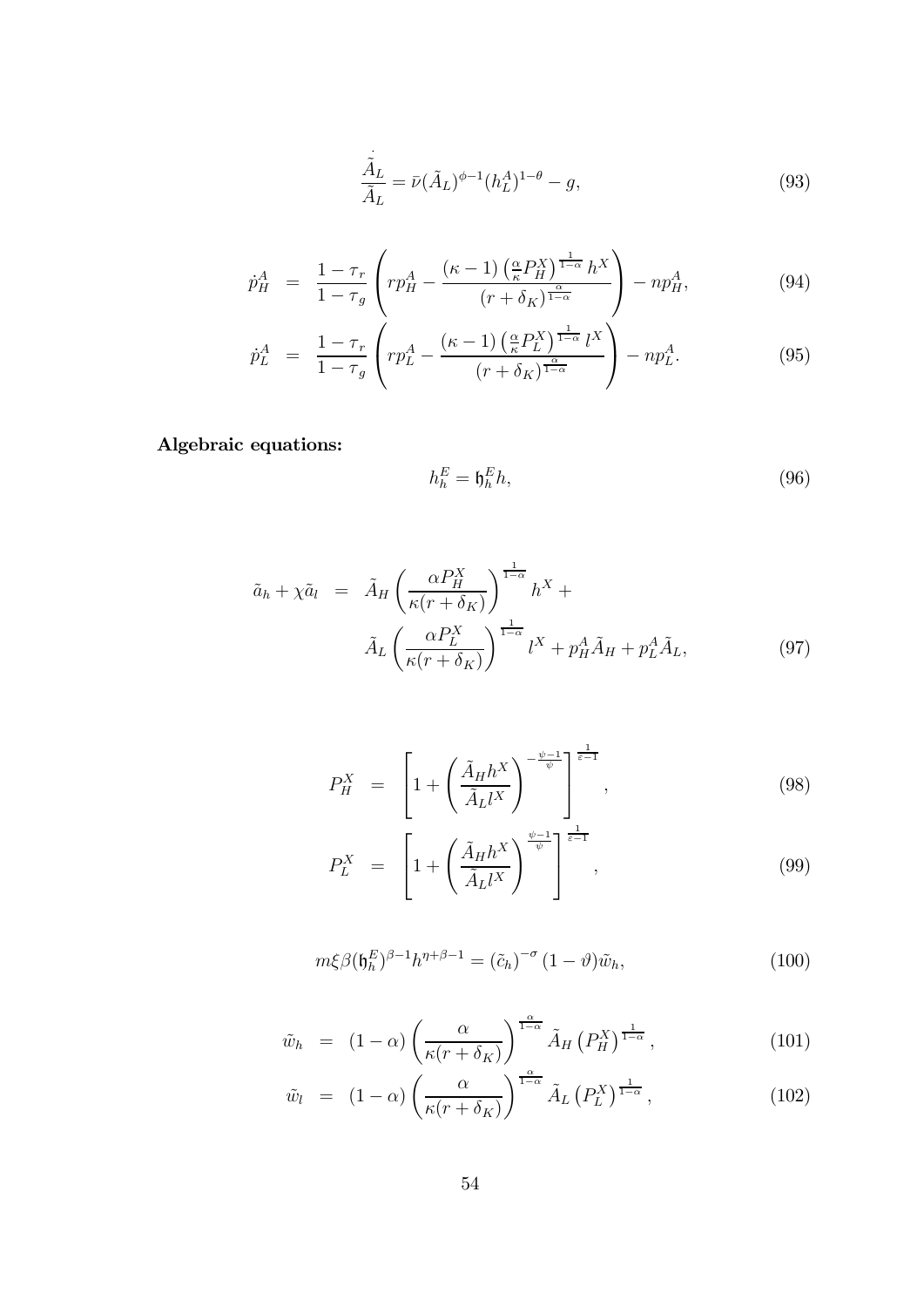$$
p_H^A \bar{\nu} \left(\tilde{A}_H\right)^{\phi-1} (h_H^A)^{-\theta} = \frac{\tilde{w}_h}{\tilde{A}_H},\tag{103}
$$

$$
p_L^A \bar{\nu} \left(\tilde{A}_L\right)^{\phi-1} (h_L^A)^{-\theta} = \frac{\tilde{w}_h}{\tilde{A}_L},\tag{104}
$$

$$
h^X + h^A_H + h^A_L + h^E_h = (1 - \chi \mathfrak{h}^E_l)h, \tag{105}
$$

$$
l^X = \chi l. \tag{106}
$$

Steady state values:

$$
r^* = \frac{\rho + \sigma g}{1 - \tau_r}.\tag{107}
$$

$$
l^* = \left(\frac{\xi(\mathfrak{h}_l^E h^*)^{\gamma}}{\delta_H}\right)^{\frac{1}{1-\eta}};
$$
\n(108)

$$
h^* = \left[\frac{\xi(\mathfrak{h}_h^{E*})^\beta}{\delta_H}\right]^{\frac{1}{1-\beta-\eta}},\tag{109}
$$

where

$$
\mathfrak{h}_h^{E*} = \frac{1 - \tau_h}{1 - \vartheta} \frac{\beta \delta_H}{\rho - n + (\sigma - 1)g + (1 - \eta)\delta_H}.
$$
\n(110)

Under assumption (A2),  $\rho \geq 0$ ,  $h^{X*}$  is implicitly defined by

$$
(1+\Gamma)h^X = (1-\chi \mathfrak{h}_l^E)h^* - \mathfrak{h}_h^{E^*}h^* - \Gamma\left(h^X\right)^{\varrho}(\chi l^*)^{1-\varrho}
$$
\n(111)

as a unique value, where

$$
\Gamma = \frac{1 - \frac{1}{\kappa}}{\frac{1}{\alpha} - 1} \frac{(1 - \tau_r)g}{\rho + \sigma g - (1 - \tau_g)n},
$$
\n(112)

$$
\varrho = \frac{2 - \phi - \psi + \theta(\psi - 1)}{1 - \theta - \psi(\phi - \theta)}.
$$
\n(113)

If  $\rho < 0$  (i.e. (A2) is violated), as discussed in the Remark in Appendix B, (111) defines either two solutions or no interior solution for  $h^{X*}$ . Using our baseline calibration in Tab. 1 (where  $\rho = 0$ ), except changing the derived elasticity of substitution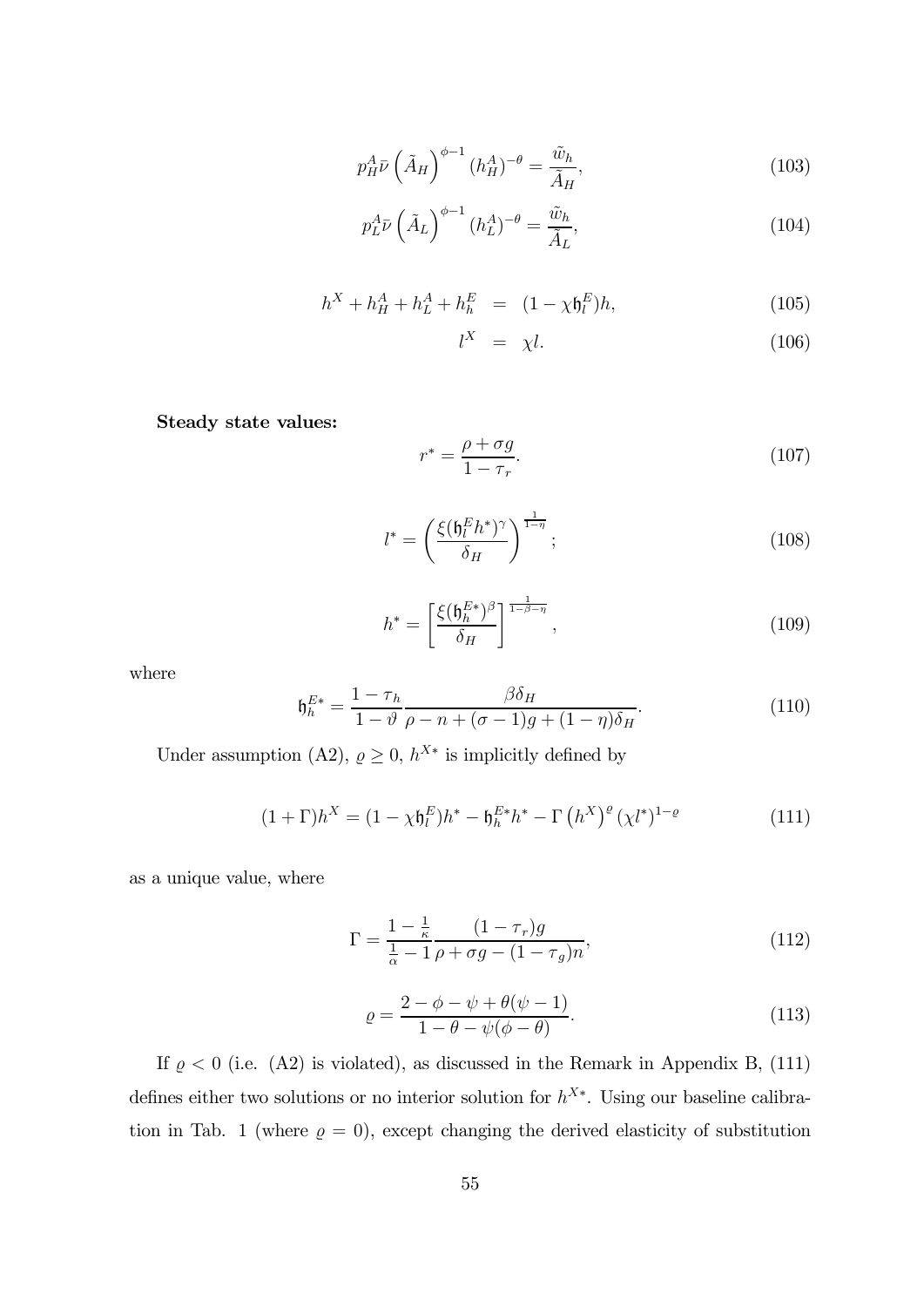from  $\psi = 1.5$  to  $\psi = 1.9$  (thus,  $\rho = -8$ ), there are two steady state values  $h^{X*}$ , only the higher one being stable; see Fig. A.1.

![](_page_56_Figure_1.jpeg)

Figure A.1: Multiple steady states when the second inequality of (A3) is violated  $(\varrho < 0).$  Parameters like in Tab. 1 except  $\psi = 1.9.$ 

Using  $h^{X*}$  we find long run values of  $h^A_H$  and  $h^A_L$ :

$$
h_H^{A*} = \Gamma h^{X*},\tag{114}
$$

$$
h_L^{A*} = \Gamma\left(h^{X*}\right)^{\varrho} (\chi l^*)^{1-\varrho}.\tag{115}
$$

Setting  $\tilde{A}_H = \tilde{A}_L = 0$  in (92) and (93) yields, by using  $h_H^{A*}$ ,  $h_L^{A*}$ , the steady state values of  $\tilde{A}_H$  and  $\tilde{A}_L$ :

$$
\tilde{A}^*_{H} = \left(\frac{\bar{\nu} \left(h_H^{A*}\right)^{1-\theta}}{g}\right)^{\frac{1}{1-\phi}},\tag{116}
$$

$$
\tilde{A}_L^* = \left(\frac{\bar{\nu} \left(h_L^{A*}\right)^{1-\theta}}{g}\right)^{\frac{1}{1-\phi}}.\tag{117}
$$

Using  $\tilde{A}_{H}^{*}$ ,  $\tilde{A}_{L}^{*}$ ,  $h^{X*}$  and  $l^{X} = \chi l^{*}$  in (98) and (99) gives us long run values  $P_{H}^{X*}$  and  $P_L^{X*}$ , respectively.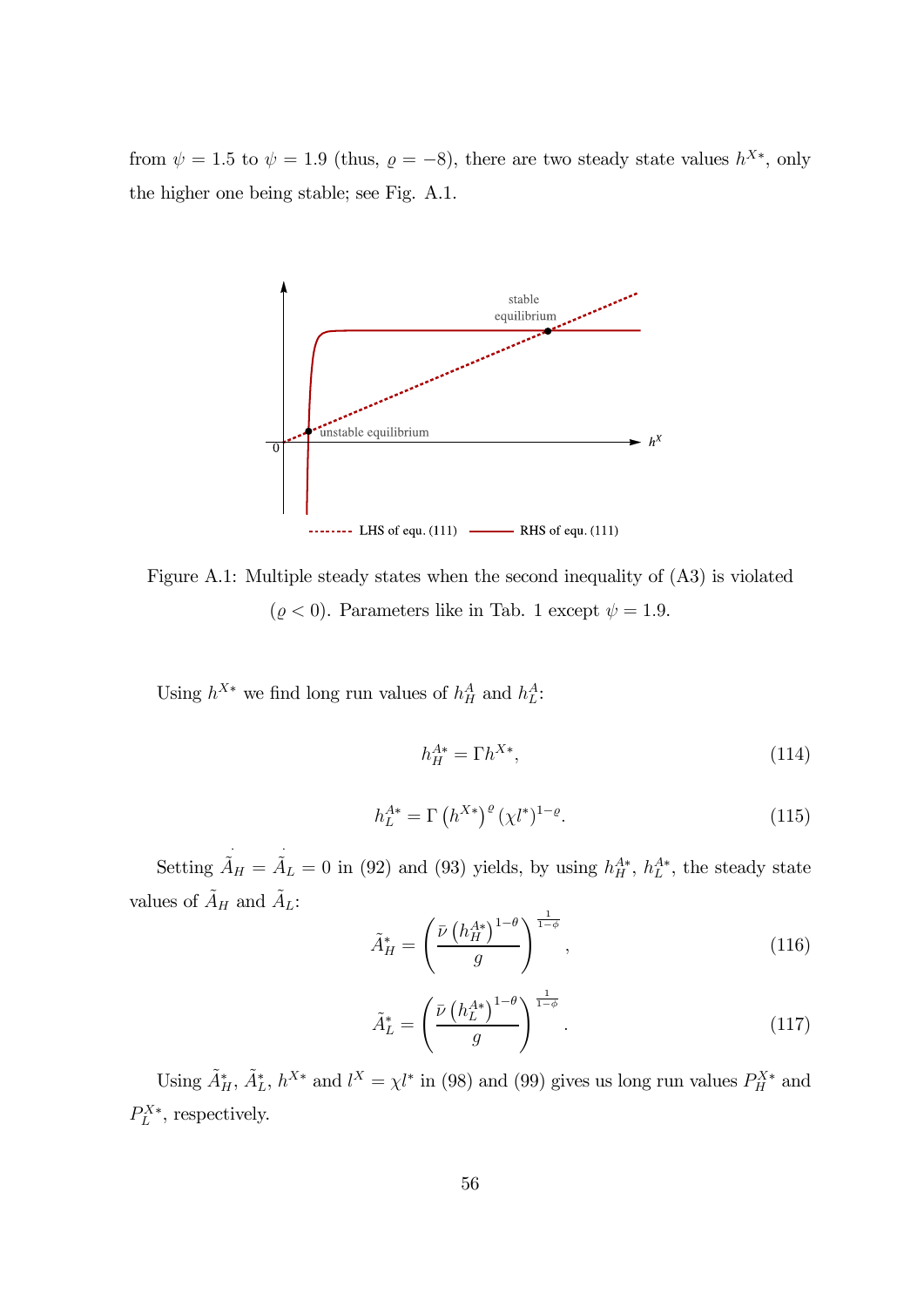Using  $\tilde{A}_{H}^*, \tilde{A}_{L}^*, P_{H}^{X*}, P_{L}^{X*}$  and  $r^*$  in (101) and (102) give us long run values  $\tilde{w}_h^*$  and  $\tilde{w}_l^*$ , respectively.

Using  $\tilde{A}_{H}^*, \tilde{A}_{L}^*, h_H^{A*}, h_L^{A*}$  and  $\tilde{w}_h^*$  in (103) and (104) give us long run values  $p_H^{A*}$  and  $p_L^{A*}$ , respectively.

Finally, setting  $\tilde{a}_h = \tilde{a}_l = 0$  in (89) and (91) implies

$$
0 = (1 - \tau_r)r - n + (1 - \tau_h)\frac{\tilde{w}_h h}{\tilde{a}_h} - (1 - \vartheta)\frac{\tilde{w}_h \mathfrak{h}_h^E h}{\tilde{a}_h} - \frac{\tilde{c}_h}{\tilde{a}_h} - g,\tag{118}
$$

$$
0 = (1 - \tau_r)r - n + (1 - \tau_l)\frac{\tilde{w}_l l}{\tilde{a}_l} - \frac{\tilde{c}_l}{\tilde{a}_l} + \frac{\tilde{T}}{\tilde{a}_l} - g.
$$
 (119)

Using long run values  $\tilde{w}_h^*, \tilde{w}_l^*, \tilde{b}_h^{E*}, h^*, r^*$  and  $\tilde{T}^*$ , there are the four equations (97), (100), (118), (119) left for the five remaining unknown long run values of  $\tilde{c}_h$ ,  $\tilde{c}_l$ ,  $\tilde{a}_h$ ,  $\tilde{a}_l$  and  $m$ . Unlike the long run values of other variables,  $\tilde{c}_h^*, \tilde{c}_l^*, \tilde{a}_h^*, \tilde{a}_l^*$  and  $m^*$  depend on initial conditions. The initial values of assets holdings  $a_{h,0}$ ,  $a_{l,0}$ , are related to the initial values of the number of machines,  $A_{H,0}$ ,  $A_{L,0}$ , according to (97):

$$
a_{h,0} + \chi a_{l,0} = A_{H,0} \left( \frac{\alpha P_{H,0}^X}{\kappa (r_0 + \delta_K)} \right)^{\frac{1}{1-\alpha}} h_0^X +
$$
  

$$
A_{L,0} \left( \frac{\alpha P_{L,0}^X}{\kappa (r_0 + \delta_K)} \right)^{\frac{1}{1-\alpha}} l_0^X + p_{H,0}^A A_{H,0} + p_{L,0}^A A_{L,0}. \tag{120}
$$

Thus, to find long run values  $\tilde{c}_h^*, \tilde{c}_l^*, \tilde{a}_h^*, \tilde{a}_l^*$  and  $m^*$ , we can fix a long run value  $\mathfrak{s} \equiv a_h^*/a_l^*$ belonging to some configuration of initial conditions  $a_{h,0}$ ,  $a_{l,0}$ ,  $A_{H,0}$ ,  $A_{L,0}$ , which fulfills (120). In this sense,  $\tilde{c}_h^*, \tilde{c}_l^*, \tilde{a}_h^*, \tilde{a}_l^*$  and  $m^*$  are *indeterminate*. Evaluating (97) at long run values and using  $\tilde{a}_h^* = \tilde{\mathfrak{so}}_l^*$ , implies

$$
\tilde{a}_{l}^{*} = \frac{1}{\mathfrak{s} + \chi} \left( \tilde{A}_{H}^{*} \left( \frac{\alpha P_{H}^{X*}}{\kappa (r^{*} + \delta_{K})} \right)^{\frac{1}{1 - \alpha}} h^{X*} + \tilde{A}_{L}^{*} \left( \frac{\alpha P_{L}^{X*}}{\kappa (r^{*} + \delta_{K})} \right)^{\frac{1}{1 - \alpha}} l^{X*} + p_{H}^{A*} \tilde{A}_{H}^{*} + p_{L}^{A*} \tilde{A}_{L}^{*} \right).
$$
\n(121)

Evaluating (119) at  $\tilde{a}_l^*$  and the other long run values gives us  $\tilde{c}_l^*$ . Similarly, evaluating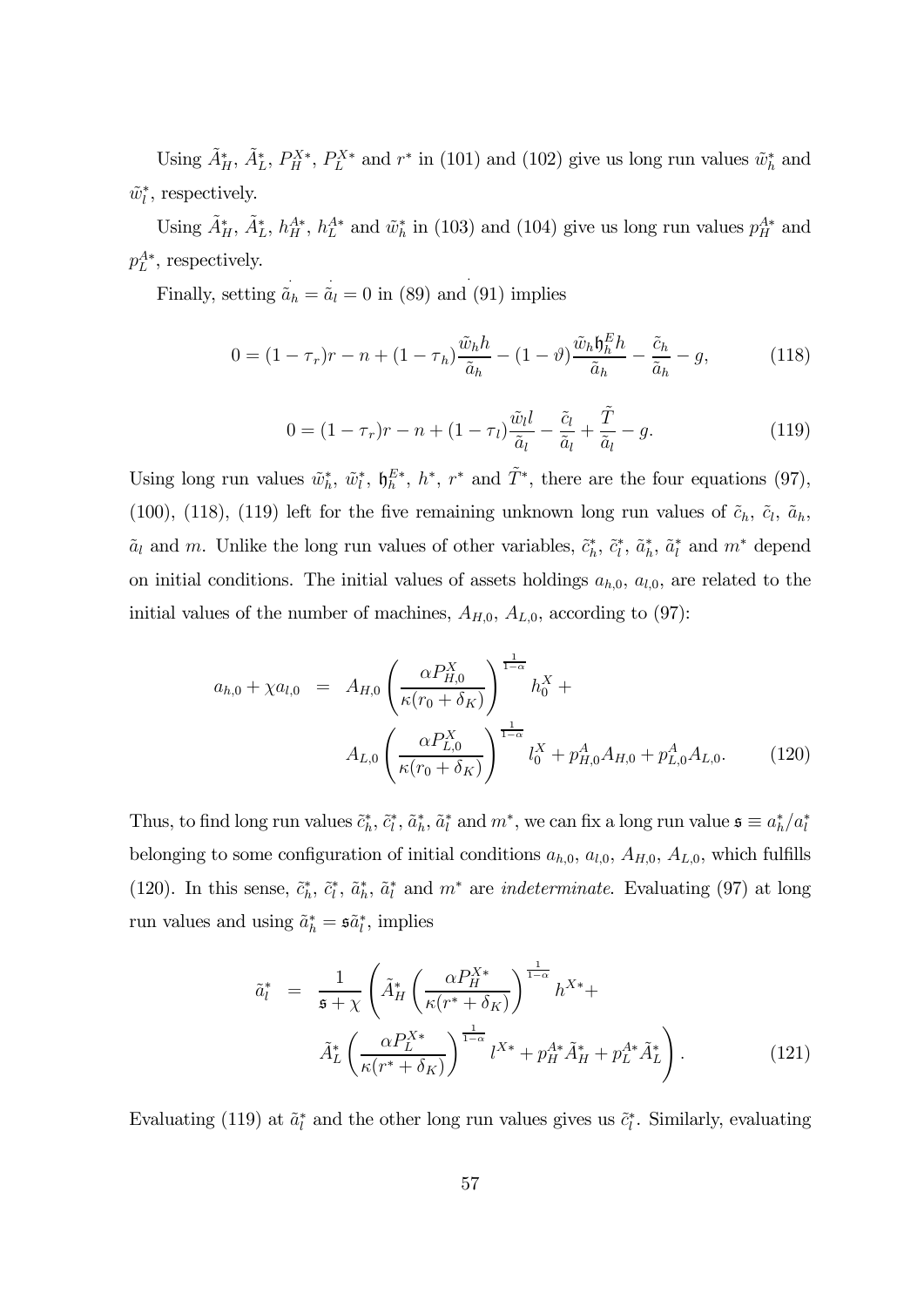(118) at  $\tilde{a}_h^* = \tilde{a}_l^*$  and the other long run values gives us  $\tilde{c}_h^*$ . Finally, evaluating (100) at  $\tilde{c}_h^*$  and the other long run values gives us  $m^*$ .

### Appendix II. Calibration

**Public Sector:** The total tax revenue  $(TTR)$  is the sum of the revenue from taxation of labor income and returns to asset holding,

$$
\mathcal{TTR} = \tau_h N_h w_h h + \tau_l N_l w_l l + \tau_r r K + \tau_g (\dot{P}_H^A A_H + \dot{P}_L^A A_L) + \tau_r (\pi_H A_H + \pi_L A_L). \tag{122}
$$

Note that  $\dot{P}_H^A/N_h = \dot{p}_H^A + np_H^A$  and  $\dot{P}_L^A/N_h = \dot{p}_L^A + np_L^A$ , as given by the right-hand side of  $(60)$  and  $(61)$ , respectively. Moreover, combining  $(4)$  with  $(25)$  and  $(26)$ , we can write

$$
K = A_H \left(\frac{\alpha P_H^X}{\kappa (r + \delta_K)}\right)^{\frac{1}{1-\alpha}} H^X + A_L \left(\frac{\alpha P_L^X}{\kappa (r + \delta_K)}\right)^{\frac{1}{1-\alpha}} L^X. \tag{123}
$$

Inserting (29), (30) and (123) in (122) and using (32) and  $\chi = N_l/N_h$  we obtain

$$
\Xi \equiv \frac{TT\mathcal{R}}{N_h e^{gt}} = \tau_h \tilde{w}_h h + \tau_l \tilde{w}_l \chi l + \frac{(1 - \tau_r)\tau_g}{1 - \tau_g} r (p_H^A \tilde{A}_H + p_L^A \tilde{A}_L) +
$$
  

$$
\frac{\tau_r - \tau_g}{1 - \tau_g} \frac{(\kappa - 1) \left(\frac{\alpha}{\kappa}\right)^{\frac{1}{1 - \alpha}}}{(r + \delta_K)^{\frac{\alpha}{1 - \alpha}}} \left( \left(P_H^X\right)^{\frac{1}{1 - \alpha}} \tilde{A}_H h^X + \left(P_L^X\right)^{\frac{1}{1 - \alpha}} \tilde{A}_L \chi l \right) +
$$
  

$$
\tau_r r \left( \tilde{A}_H \left( \frac{\alpha P_H^X}{\kappa (r + \delta_K)} \right)^{\frac{1}{1 - \alpha}} h^X + \tilde{A}_L \left( \frac{\alpha P_L^X}{\kappa (r + \delta_K)} \right)^{\frac{1}{1 - \alpha}} \chi l \right). \tag{124}
$$

Hence, if tax rates  $(\tau_h, \tau_l, \tau_g, \tau_r)$  are time-invariant,  $\Xi$  is stationary in the long run and can be obtained using  $h^*, \tilde{w}_h^*, \tilde{w}_l^*, \tilde{A}_H^*, \tilde{A}_L^*, P_H^{X*}, P_L^{X*}, p_H^{A*}, p_L^{A*}, h^{X*}$  in (124).

Aggregate transfer payments to type−l individuals read as  $N_lT$ . Thus, the fraction of transfer payments in total tax revenue is  $s^T \equiv N_l T / T T R$ . Using  $\chi = N_l / N_h$  and  $\tilde{T}_t \equiv T_t e^{-gt}$ , we thus obtain

$$
s^T = \frac{\chi \tilde{T}}{\Xi}.
$$
\n(125)

Hence, a time-invariant  $s^T$  goes along with a stationary growth-adjusted transfer,  $\tilde{T}$ , in the long run.

Public expenditure for employing human capital to educate type−l individuals reads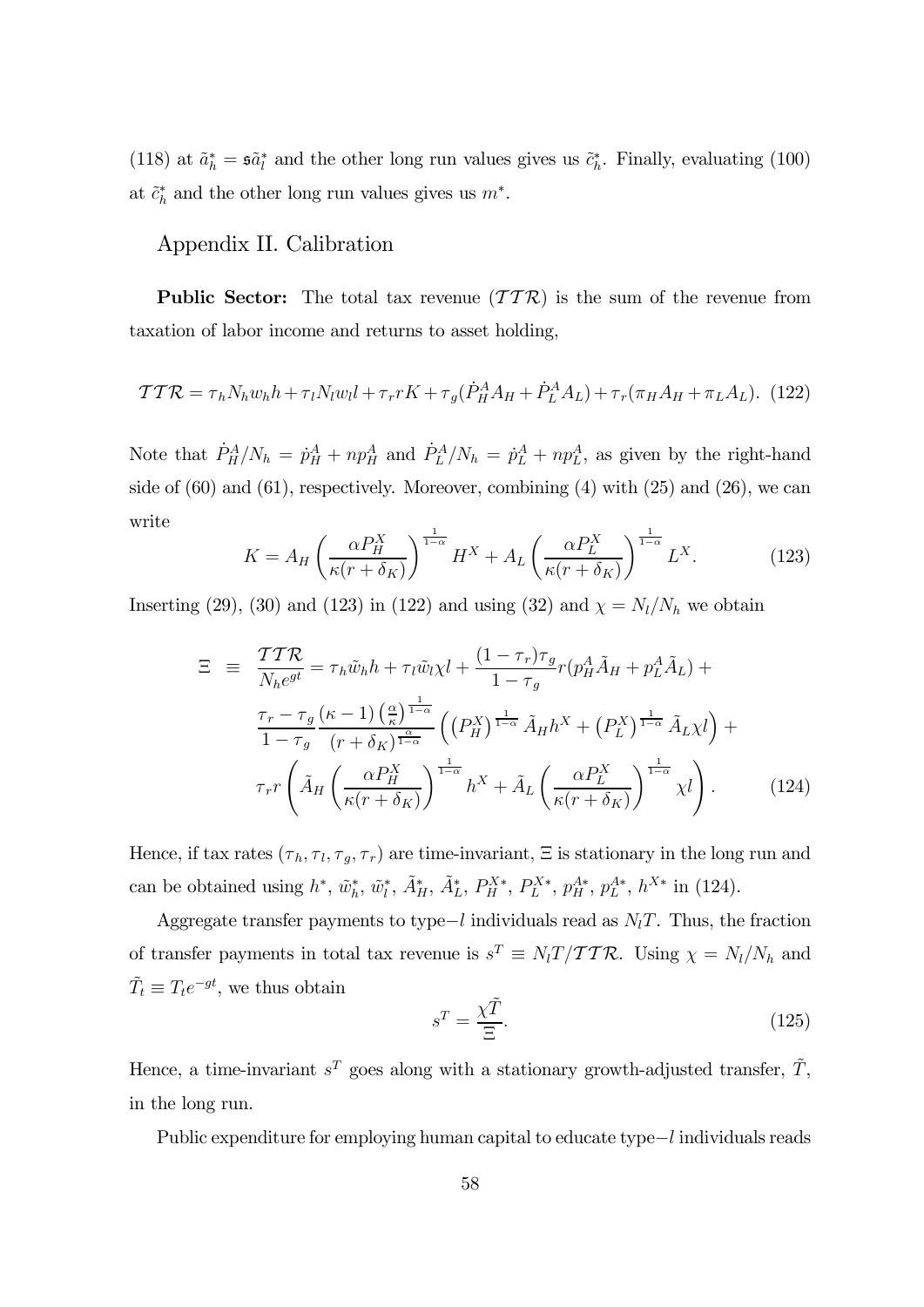as  $E_l \equiv w_h N_l h_l^E$ . Thus, recalling  $\mathfrak{h}_l^E = h_l^E/h$ , the fraction of tax revenue devoted to subsidize education of low-skilled workers,  $s_l^E \equiv E_l / \mathcal{TTR}$ , is time-invariant in the long run and given by

$$
s_l^E = \frac{\chi \tilde{w}_h \mathfrak{h}_l^E h}{\Xi}.
$$
\n(126)

Finally, public expenditure for subsidizing education costs of type $-h$  individuals (at rate  $\vartheta$ ) is given by  $E_h \equiv \vartheta w_h N_h h_h^E$ . Thus, the fraction of tax revenue devoted to subsidize education of high-skilled workers,  $s_h^E \equiv E_h / \mathcal{TTR}$ , is time-invariant in the long run and given by

$$
s_h^E = \frac{\vartheta \tilde{w}_h h_h^E}{\Xi}.
$$
\n(127)

Assuming that the economy is in BGE and for given  $(s^T, s^E_l, s^E_h)$ , policy parameters  $(\tilde{T}, \mathfrak{h}_l^E, \vartheta)$  are implicitly defined by the equation system (85)-(106), (124)-(127).

Skill premium: The steady state skill premium to which we calibrate our model is given by

$$
\Omega^* \equiv \frac{w_h^*}{w_l^*} \frac{h^*}{l^*},\tag{128}
$$

where  $h^*$  and  $l^*$  are defined in part (v) and (vi) of Proposition 1, respectively, and  $w_h^*/w_l^*$  is given by (84).

R&D intensity: Substituting (25) and (26) into (1) we obtain

$$
Y = \left(\frac{\alpha}{\kappa(r+\delta_K)}\right)^{\frac{\alpha}{1-\alpha}} \left[ \left(A_L L^X \left(P_L^X\right)^{\frac{\alpha}{1-\alpha}}\right)^{\frac{\varepsilon-1}{\varepsilon}} + \left(A_H H^X \left(P_H^X\right)^{\frac{\alpha}{1-\alpha}}\right)^{\frac{\varepsilon-1}{\varepsilon}} \right]^{\frac{\varepsilon}{\varepsilon-1}}. \quad (129)
$$

Using expression (101) for  $\tilde{w}_h$  and (129) in (18) we find that the long run R&D intensity is given by

$$
R\&D^* \equiv \frac{\left(1-\alpha\right)^{\frac{\tilde{A}_H^*}{\tilde{A}_L^*}} \left(P_H^{X*}\right)^{\frac{1}{1-\alpha}} \left(h_H^{A*} + h_L^{A*}\right)}{\left[\left(l^{X*}\left(P_L^{X*}\right)^{\frac{\alpha}{1-\alpha}}\right)^{\frac{\varepsilon-1}{\varepsilon}} + \left(\frac{\tilde{A}_H^*}{\tilde{A}_L^*}h^{X*}\left(P_H^{X*}\right)^{\frac{\alpha}{1-\alpha}}\right)^{\frac{\varepsilon-1}{\varepsilon}}\right]^{\frac{\varepsilon}{\varepsilon-1}}},\tag{130}
$$

where  $l^{X*} \equiv \chi l^*$ ,  $h^{X*}$  is given by (78),  $h_H^{A*} \equiv \Gamma(\tau_r, \tau_g) h^{X*}$  (recall (70)) and  $h_L^{A*} \equiv$  $\Gamma(\tau_r, \tau_g)$   $(h^{X*})^{\varrho} (l^{X*})^{1-\varrho}$  (recall (76)). Moreover, using  $h^A_H = h^{A*}_H$  in (66) and  $h^A_L = h^{A*}_L$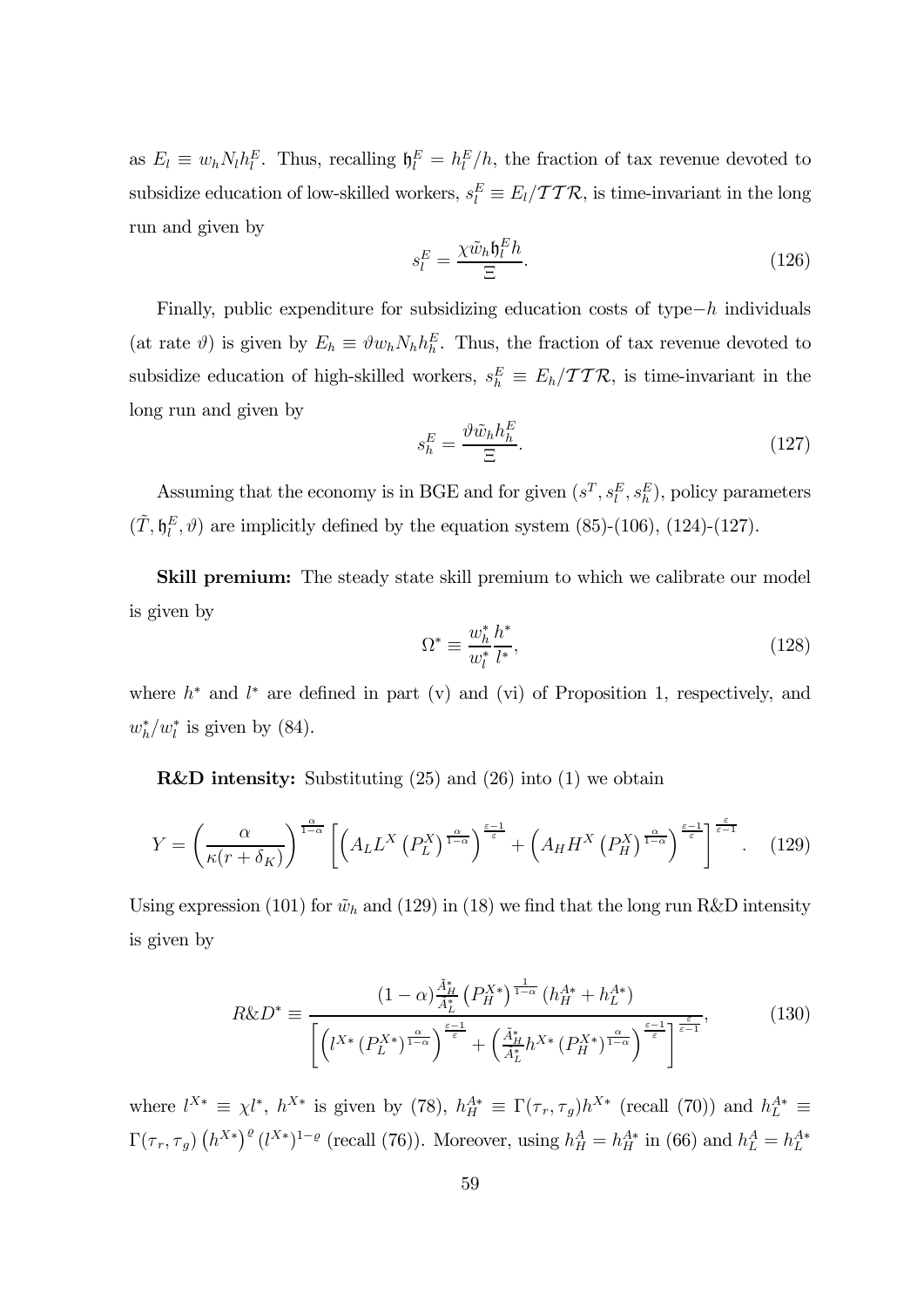in (67) gives us  $\tilde{A}^*_H$  and  $\tilde{A}^*_L$ , respectively. Finally, evaluating the right-hand sides of (41) and (42) at long run values gives us  $P_H^{X*}$  and  $P_L^{X*}$ , respectively.

Returns to education: To derive  $R_h$ , first, we compute a first-order approximation of (7),  $\dot{h} = \xi (h_h^E)^{\beta} h^{\eta} - \delta_H h \equiv G(h)$ , around the steady state value

$$
h^* = \left(\frac{\xi}{\delta_H}\right)^{\frac{1}{1-\eta}} (h_h^E)^{\frac{\beta}{1-\eta}},\tag{131}
$$

i.e.  $\dot{h} \cong G(h^*) + G'(h^*)q$ , where  $q \equiv h - h^*$ . Since  $G(h^*) = 0$  by definition and  $G'(h^*) = (\eta - 1)\delta_H$ , we have  $\dot{h} = \dot{q} \approx -(1 - \eta)\delta_H q$ . Thus,  $q(t) = q(0)e^{-(1 - \eta)\delta_H t}$ , implying

$$
h(t) \cong h^* + (h_0 - h^*)e^{-(1-\eta)\delta_H t}.
$$
\n(132)

With a discount rate  $R > 0$  we can thus approximate a present discounted value (PDV)

$$
\int_0^\infty \left[ h(t) - h_0 \right] e^{-Rt} dt \cong \frac{h^* - h_0}{R} + \frac{h_0 - h^*}{R + (1 - \eta) \,\delta_H}.
$$
\n(133)

Permanently raising teaching input  $h_h^E$  by one unit involves, at constant wage rate  $w_h$ , a PDV of costs equal to  $w_h \int_0^\infty e^{-Rt} dt = w_h / R$ . The internal rate of return of type- $h$ individuals,  $R_h$ , equalizes their PDV of a gain in wage income,  $w_h \int_0^\infty [h(t) - h_0] e^{-Rt} dt$ (at constant wage rate  $w_h$ ), with the PDV of costs. Using (133),  $R_h$  thus solves

$$
w_h\left(\frac{h^* - h_0}{R_h} + \frac{h_0 - h^*}{R_h + (1 - \eta)\,\delta_H}\right) = \frac{w_h}{R_h}, \text{ i.e.}
$$
 (134)

$$
R_h = (1 - \eta)\delta_H (h^* - h_0 - 1). \tag{135}
$$

Since we look at a permanent increase in teaching input by one unit and start from an initial long run equilibrium, we can approximate  $\partial h^*/\partial h_h^E \cong h^* - h_0$ . Thus, the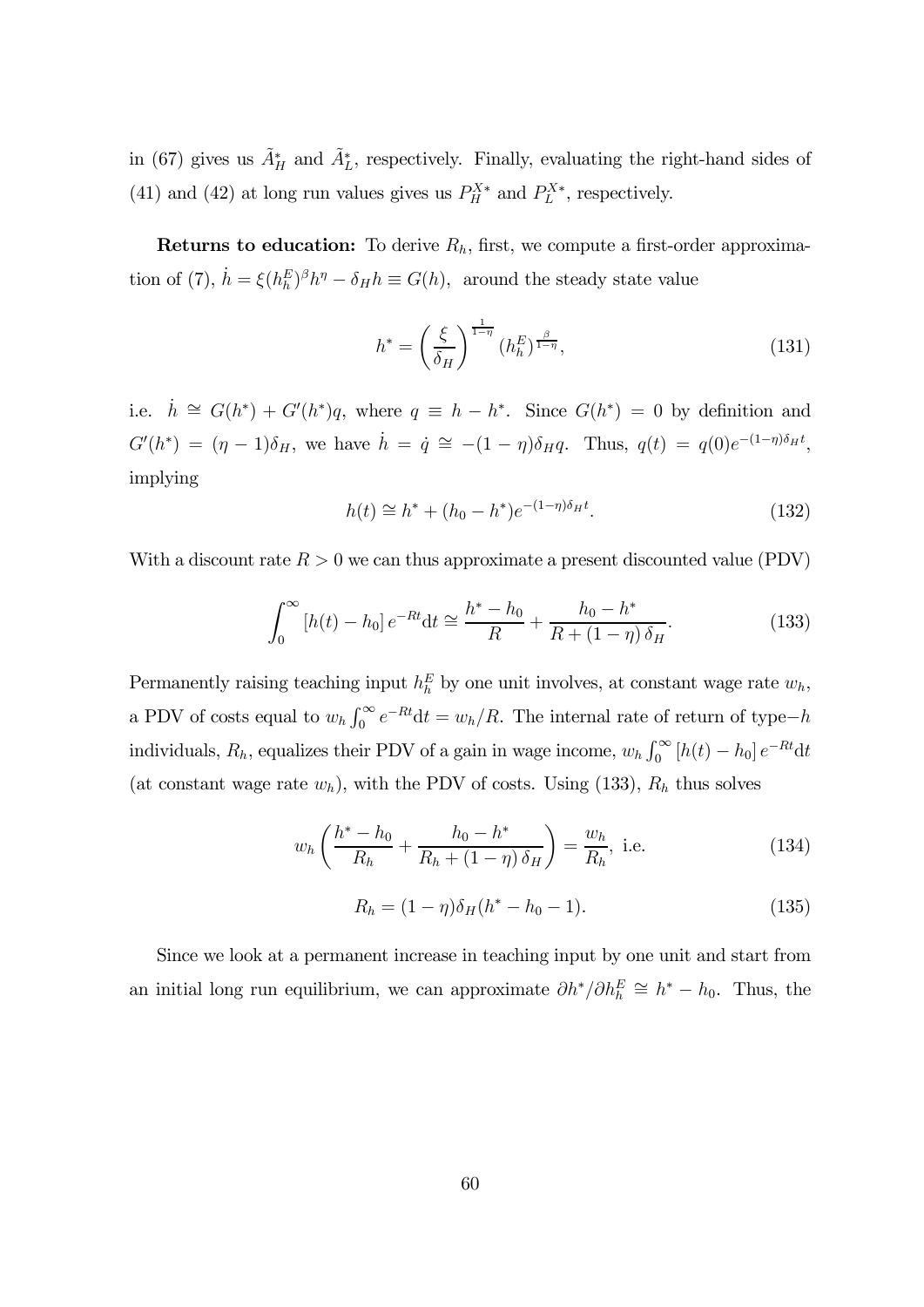long run rate of return reads as

$$
R_h^* = (1 - \eta) \delta_H \left( \frac{\partial h^*}{\partial h_h^E} \Big|_{h_h^E = h_h^{E*h}} - 1 \right)
$$
  
=  $(1 - \eta) \delta_H \left( \frac{1 - \vartheta}{1 - \tau_h} \frac{\rho - n + (\sigma - 1)g + (1 - \eta)\delta_H}{(1 - \eta)\delta_H} - 1 \right),$  (136)

where for the latter equation we used (131) and substituted  $\mathfrak{h}_h^{E*}$  and  $h^*$  from (14) and  $(15)$ , respectively.<sup>27</sup>

Similarly, for type–l individuals, according to  $(8)$ ,  $\dot{l} = 0$  implies a long run human capital level

$$
l^* = \left(\frac{\xi}{\delta_H}\right)^{\frac{1}{1-\eta}} (h_l^E)^{\frac{\gamma}{1-\eta}}.
$$
 (137)

First-order approximating around  $l^*$  implies

$$
l(t) \cong l^* + (l_0 - l^*)e^{-(1-\eta)\delta_H t}.
$$
\n(138)

The internal rate of return,  $R_l$ , is defined by

$$
w_l \int_0^\infty [l(t) - l_0] e^{-R_l t} dt = w_h \int_0^\infty e^{-R_l t} dt.
$$
 (139)

Solving (139) for  $R_l$ , approximating  $\partial l^* / \partial h_l^E \cong l^* - l_0$  and using (137) suggests

$$
R_l^* = (1 - \eta)\delta_H \left( \frac{w_l^*}{w_h^*} \times \frac{\partial l^*}{\partial h_l^E} \Big|_{h_l^E = h_l^{E*} h^*} - 1 \right) =
$$
  

$$
(1 - \eta)\delta_H \left( \frac{w_l^*}{w_h^*} \frac{\gamma}{1 - \eta} \left( \frac{\xi}{\delta_H} \right)^{\frac{1}{1 - \eta}} (h_l^E h^*)^{-\frac{1 - \gamma - \eta}{1 - \eta}} - 1 \right),
$$
 (140)

where  $h^*$  is given by (15) and  $w_h^*/w_l^*$  is given by (84).

### Appendix III. Policy Experiments — Algebraic Details (Section 6)

Total public spending for other purposes than transfers and education finance reads

<sup>&</sup>lt;sup>27</sup>The analysis by Grossmann et al. (2015) suggests that the long run human capital stock,  $h$ , is socially optimal when  $\vartheta = \tau_h$ . In this case,  $R_h^* = \rho - n + (\sigma - 1)g > 0$ , according to assumption (A1).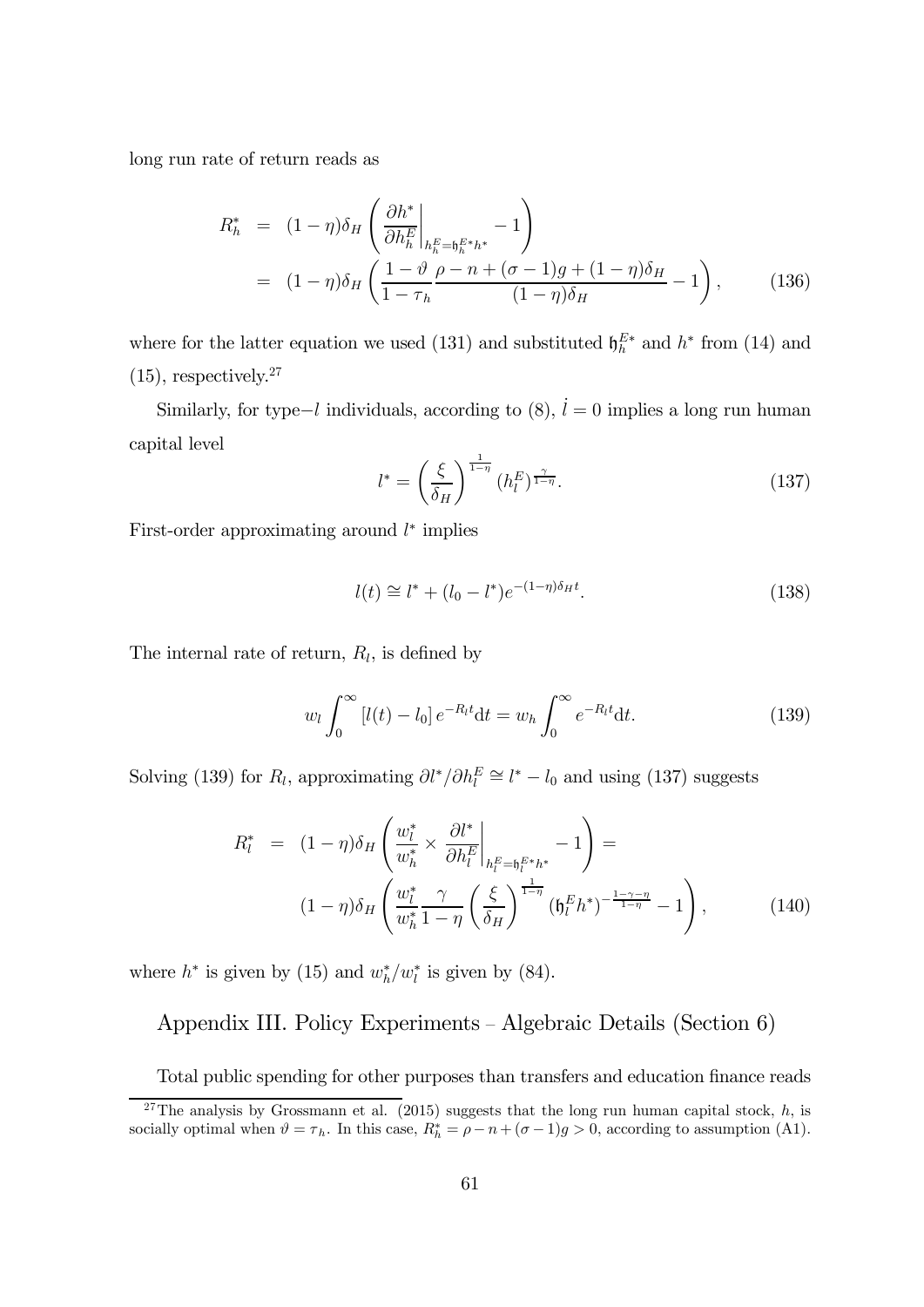as  $E_{other} \equiv (1 - s_h^E - s_l^F - s^T) \mathcal{T} \mathcal{T} \mathcal{R}$ , i.e. other public spending per type-h worker adjusted for steady state productivity growth,  $\Upsilon \equiv E_{other}e^{-gt}/N_h$ , is given by

$$
\Upsilon = \Xi - \vartheta \tilde{w}_h \mathfrak{h}_h^E h - \chi \tilde{w}_h \mathfrak{h}_l^E h - \chi \tilde{T}, \qquad (141)
$$

according to (125), (126), (127) and relationship  $TTR = N_h e^{gt} \equiv$  (recall 124).

Let us denote  $\Upsilon_0^*$  as the long run value of  $\Upsilon$  for the baseline calibration (pre-reform steady state) given in Table 1. In section 6, we examine the following policy reforms and evaluate its impact on the economic situation of type−l workers.

1. Education expansion on behalf of type− workers: Consider the dynamical system (85)-(106), (124), (127) and

$$
\vartheta \tilde{w}_h h_h^E + \chi \tilde{w}_h \mathfrak{h}_l^E h + \chi \tilde{T} + \Upsilon_0^* = \Xi.
$$
 (142)

We consider a permanent change in  $s_h^E$  (by 0.5 percentage points) and let either  $\tau_h$ and, possibly,  $\tau_r$  and  $\tau_g$  adjust accordingly such that (142) holds at all times and both  $\tilde{T}$  and  $\mathfrak{h}_l^E$  as well as the other tax rates are kept at their initially calibrated levels.

- 2. Education expansion on behalf of type−l workers: Consider the dynamical system (85)-(106), (124), (126) and (142). We consider a permanent change in  $s_l^E$  (by 0.5 percentage points) and let either  $\tau_h$  and, possibly,  $\tau_r$  and  $\tau_g$  adjust accordingly such that (142) holds at all times and both  $\tilde{T}$  and  $\vartheta$  as well as the other tax rates are kept at their initially calibrated levels.
- 3. Increasing transfers: Consider the dynamical system (85)-(106), (124), (125) and (142). We consider a permanent change in  $s<sup>T</sup>$  (by 0.5 percentage points) and let  $\tau_h$  and, possibly,  $\tau_r$  and  $\tau_g$  adjust accordingly such that (142) holds at all times and both  $\mathfrak{h}_l^E$  and  $\vartheta$  as well as the other tax rates are kept at their initially calibrated levels.

Appendix IV. Trajectories (Section 6)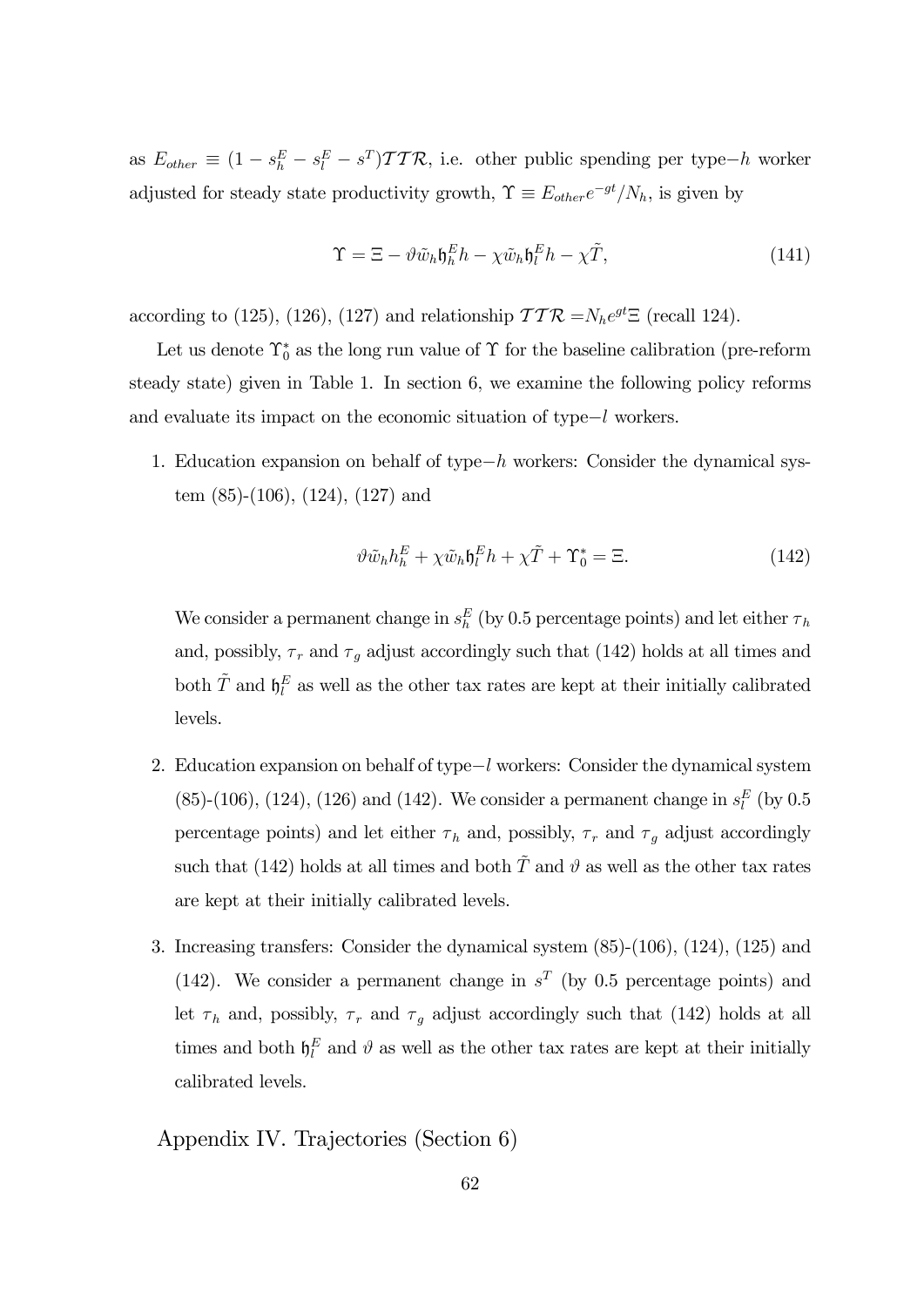• Fig. A.2 displays the trajectories in response to education expansion on behalf of type−h workers (increase in  $\vartheta$ ).

![](_page_63_Figure_1.jpeg)

Figure A.2: Transitional dynamics in response to policy shock "expanding higher education" (increase in  $\vartheta$ ), related to Fig. 1-3. Set of parameters as in Table 1.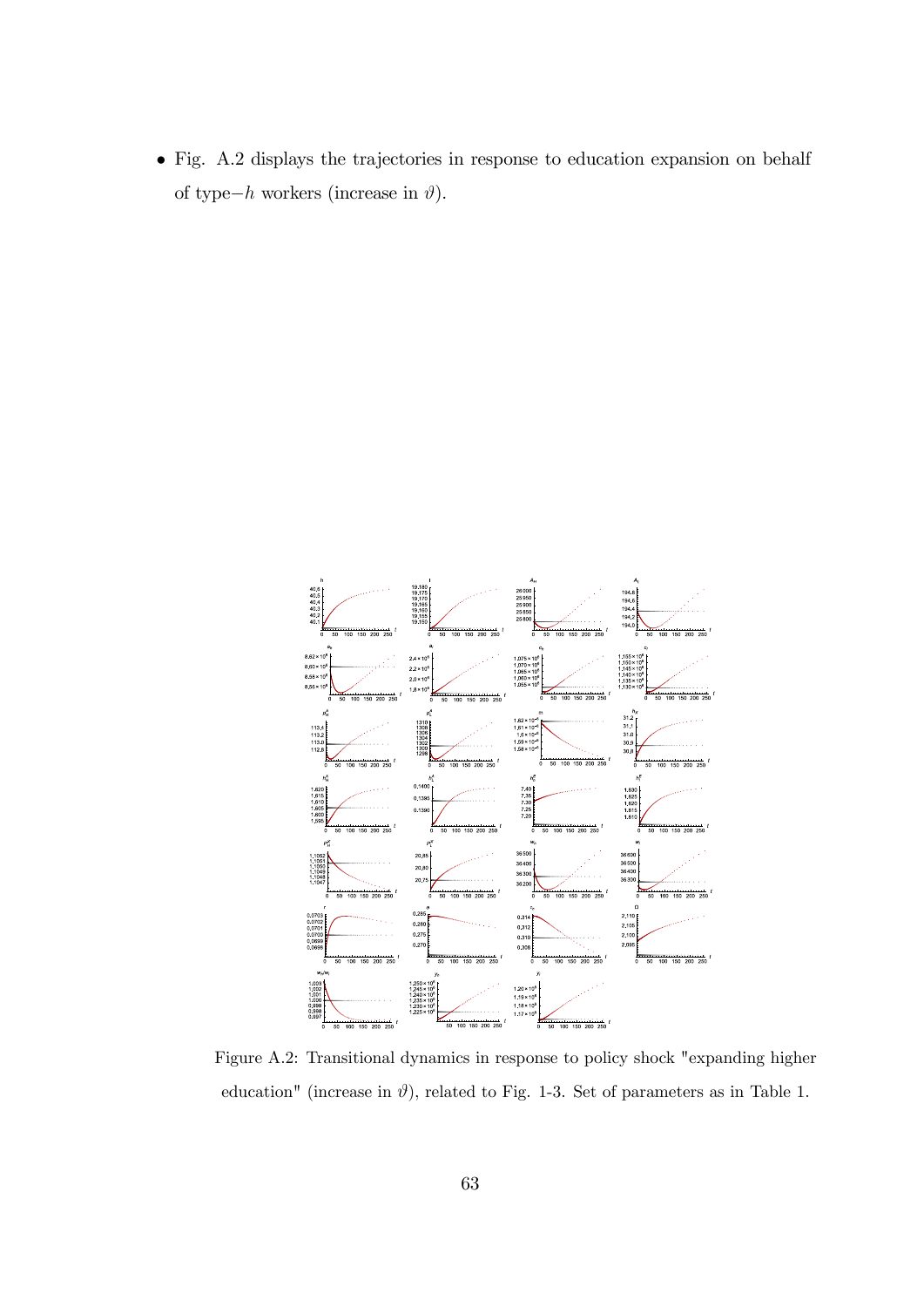• Fig. A.3 displays the trajectories in response to education expansion on behalf of type-l workers (increase in  $\mathfrak{h}_l^E$ ).

![](_page_64_Figure_1.jpeg)

Figure A.3: Transitional dynamics in response to policy shock "expanding skills of low-ability workers" (increase in  $h_l^E$ ), related to Fig. 1-3. Set of parameters as in Table 1.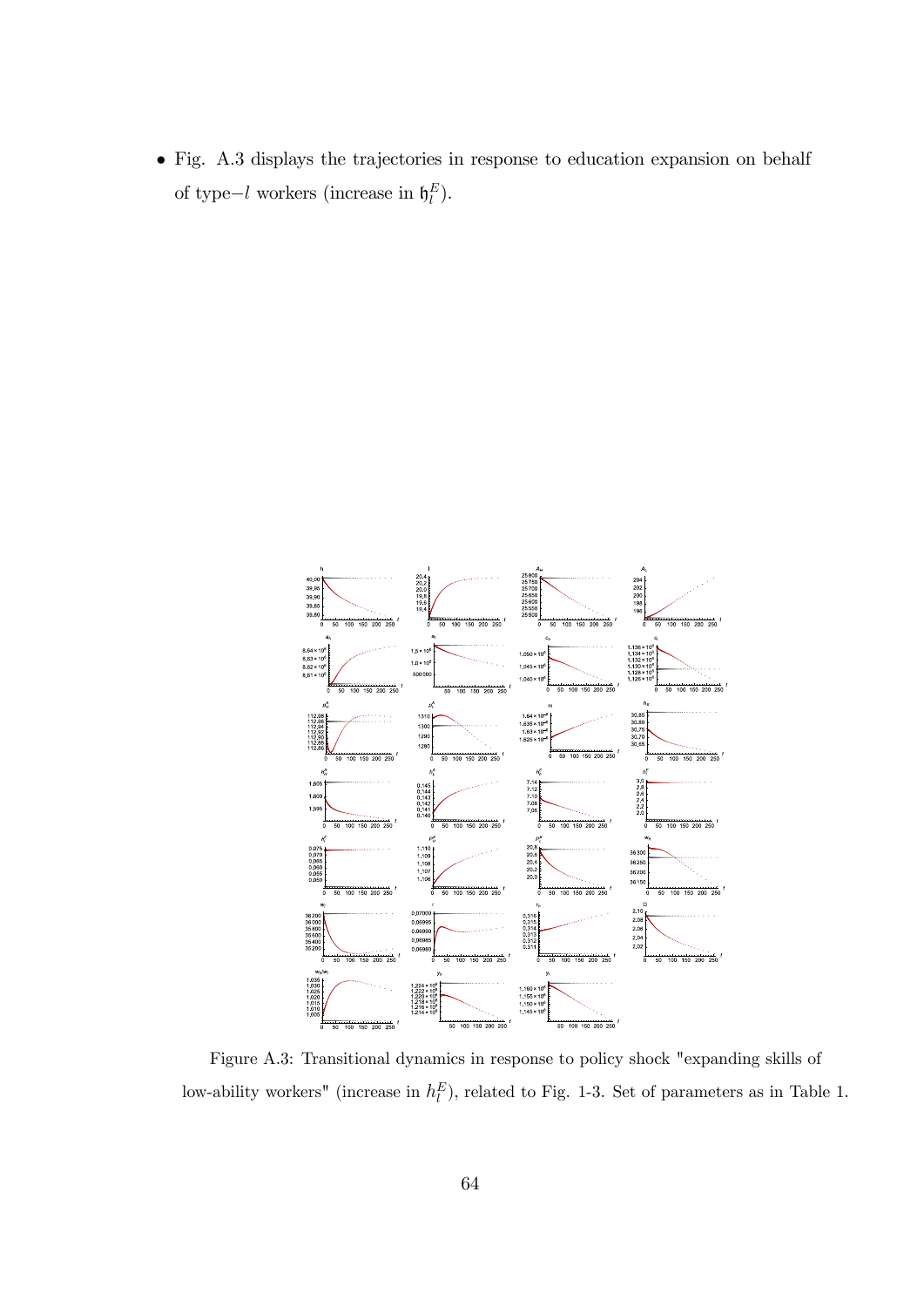• Fig. A.4 displays the trajectories in response to expansion of transfers (increase in  $\tilde{T}$ ).

![](_page_65_Figure_1.jpeg)

Figure A.4: Transitional dynamics in response to policy shock "expanding transfers" (increase in  $\tilde{T}$ ), related to Fig. 1-3. Set of parameters as in Table 1.